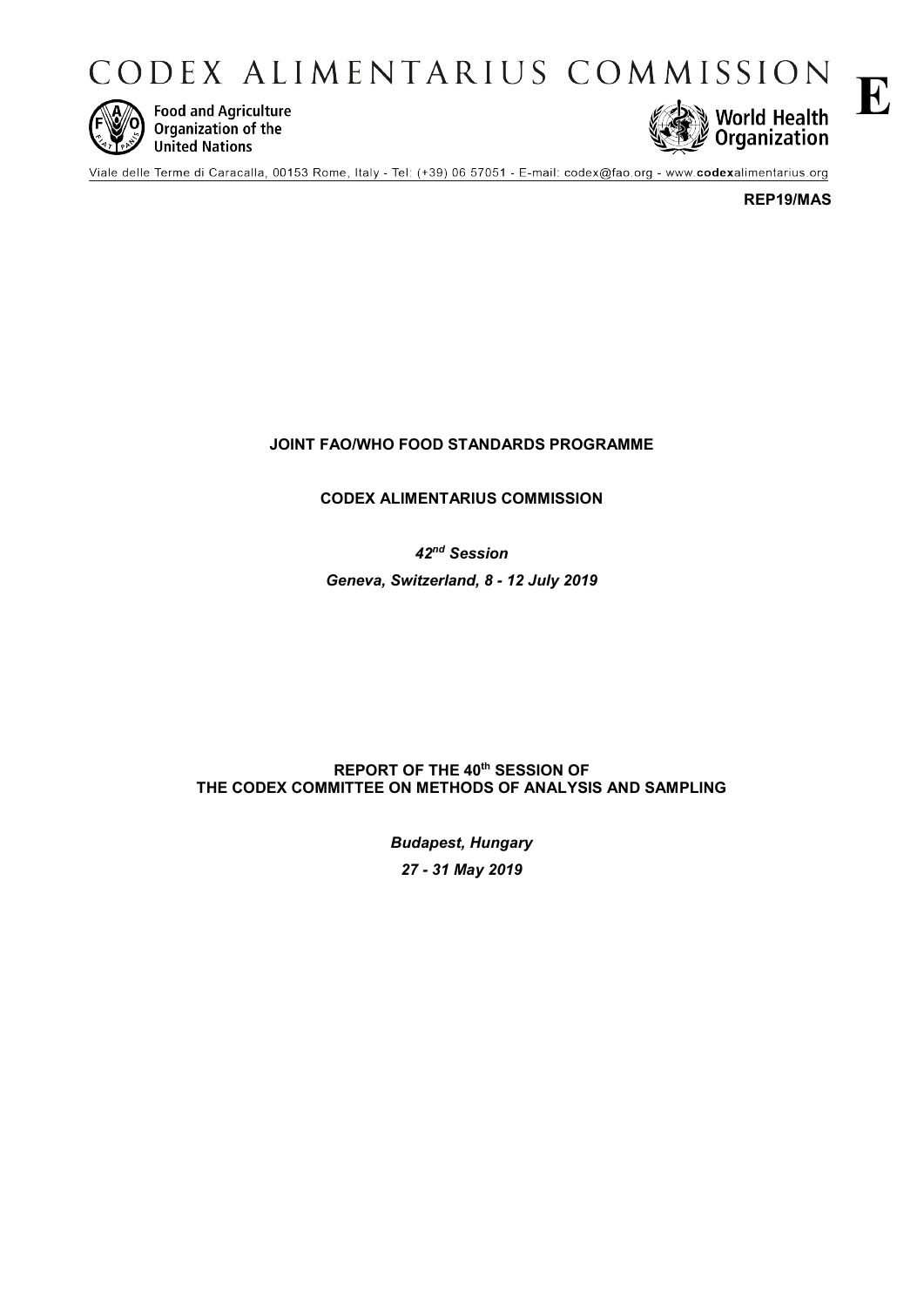# **TABLE OF CONTENTS**

| Report of the 40 <sup>th</sup> Session of the Committee on Methods of Analysis and Sampling  page 1 |
|-----------------------------------------------------------------------------------------------------|
|                                                                                                     |

# **Agenda Items Paragraphs**

| Matters Referred to the Committee by the Codex Alimentarius Commission and                                                                              |
|---------------------------------------------------------------------------------------------------------------------------------------------------------|
| Endorsement of Methods of Analysis and Sampling Plans for Provisions in Codex Standards                                                                 |
|                                                                                                                                                         |
| Revision of the Codex General Standard for Methods of Analysis and Sampling                                                                             |
| Revision of the Guidelines on Measurement Uncertainty                                                                                                   |
| Revision of the General Guidelines on Sampling (CXG 50-2004)                                                                                            |
| Report of an Inter-Agency Meeting on Methods of Analysis (Agenda Item 8)  82 - 85                                                                       |
| Other Business and Future Work (Agenda Item 9)                                                                                                          |
|                                                                                                                                                         |
| <b>Appendices</b>                                                                                                                                       |
|                                                                                                                                                         |
| Appendix II - Methods of analysis<br>(endorsed and recommended for adoption / revocation and editorial amendments)  page 26                             |
| Appendix III - Proposed Draft Preamble and Document Structure for the<br>General Standard on Methods of Analysis and Sampling (CXS 234 - 1999)  page 47 |
| Appendix IV - Proposed Draft Guidelines on Measurement Uncertainty (CXG 54 - 2004) page 49                                                              |
| Appendix V – Comprehensive guidance for the process of submission, consideration                                                                        |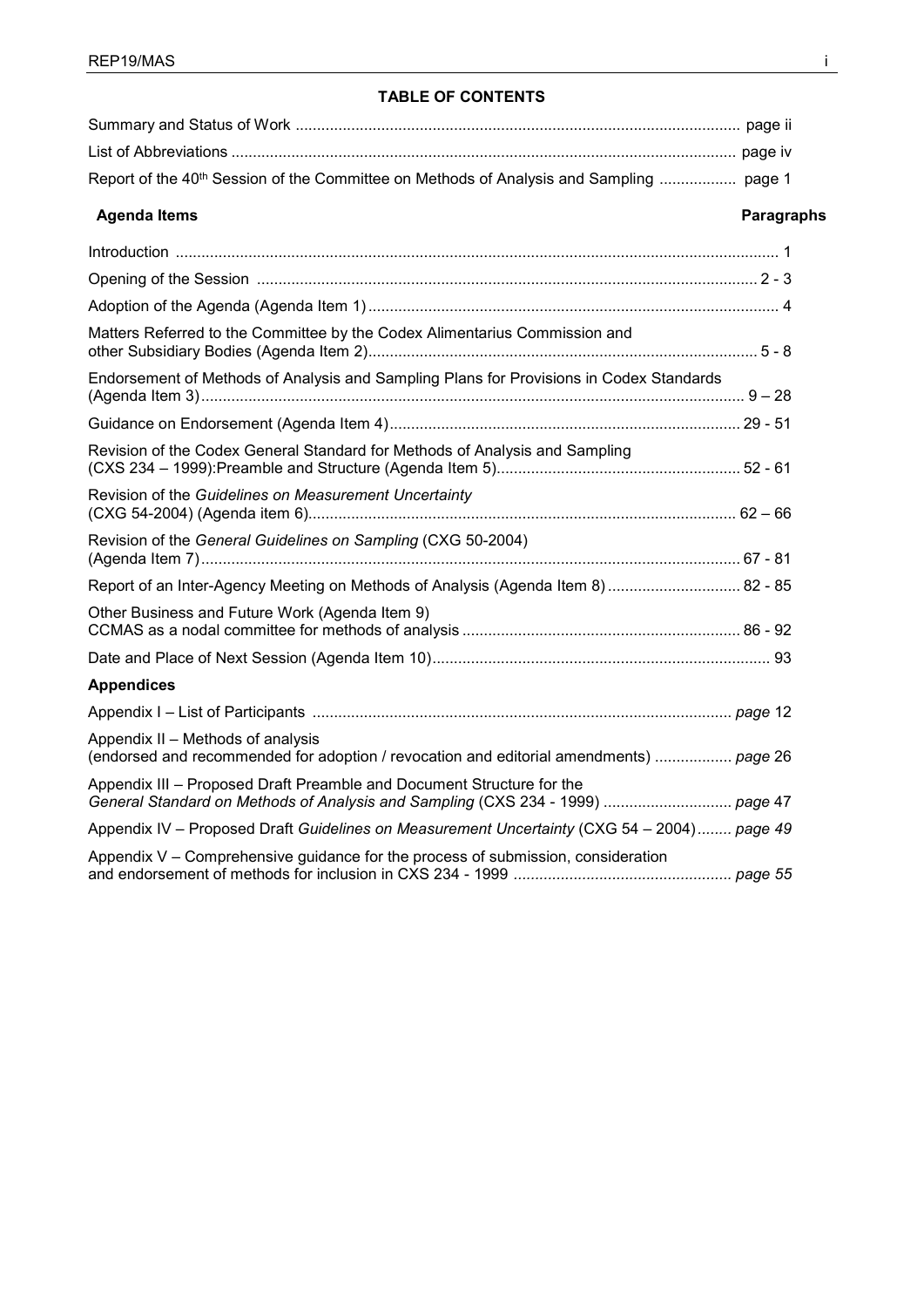# **SUMMARY AND STATUS OF WORK**

| Responsible<br>Party                                         | <b>Purpose</b>                     | <b>Text / Topic</b>                                                                                    | Code /<br><b>Reference</b>      | <b>Step</b> | Para(s)                               |
|--------------------------------------------------------------|------------------------------------|--------------------------------------------------------------------------------------------------------|---------------------------------|-------------|---------------------------------------|
| <b>Members</b><br>CCEXEC77<br>CAC42                          | Adoption /<br>Revocation           | Methods of analysis /<br>performance criteria for<br>provisions in Codex<br>standards                  | CXS 234 - 1999                  |             | 9<br>Appendix II,<br>Parts 1 and<br>2 |
| CAC42                                                        | Editorial<br>amendments            | Methods of analysis for<br>provisions in Codex<br>standards                                            | CXS 234 - 1999                  | -           | Para. 16<br>Appendix II,<br>Part 3    |
| Members<br>CCEXEC77                                          | Adoption                           | Preamble and document<br>structure for the General<br>Standard on Methods of<br>Analysis and Sampling  | CXS 234 - 1999                  | 5/8         | 61,<br>Appendix III                   |
| CAC42                                                        |                                    | Guidelines on<br><b>Measurement Uncertainty</b>                                                        | $C XG 54 - 2004$                | 5           | 66,<br>Appendix IV                    |
| <b>CCNFSDU</b>                                               | Action                             | Methods performance<br>criteria / method for vitamin<br>K in follow up formula                         | CXS 72-1981 /<br>CXS 156 - 1987 |             | $10 - 11$                             |
| <b>CCSCH</b>                                                 | Action                             | Methods of analysis in<br>various standards for<br>spices and culinary herbs                           | CXS 234 - 1999                  |             | $12 - 14$                             |
| Codex<br>Secretariat /<br>CAC42/<br>CCEXEC77                 | Publication /<br>information       | Guidance on endorsement                                                                                |                                 |             | 51                                    |
| EWG (USA /<br>$NZ$ ) /<br>PWG on<br>endorsement<br>CCMAS41   | Review /<br>update                 | Dairy workable package                                                                                 | CXS 234 - 1999                  |             | 28i                                   |
| EWG (The<br>Netherlands)<br>PWG on<br>endorsement<br>CCMAS41 | Review /<br>update                 | Fats and oils workable<br>package                                                                      | CXS 234 - 1999                  |             | 28ii                                  |
| AACCI,<br>AOAC, ISO /<br>PWG on<br>endorsement<br>CCMAS41    | Review /<br>update                 | Cereals, pulses and<br>legumes workable<br>packages                                                    | CXS 234 - 1999                  |             | 28iii                                 |
| PWG (USA /<br>Australia)<br>CCMAS41                          | Endorsement                        | Methods of analysis and<br>sampling and other related<br>matters                                       | CXS 234 - 1999                  |             | 28iv                                  |
| Switzerland<br>CCMAS41                                       | Drafting<br><b>Discussion</b>      | Criteria to select Type II<br>methods from multiple Type<br>III methods                                | CXS 234 - 1999                  |             | 38                                    |
| Germany<br>CCMAS41                                           | Drafting<br><b>Discussion</b>      | Information document:<br>support the application of<br>Guidelines on<br><b>Measurement Uncertainty</b> |                                 |             | 66                                    |
| <b>EWG</b><br>(NZ / USA)<br>CCMAS41                          | Drafting<br>Comments<br>Discussion | Revision of the Guidelines<br>on Sampling                                                              | CXG 50 - 2004                   | 2/3         | 80                                    |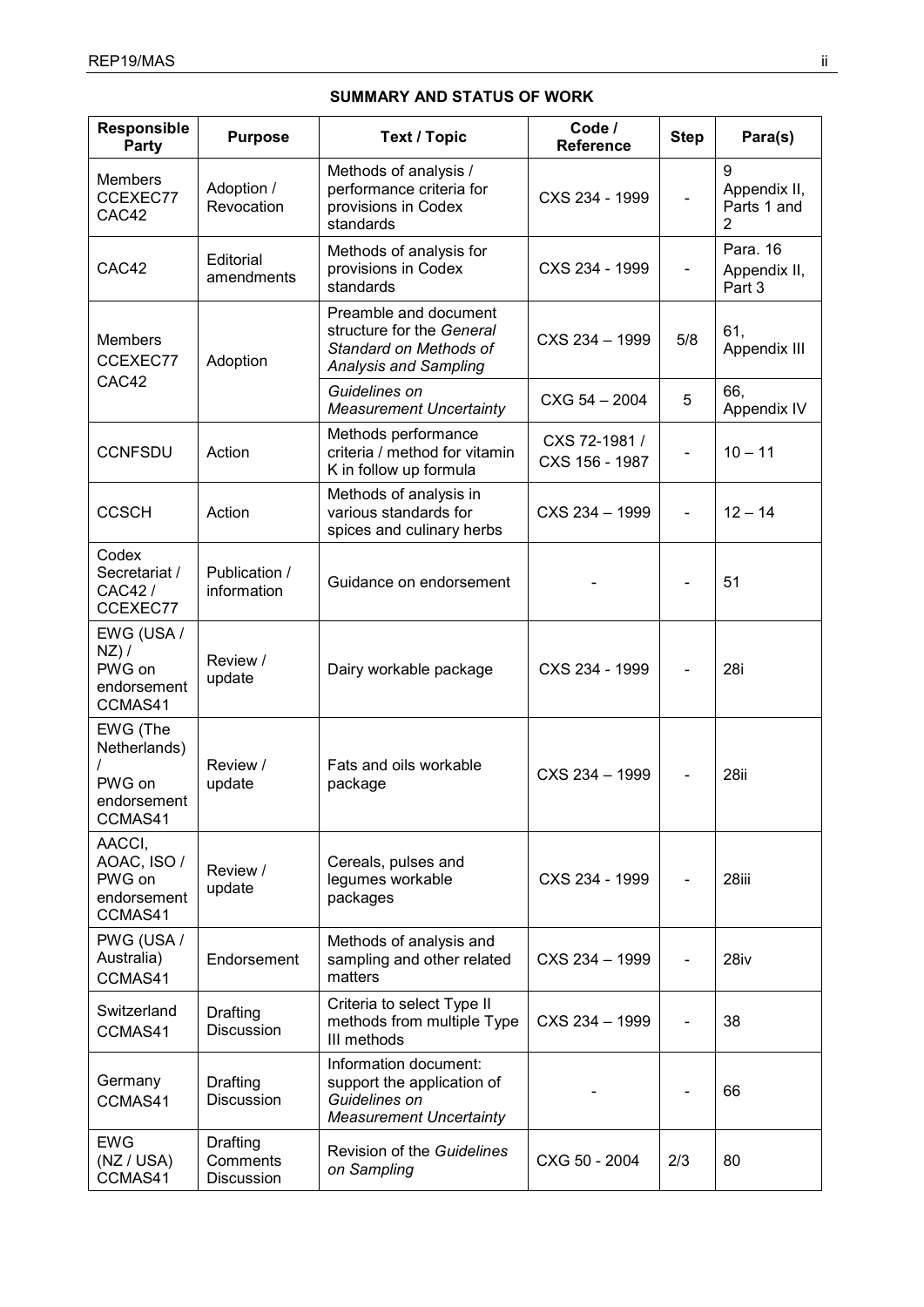| <b>Responsible</b><br><b>Party</b>  | <b>Purpose</b>                 | <b>Text / Topic</b>                                                                                                                 | Code /<br><b>Reference</b>       | <b>Step</b> | Para(s)    |
|-------------------------------------|--------------------------------|-------------------------------------------------------------------------------------------------------------------------------------|----------------------------------|-------------|------------|
| All<br>Committees                   | Information                    | Review and update of the<br>General Standard for<br>Methods of Analysis and<br>Sampling / database                                  | CXS 234 - 1999                   |             | 92 i       |
| CCFH /<br>CCPR/<br><b>CCRVDF</b>    | Information /<br>consideration | <b>CCMAS</b> nodal committee<br>for methods of analysis and<br>sampling / links to methods<br>of analysis / performance<br>criteria | CXS 234 - 1999                   |             | 92 ii, iii |
| CCCF/<br>CCFA/<br><b>CCFH</b>       | Consideration                  | Transfer of methods to<br>CXS 234 / update / revoke                                                                                 | CXS 228, 239<br>and 231          |             | 92 iv, v   |
| <b>CCCF</b>                         | Consideration<br>Information   | Identify methods of analysis<br>/ performance criteria for<br>contaminants                                                          | CXS 193 - 1995<br>CXS 234 - 1999 |             | 92 vi      |
| Hungarian<br>Secretariat<br>CCMAS42 | Information                    | Information document of<br>provisions updated since<br>CCMAS40 (new format)                                                         | CXS 234 - 1999                   |             | 52         |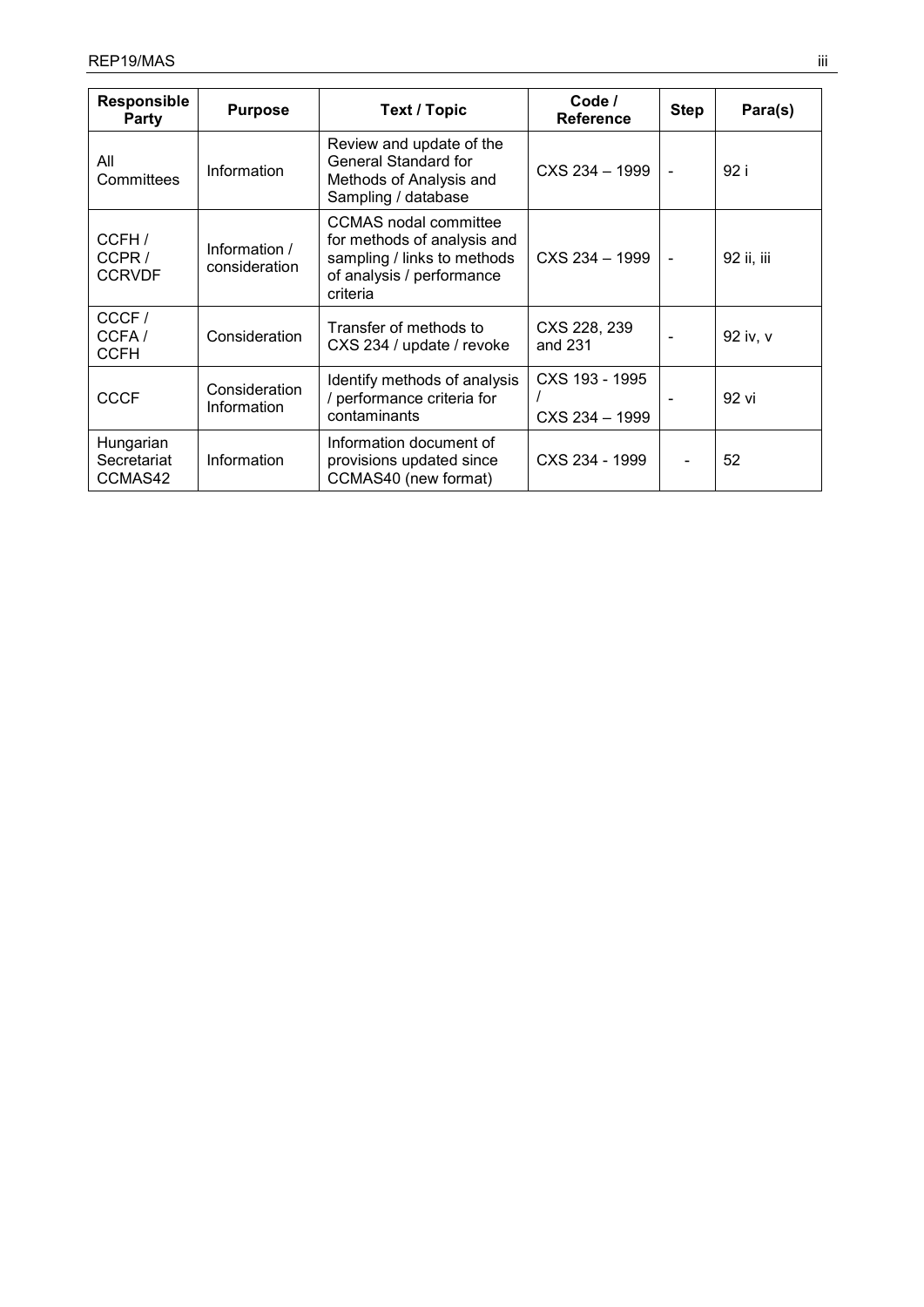# AACCI The American Association of Cereal Chemists International AOAC | AOAC International (formerly known as Association of Official Agricultural Chemists) AOCS | American Oil Chemists' Society CAC CODEX Alimentarius Commission CCCF | Committee on Contaminants in Foods CCFH Committee on Food Hygiene CCFICS Committee on Import and Export Food Inspection and Certification Systems CCFO Committee on Fats and Oils CCMAS Committee on Methods of Analysis and Sampling CCNFSDU Committee on Nutrition and Foods for Special Dietary Uses CCPR | Committee on Pesticide Residues CCRVDF Committee on Residues of Veterinary Drugs in Foods CCSCH Committee on Spices and Culinary Herbs CRD Conference room document EU | European Union EWG | Electronic working group HPLC High performance liquid chromatography IAM Interagency Meeting **IDF International Dairy Federation** ISO International Organization for Standardization NFCSO | National Food Chain Safety Office (Hungary) MC | Microbiological criterion ML Maximum level MRL Maximum residue limit MU | Measurement uncertainty PWG | Physical working group ROK Republic of Korea SDO Standards development organisations UK United Kingdom USA | United States of America USPC United States Pharmacopeial Convention WG Working group

# **LIST OF ABBREVIATIONS**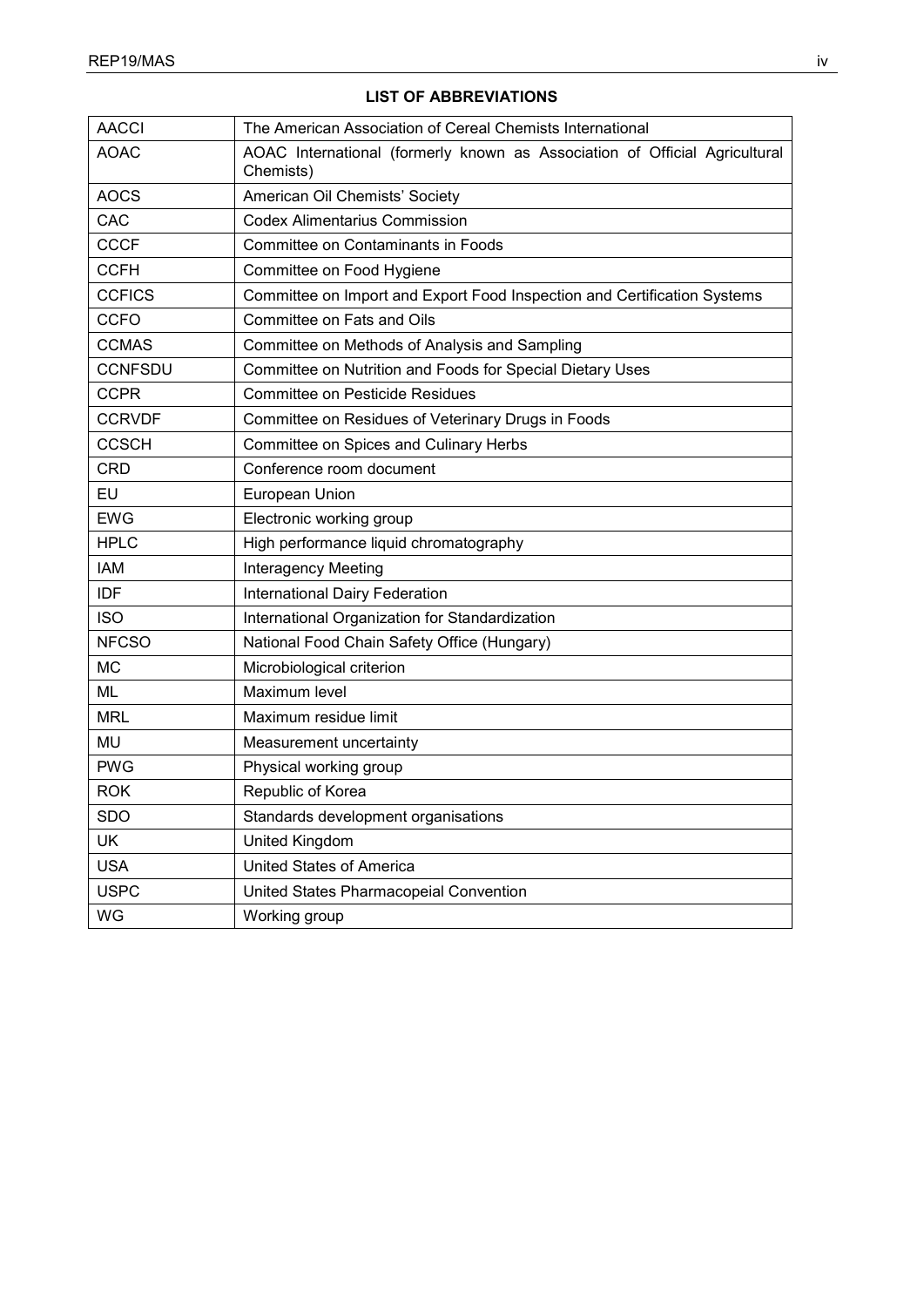# **INTRODUCTION**

1. The Codex Committee on Methods of Analysis and Sampling (CCMAS) held its 40<sup>th</sup> Session in Budapest, Hungary, from 27 to 31 May 2019, at the kind invitation of the Government of Hungary. The Session was chaired by Dr. Attila Nagy, director, National Food Chain Safety Office (NFCSO) and Dr Andrea Zentai, Food Safety Analyst (NFCSO), acted as the Vice-Chairperson. The Session was attended by 49 Member countries and 1 Member organization and 12 observer organizations. A list of participants is given in Appendix I.

# **OPENING OF THE SESSION**

2. The Session was opened by Dr Márton Oravecz, President of the National Food Chain Safety Office who welcomed delegates to Hungary. Dr. Márton Oravecz, reminded the Committee of the importance of Codex standards considering global food trade and rapid development of food technologies, furthermore, the importance of accuracy and elaboration of data, and wished the Committee successful deliberations. Ms. Mary Kenny, Regional Office for Europe and Central Asia (REU) of the Food and Agriculture Organization of the United Nations (FAO) and Dr. Ledia Lazeri, Regional Office for Europe of World Health Organization (WHO) also addressed the Committee.

### **Division of Competence[1](#page-5-0)**

3. CCMAS noted the division of competence between the European Union and its Member States, according to paragraph 5, Rule II of the Rules of Procedure of the Codex Alimentarius Commission.

# **ADOPTION OF THE AGENDA (Agenda Item 1)**[2](#page-5-1)

4. CCMAS adopted the Provisional Agenda with the addition under Item 9, "Other Business and Future work" of

CCMAS Nodal Committee for all analytical methods with Codex provisions (IAM). [3](#page-5-2)

# **MATTERS REFERRED TO THE COMMITTEE BY THE CODEX ALIMENTARIUS COMMISSION AND OTHER SUBSIDIARY BODIES (Agenda Item 2)**[4](#page-5-3)

5. CCMAS noted the matters were for information only.

# **Sampling plans related to histamine food safety in fish commodities**

- 6. CCMAS welcomed the information that CCFH would take into consideration of the revision of CXG 50-2004 when they consider the sampling plans of histamine in fish commodity.
- 7. A delegation also pointed out that the challenge faced by CCFH on achieving a balance between consumer protection, feasibility and practicability was a risk management decision that should be taken by CCFH and not CCMAS.

### **Food integrity and food authenticity**

8. A delegation drew the attention of the Committee to the Food Authenticity Network and offered to share further information with interested delegates.

# **ENDORSEMENT OF METHODS OF ANALYSIS AND SAMPLING PLANS FOR PROVISIONS IN CODEX STANDARDS (Agenda Item 3)[5](#page-5-4)**

9. CCMAS considered the recommendations on methods of analysis proposed for endorsement and other related matters as presented in CRD2. CCMAS agreed with some of the recommendations of the PWG that met prior to the plenary session and made the following amendments or recommendations. All decisions are presented in Appendix II.

# **Committee on Nutrition and Foods for Special Dietary Uses (CCNFSDU)**

Methods of analysis for provisions in the *Standard for Infant Formula and Formulas for Special Medical Purposes Intended for Infants* (CXS 72-1981)

10. CCMAS agreed to:

 $\overline{a}$ 

<span id="page-5-4"></span><span id="page-5-3"></span> $\frac{4}{5}$  CX/MAS 19/40/2

<span id="page-5-0"></span> $\frac{1}{2}$  CRD1<br>  $\frac{2}{3}$  CX/MAS 19/40/1

<span id="page-5-2"></span><span id="page-5-1"></span> $\frac{3}{4}$  CRD4

<sup>5</sup> CX/MAS 19/40/3; CX/MAS 19/40/3-Add.1; CX/MAS 19/40/3-Add.2; CX/MAS 19/40/3-Add.3; CRD2 (Report of the PWG on endorsement); CRD5 (AOAC, ISO and IDF); CRD6 (AOAC/IDF/ISO and IDF/ISO); CRD14 (EU); CRD15 (Uruguay); CRD16 (Kenya); CRD17 (AACC-AOAC); CRD18 (Ghana); CRD19 (ISO); CRD23 (Argentina)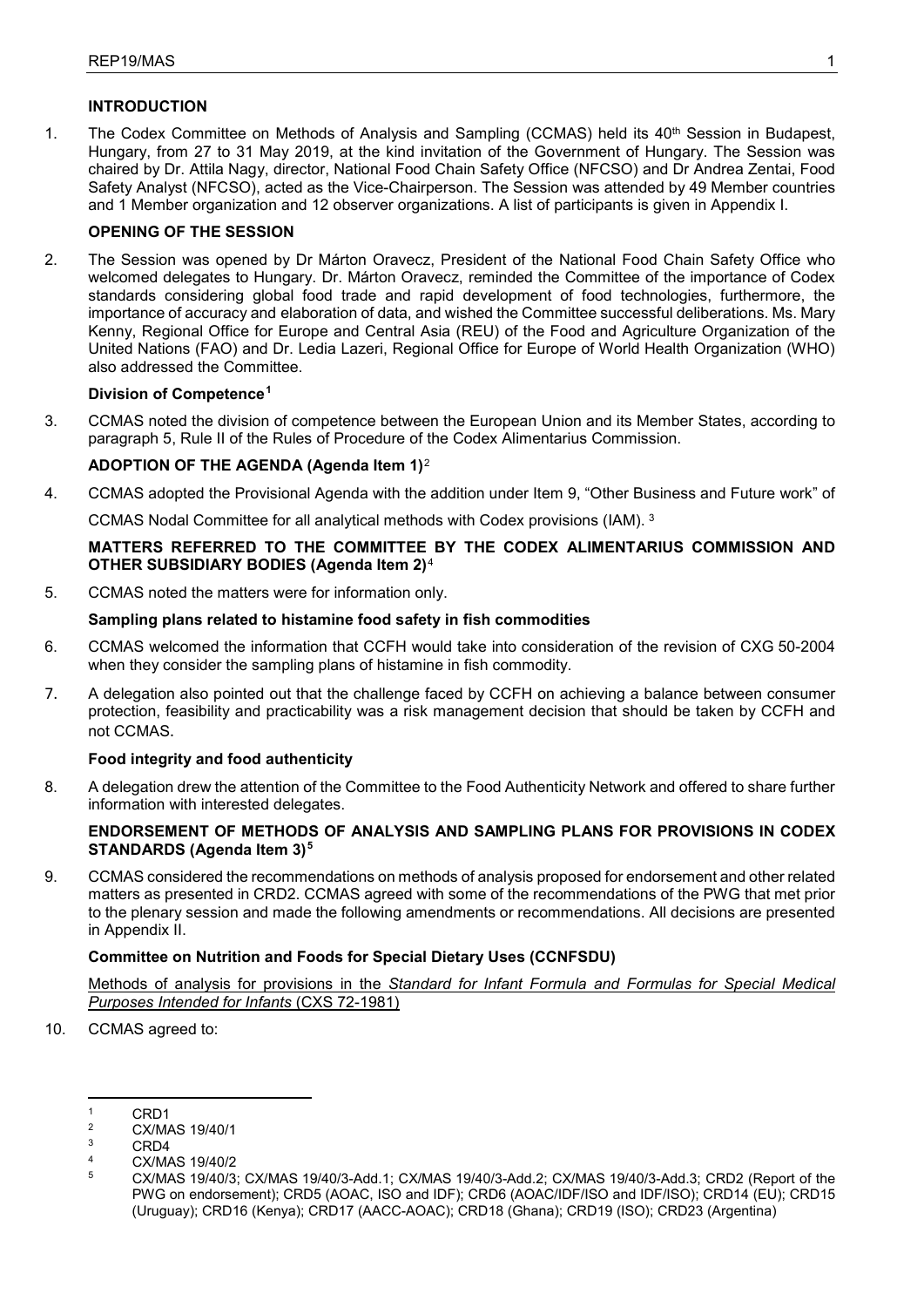- also endorse the AOAC 2011.14 / ISO 15151 | IDF 229 as a Type III method for calcium, copper, iron, magnesium, manganese, phosphorous, potassium, sodium and zinc, but that the methods should be referred to CCNFSDU for their concurrence before submission to CAC for adoption;
- recommend that CCNFSDU:
	- o consider establishing numerical method performance criteria for calcium, copper, iron, magnesium, manganese, phosphorous, potassium, sodium and zinc, and identify appropriate methods that meet the criteria; and
	- $\circ$  consider whether the methods for Vitamin K in follow-up formula currently in CXS 234 (AOAC 999.15 / EN 14148) should be replaced by the methods just endorsed as a Type II methods for infant formula (i.e. AOAC 2015.09 / ISO 21446).
- 11. CCMAS noted that there were questions about the applicability of ISO 8070 | IDF 119 to infant formula and whether typing as Type III or Type IV was appropriate and that the PWG had retained the methods as Type III, but should be reviewed either during the establishment of method performance criteria by CCNFSDU or at CCMAS41. Similarly questions on other methods for minerals (e.g. AOAC 985.35) arose and the same approach would be followed as for ISO 8070 | IDF 119.

# **Committee on Spices and Culinary Herbs (CCSCH)**

Methods of analysis in standards for dried or dehydrated garlic, dried oregano, dried root, rhizomes and bulbs – dried or dehydrated ginger, dried basil, dried floral parts – dried cloves, and saffron

- 12. CCMAS did not endorse the methods of analysis submitted by CCSCH, and noted that several methods were submitted for endorsement as Type I methods, even though the methods were not identical. CCMAS agreed on the selections of methods of analysis proposed by the PWG as possible examples for consideration by CCSCH in their reconsideration of methods of analysis. These recommendations were similar to those previously endorsed for other standards developed by CCSCH.
- 13. CCMAS agreed that CCSCH should note:
	- The provisions such as total ash and acid insoluble ash, and volatile oils (plus other chemical characteristic provisions) were listed as "on dry basis" in the standard(s) and therefore this must be captured in the provision in CXS 234 and requires a calculation from a determination of moisture prior to ashing or volatile oil determinations. These steps must be captured in CXS 234.
	- It was important to establish and utilize consistent provisions and terminology when possible. For example: either 'mammalian excreta" or "excreta mammalian" should be selected. It was noted that mammalian excreta was used in previous CCSCH tables and endorsed by CCMAS.
	- Similarly, "extraneous matter" and "extraneous vegetable matter" seems to be used interchangeably and requires clarification.
	- In the draft standard(s) the specification for mammalian excreta is established on a w/w basis (mg/kg), while in the methods it referred to units of particle/w (particle/10g) for AOAC 993.27.
	- References to methods, including formatting and hyperlinks need to be consistent to ensure that the correct methods are being referenced.
- 14. The Committee encouraged delegations to CCMAS to liaise with their counterparts to CCSCH on methods of analysis, India as the lead country on spices and culinary herbs in both Codex and ISO to better coordinate work on methods of analysis for these products, and that equally the Codex Secretariat should ensure that guidance is given to CCSCH on how to present methods of analysis for endorsement taking into account the guidance provided in the Procedural Manual.

### **Committee on Fats and Oils (CCFO)**

### Methods of analysis for acid value and free fatty acids for virgin palm oil and crude palm kernel oil

15. CCMAS noted the explanation provided by the Observer from AOCS that the three methods ISO 660 / AOCS Cd 3d-63 / AOCS Ca 5a-40 could be used to calculate both acid value and free fatty acids. Each of the methods used an alkali titrant and indicators that change colour as the pH changes. He reported that AOCS 5a-40 used an indicator that comes closest to neutral pH and the same applied to ISO 660. The Observer further noted that while the methods might not fully meet the definition for "identical", from the chemical point of view, they could be considered identical and would provide the same result. Based on this explanation, CCMAS agreed to endorse the three methods for both acid value and free fatty acids.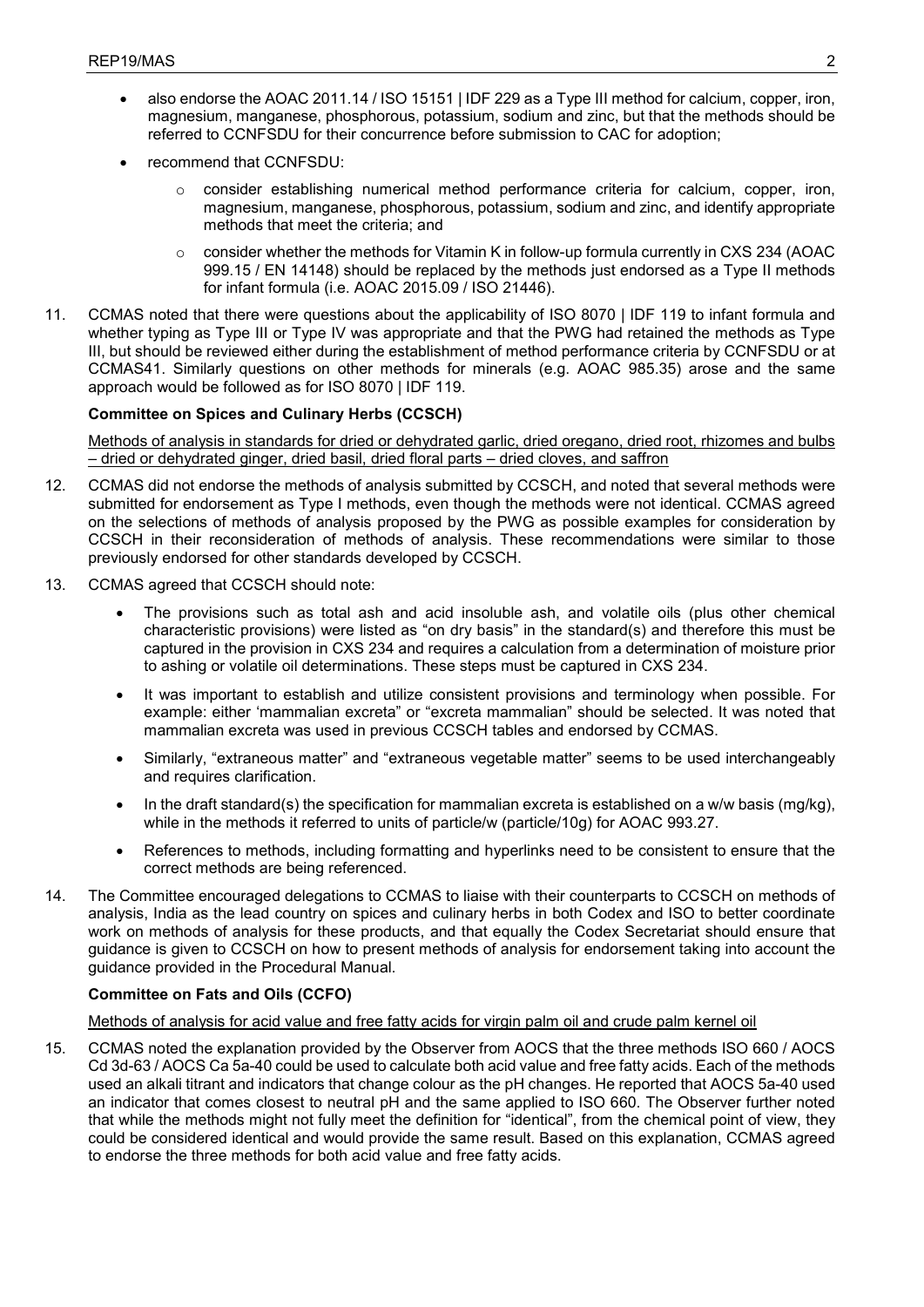# **Dairy Workable Package**

- 16. CCMAS agreed with the recommendations as proposed by the PWG. CCMAS noted that for several provisions in milk and milk product commodities that require calculation using for example, total solids content, fat content, protein content, dry matter content, the addition of methods for these determinations would be considered editorial in nature in order to avoid giving the impression that the methods for the provisions had been reviewed for their fitness for purpose. These methods were contained in the table for further review and update in the next round of review of the dairy workable package.
- 17. Concerns were raised on the inclusion of ISO 5537 | IDF 26 as the methodology required for determination of moisture was sophisticated, was limited to do analysis in powders, and that other methods were available for such determinations for which validation data were available. To address this concern, CCMAS agreed to request that the further review of methods for moisture should be applicable to all milk and milk products. Further consideration would be given to ISO 5537 | IDF 26 method in the next round of the review of the dairy workablepackage and the table listing those methods requiring review was amended accordingly.
- 18. Discussion was also held on the appropriateness to retype the methods for determination of lead in certain commodities as Type IV, noting that these methods were not fit for purpose. It was proposed that the methods should be retained as Type II while it was further reviewed during the next round of review of the dairy workable package or that CCCF should be requested to establish methods performance criteria. However, it was noted that retaining the methods as Type II would give the impression that the methods were fully validated and not give tentative results. Retyping the methods to Type IV would signal to the analyst that the results were tentative. Further consideration would be given to these methods in the next round of the review of the dairy workable package.
- 19. CCMAS agreed to the recommendation to retype the methods for lead as Type IV, that further consideration of these methods would be given in the review of the dairy workable package and to keep CCCF informed of this discussion in relation to decision taken on CXS 228 (see Agenda item 9).
- 20. CCMAS noted the concern that the method for milk fat purity, ISO 17678 | IDF 202, was not fit for purpose and not applicable to all milk products. The Observer from IDF informed the Committee that while the method included some restrictions, it was still fit for purpose and that further consideration of the method could be done in the next round of discussions on the review of the remaining dairy package.
- 21. CCMAS further agreed to add the methods for peroxide value in milkfat products, milkfat purity in milkfat products and butter and dairy spreads to the table on future review.
- 22. A recommendation was made for the endorsement of an ELISA method for the detection of melamine in milk and milk products. CCMAS noted that melamine in milk and milk products methods would be considered in a future review and encouraged the submission of validated methods and appropriate performance data for consideration at CCMAS41.

### **Cereals, pulses and legumes workable package**

- 23. CCMAS agreed to refer the proposal for methods of analysis for gluten free as presented in CX/MAS 19/40/3 Add.2 to CCNFSDU for their consideration.
- 24. The Observer from AOECS supported that consideration and discussion should take place in CCNFSDU and highlighted the importance not to change the commodity "gluten-free foods". Additional to special gluten-free dietary products, the claim "gluten-free" was also permitted for foods for normal consumption in the *Standard for foods for special dietary use for persons intolerant to gluten* (CXS 118-1979) (section 4.3) and in several national food legislations. The gluten-free market was increasing rapidly in the world trade, therefore it was essential for avoiding health problems of coeliacs and trade barriers to use the same and most reliable method for gluten determination.
- 25. CCMAS also noted a comment that CCNFSDU should consider a general reference to CXS 234 in section 5 on methods of analysis in *Standard for foods for special dietary use for persons intolerant to gluten* (CXS 118- 1979), in accordance with the Procedural Manual.
- 26. CCMAS further agreed that the methods for "gluten free" would not be considered in the continued review of the methods of analysis in the cereals, pulses and legumes workable package.

# **Fats and Oils Workable Package**

27. CCMAS noted that the review of the workable package on fats and oils would continue and that the table of methods presented in CX/MAS 19/40/3 Add.3 would serve as basis for this further consideration.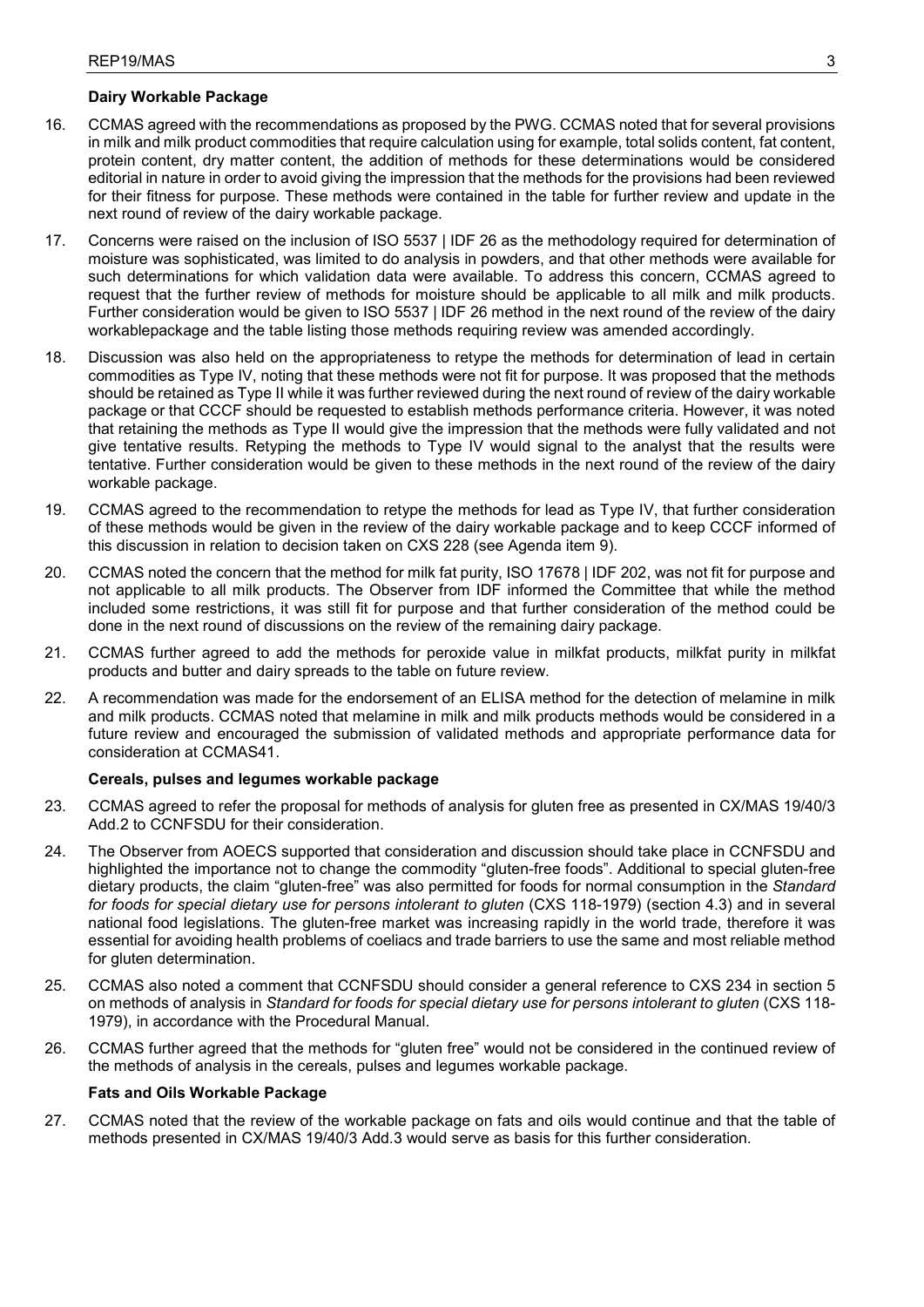# **Conclusion**

- 28. CCMAS agreed:
	- i. To establish an EWG chaired by USA and co-chaired by New Zealand working in English to continue with the review of the dairy workable package and to work in close coordination with the relevant SDOs.
	- ii. To establish an EWG chaired by the Netherlands working in English, to review the fats and oils workable package, using CX/MAS 19/40/3 Add.3 as the basis for the review, and to work in close coordination with the relevant SDOs.
	- iii. The AACCI with assistance from AOAC and ISO would continue working on the cereals, pulses and legumes working packages and present reports (or preliminary reports) for consideration by the next session.
	- iv. To establish the PWG on endorsement, chaired by USA and co-chaired by Australia, working in English, to meet immediately prior to the next session to consider all methods of analysis and sampling submitted for endorsement by Codex Committees, including the proposals on the workable packages: dairy, fats and oils, and cereals, pulses and legumes.

# **GUIDANCE ON ENDORSEMENT (Agenda Item 4)[6](#page-8-0)**

- 29. The United States of America, as Chair of the EWG, introduced the item and recalled the background to the work, outlined the process followed by the EWG and informed the Committee that a draft Guidance was presented in Appendix I of CX/MAS 19/40/4. The proposed Guidance used the Procedural Manual as a framework, and intended to capture and clarify the current CCMAS process and provide guidance on the outcome of definitions/decisions based on past CCMAS practices. However, key outstanding questions needed to be addressed in order to finalise the Guidance.
- 30. The Committee agreed to consider the outstanding questions identified by the EWG.

# Definition of identical

- 31. CCMAS noted that there was still confusion on how available validation data influences whether two methods could be defined as identical and that clarity around the use of validation data was necessary. CCMAS agreed that while equivalent validation data (i.e. same matrices had been used during validation) for two identical methods was preferable, the lack of such equivalent data did not in itself prevent the methods from being identical.
- 32. CCMAS noted that the proposed definition was too restrictive and not practical, and if the current definition were used, many methods with a long history of use in trade would be removed from CXS 234 which could have ramifications for international trade.
- 33. CCMAS agreed that a more flexible nuanced definition should be developed (See para 50).

Type III method when no Type II exists / designation of multiple Type III methods

- 34. CCMAS noted that the Procedural Manual stipulates that Type II methods should be selected from Type III methods which would imply that a method cannot be endorsed directly as a Type II because it must first be adopted as a Type III before it can be "selected from Type III methods".
- 35. CCMAS agreed that it was not the intention of the Procedural Manual that methods must be adopted as Type III methods before they can be considered for endorsement as Type II. CCMAS noted that the Committee had been endorsing methods directly as Type II, since the definitions of method Type were developed.
- 36. CCMAS also discussed the statement in the draft Guidance Document *"Type III methods cannot exist without a Type II method"*. Some delegates had supported this idea, while others had expressed concern that a method which meets the definition for Type III might still not be suitable as the Type II reference method, perhaps due to equipment supply issues or environmental concerns.
- 37. CCMAS agreed that the statement "*Type III methods cannot exist without a Type II method*" should remain in the document and that if a method was not yet appropriate as a Type II, then it could be endorsed as a Type IV, until all concerns about the method were addressed.

<span id="page-8-0"></span> $\overline{a}$ <sup>6</sup> CX/MAS 19/40/4; CRD8 (ROK); CRD12 (Thailand); CRD14 (EU); CRD16 (Kenya); CRD18 (Ghana); CRD27 (revised comprehensive guidance for the process of submission, consideration and endorsement of methods for inclusion in CXS 234)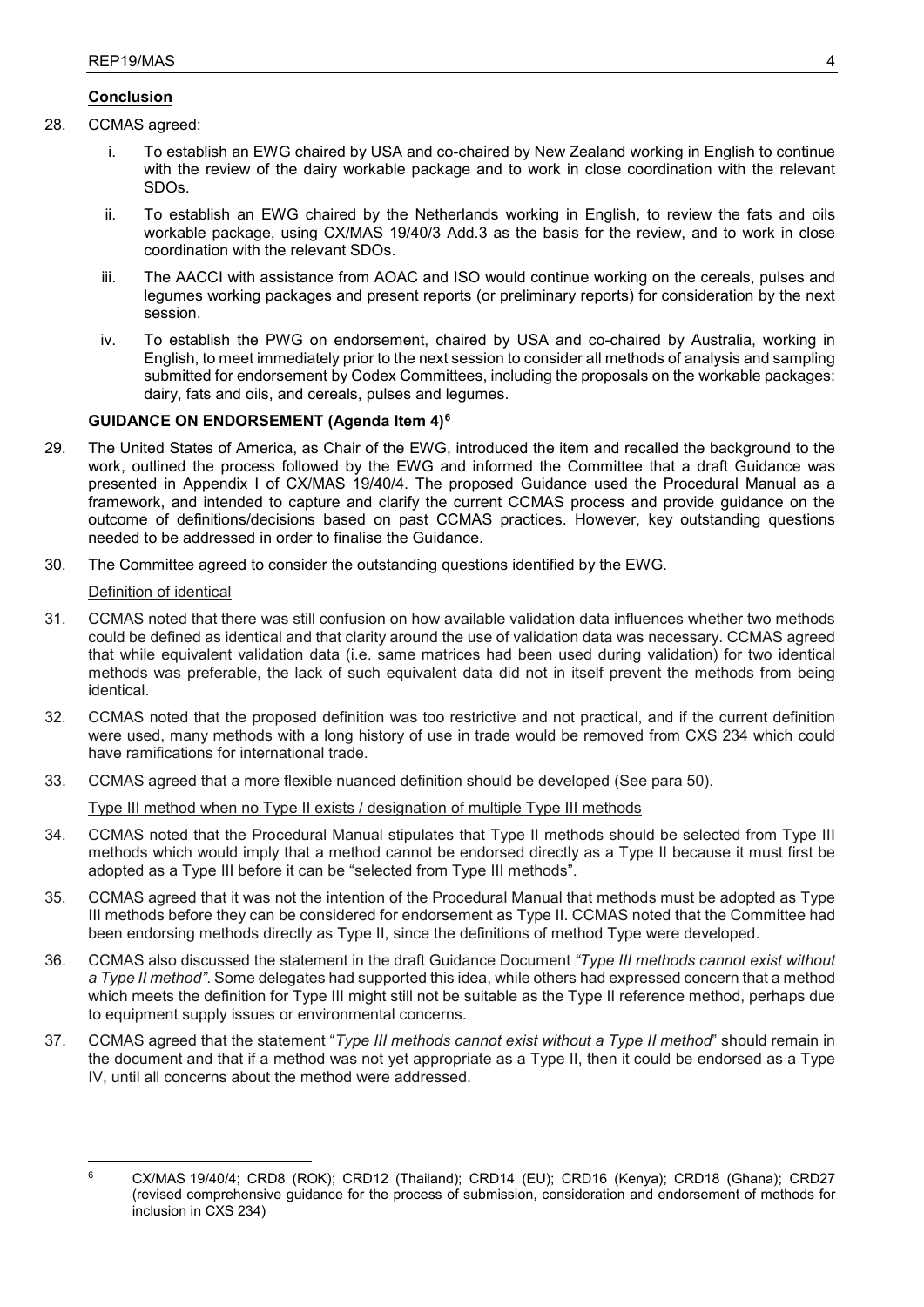38. CCMAS noted that when there are multiple Type III methods it was unclear what criteria were used to determine which method should be endorsed as Type II. The Committee also noted that it was unclear how often and in what situations, the selection of a Type II method from multiple Type III methods occurs. In view of this, CCMAS agreed that Switzerland would prepare a discussion paper to investigate the extent of the problem with multiple Type III methods in CXS 234 and consider the need and feasibility to establish criteria to assist with the selection of a Type II method from multiple Type III methods.

# Methods without specification in a Codex standard

- 39. The Committee noted that the "*General Criteria for the Selection of Methods of Analysis"* in the Procedural Manual was not specific to "provision" but was more wide ranging in stating "*All proposed methods of analysis must have direct pertinence to the Codex standard to which they are directed*", however, in past discussions in the Committee, CCMAS had focused on the idea that there must be a provision in a standard in order to have a method listed in CXS 234. If a strict application of "provision" were applied, it could result in methods of analysis being removed from CXS 234 as they could not be linked to specific provisions in commodity standards.
- 40. The Secretariat clarified that the Procedural Manual did refer to identifying methods for provisions (see section *Relations between Commodity Committees and General Subject Committee*), but at no point did it refer to specific numerical provisions. She also noted that the Committee should proceed with caution especially in the review of methods coming from committees adjourned *sine die* as there might have been a rationale for the decisions at the time and simple removal of methods from CXS 234 could have implications for trade, and that it was necessary to first research and understand the background of the decisions. In future, it might be easier to link the proposals for methods with particular provisions (numerical or not) in standards.
- 41. The Committee agreed to apply the more wide-ranging statement from the Procedural Manual that methods must have a *direct pertinence* to the Codex standard to which they are directed; and that it should not be necessary to have a numerical provision to endorse a method noting that there were situations where a specific numerical provision might not be in a standard as was the case for determining authenticity of fruit juices.

# Section 3.2 iiia. "It *is not the role of CCMAS delegates to research the methods and determine if the method is fit for purpose, since this is the role of SDOs"*

42. The Committee agreed that SDOs should provide information on methods to assist CCMAS to take the necessary decisions. The Committee further noted that the way information was provided in CRD5 was appropriate and should be used as a template for the future provision of information by SDOs. It was further noted that all documents should be made available at least 2 months prior to a session to allow sufficient time for consideration and consultation.

### Changing Type I methods to Type IV

- 43. The Committee agreed that for current methods in CXS 234 it would not be practical to convert these methods to Type IV as it would have implications for trade. An observer noted that many of these methods were developed many years ago and providing validation data for such old methods would be problematic, and it would be difficult to get collaborative tests for these old methods. He noted that SDOs generally develop methods because trade organisations require such methods to be useful for international trade.
- 44. A delegation pointed out that concerns on retyping to Type IV were not warranted as Type IV methods could also be used for dispute settlement, if they were agreed by concerned parties. However, another delegation pointed out that if Type I methods were converted to Type IV in cases where there was no validation data then there would be no method to turn to in the case of a dispute.
- 45. Some other delegations pointed out that the PM did not address this issue adequately and that more reflection was needed on how to address this in the Procedural Manual. They further pointed out that they had validation data which could be submitted for review.
- 46. The Committee agreed that at this stage it would consider this matter on a case by case basis when considering the workable packages, recalling the decision taken at CCMAS39 that "*a general rule to extend or not extend the typing was not appropriate because the decision would depend on matrices involved as well as the analytical procedure. The typing determination should therefore be based on a case-by-case basis."* (REP18/MAS, para 26)
- 47. It would also be up to SDOs to provide information and that weight should be given to their view.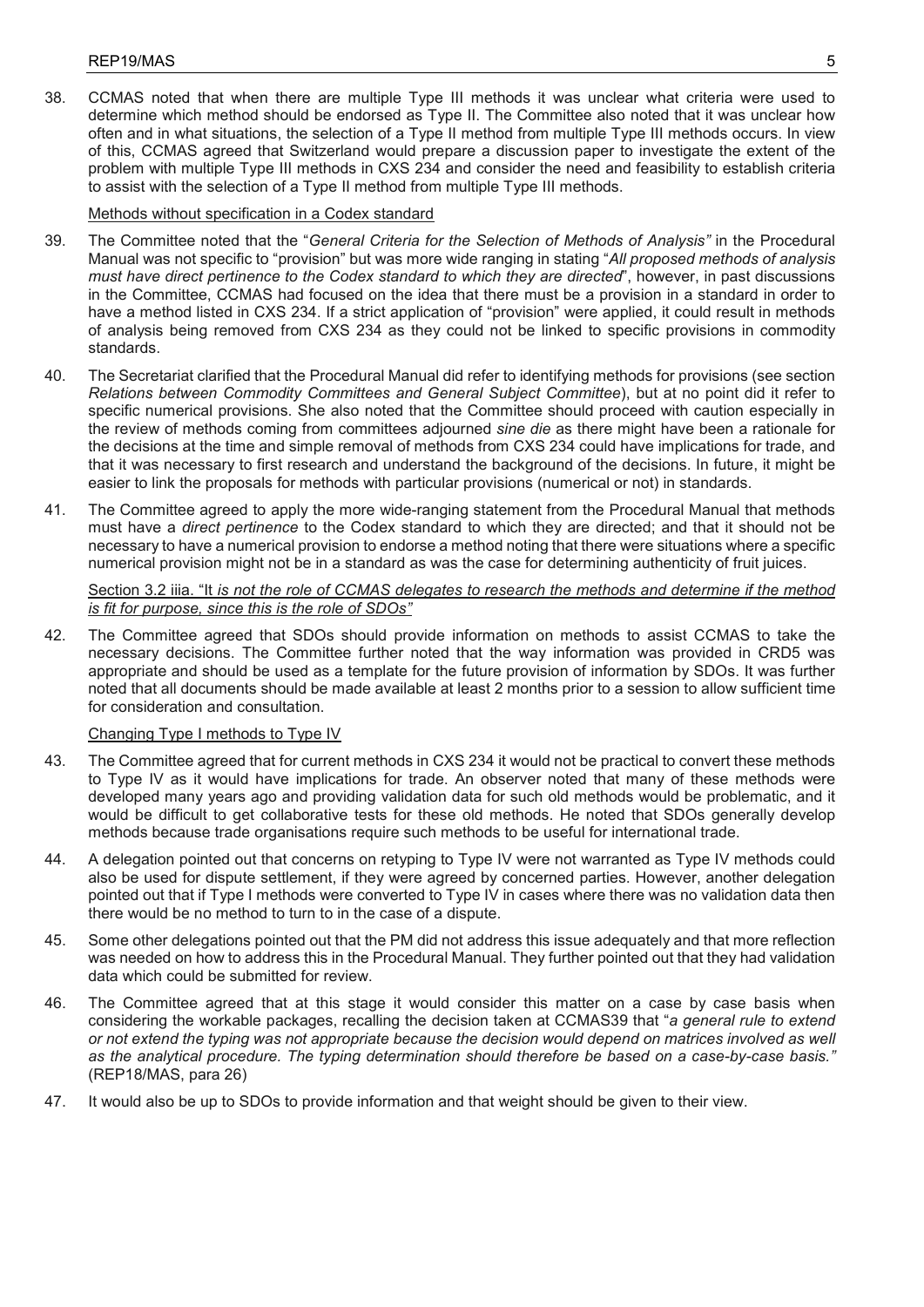# Submission of methods of analysis to CCMAS when there is an active Codex Committees

48. CCMAS noted that when there are active Codex committees, methods of analysis should ideally be submitted to CCMAS by such active committees either through the "matters referred" or "methods for endorsement" items. However, if proposals were made directly to CCMAS, a recommendation should be made to the active committee for their agreement before submitting such methods to the Commission for adoption unless the changes were of editorial nature. The Committee was also reminded of a decision taken at CCMAS37 (REP16/MAS appendix IV) on an internal CCMAS process for methods of analysis updating and in this process it was agreed that active committees should be consulted.

# Guidance on endorsement and template for information

- 49. CCMAS considered a revised guidance document (CRD27) and template for submission of information (CRD28) based on the agreements taken on the outstanding questions above.
- 50. In addition to editorial corrections, CCMAS agreed to further amend the definition for "identical" to explain that in cases where a standard contains multiple approaches to the determination but which are not separately identified, comparison with a second method with more prescriptive details will be carried out on a case by case basis to determine if the two methods may be considered identical. CCMAS also agreed to the removal of the term and definition of "mutually exclusive", noting that by capturing the necessary information in the commodity description (e.g. Cottage Cheese (for samples containing lactose up to 5%)) the methods are no longer listed in the same row, thus making a "mutually exclusive" identifier unnecessary.

# **Conclusion**

- 51. CCMAS agreed:
	- i. to publish the guidance on endorsement including the template for submission of information as an Information Document for internal use by CCMAS (Appendix V); and
	- ii. the document would be a living document that could be revised if issues arose during the use of the guidance on endorsement.

# **REVISION OF THE CODEX GENERAL STANDARD FOR METHODS OF ANALYSIS AND SAMPLING (CXS 234-1999): PREAMBLE AND STRUCTURE (Agenda Item 5)[7](#page-10-0)**

- 52. Brazil, as Chair of the EWG, and also on behalf of Uruguay as co-Chair, introduced the item and summarized the key points of discussion and revisions made to the preamble and structure in the PWG held prior to the plenary based on written comments submitted to this Session and discussions in the PWG, for example.
	- The Preamble states that all Codex methods can be used for any purpose (including trade disputes when relevant parties agree).
	- The definitions are limited to those strictly necessary for the purposes of CXS 234 and crossreferences to relevant Codex texts are used for other definitions such as for types of methods of analysis for consistency.
	- The term "attribute" is a broader term to define provisions in Codex standards associated to a methods of analysis.
	- The revised structure of CXS 234 lists all methods of analysis in the same table and uses hyperlinks to display those Codex methods (CX/RM) that should be described in the CXS 234 and method performance criteria (MPC) associated to a provision in a Codex standard.
	- The searchable database on methods of analysis and sampling will be developed by the Codex Secretariat and be available on the Codex website. The database will generate a printable version of CXS 234 and the information document (INF/DOC). The latter would be updated by the Host Country Secretariat and be made available at each session of CCMAS for consultation in particular when considering matters related to CXS 234 such as endorsement of methods of analysis and sampling.
- 53. The EWG Chair invited CCMAS to consider the preamble and structure as revised by the PWG and presented in CRD3. CCMAS concurred with this proposal and made the following additional comments and decisions:

**Introduction** 

54. CCMAS agreed with the introduction as proposed by the PWG.

<span id="page-10-0"></span> $\overline{a}$ <sup>7</sup> CL 2019/15-MAS; CX/MAS 19/40/5; CX/MAS 19/40/5-Add.1 (Canada, Ecuador, Egypt, Norway, Peru and Switzerland); CRD9 (New Zealand, EU, Mexico, Thailand, ROK); CRD13 (India); CRD16 (Kenya); CRD18 (Ghana)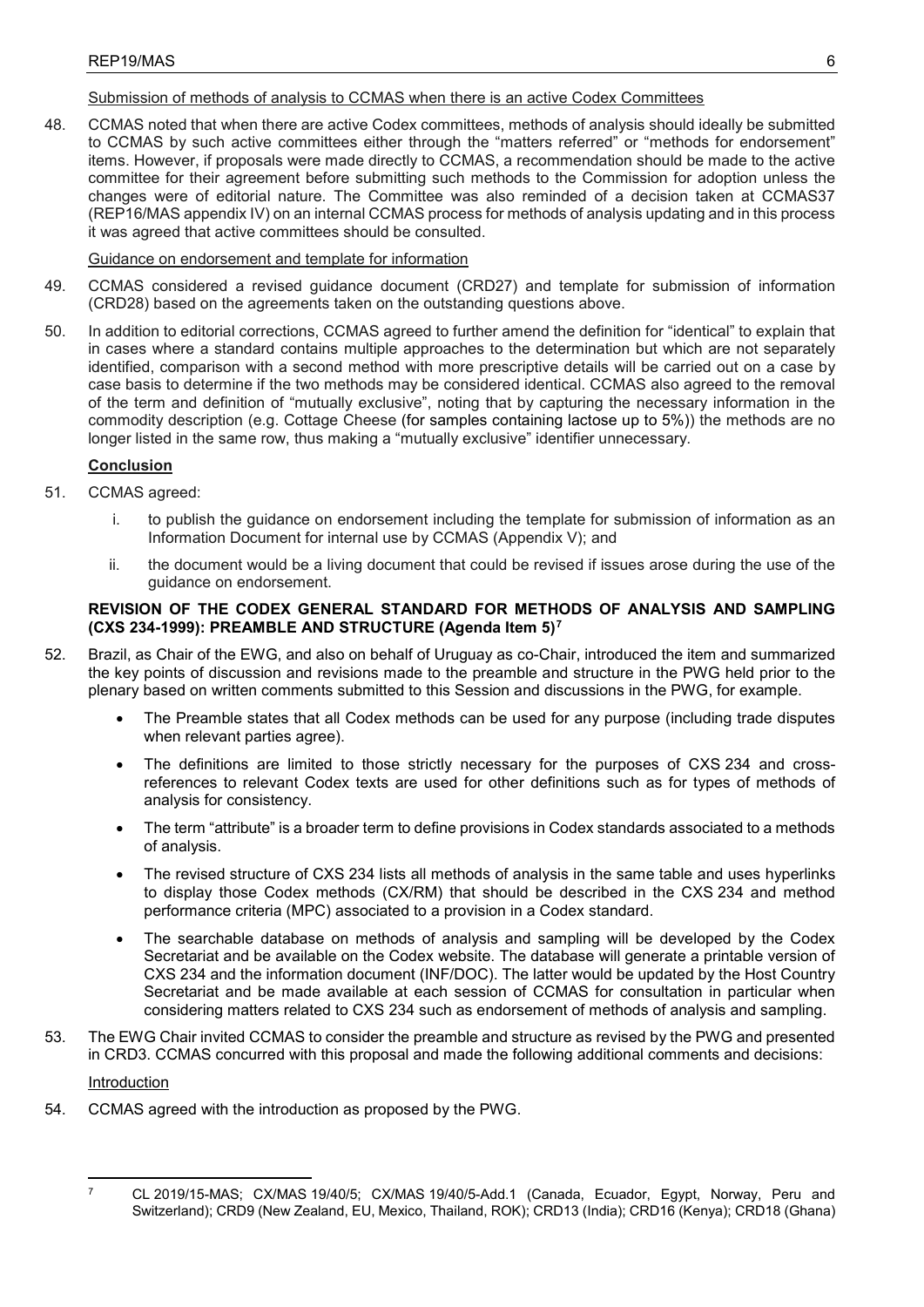Part I: Preamble

55. CCMAS agreed with the scope and definitions as proposed by the PWG.

Part II: Structure of CXS 234

- 56. CCMAS agreed with the structure of CXS 234 as proposed by the PWG.
- 57. CCMAS agreed and made some revisions to Section I to improve the clarity and accuracy of the text. No changes were made to Sections II and III.
- 58. In particular for Section I, CCMAS agreed to delete the reference to the situation of separate lines under the commodity column where two or more methods were required to cover the full range of values as mutually exclusive methods were no longer considered in CXS 234. In addition, the square brackets around the description of the methods (e.g. identical methods) were removed in view of the agreed definitions for methods as described in the guidance document for endorsement of methods of analysis (see Agenda Item 4).

# Explanatory examples

59. CCMAS agreed to delete the examples on situations covered under Sections I – III as not necessary.

# Other matters

60. CCMAS noted the offer of the USA to develop a prototype database using the dairy workable package as a basis for the next session. This would aid the Committee in visualising the future database and its features.

# **Conclusion**

61. CCMAS agreed to forward the Preamble and structure of CXS 234 to CAC42 for adoption at Step 5/8 (Appendix III).

# **REVISION OF THE GUIDELINES ON MEASUREMENT UNCERTAINTY (CXG 54-2004) (Agenda Item 6)**[8](#page-11-0)

- 62. Germany, as Chair of the EWG, introduced the item and summarized the main discussions and outcomes of the EWG. The EWG Chair informed CCMAS that she had revised the guidelines based on the written comments submitted to this session which was further considered by an in-session WG which discussed issues around (i) whether provisions for conformity assessment should be part of the revised CXG 54 or developed as a separate document; (ii) whether the examples on acceptance sampling and figure 1 should remain in the revised CXG 54; (iii) whether an adapted version of CXG 59, chapter 4 should be included in the revised CXG 59; (iii) any other general / specific comments on the revision of CXG 54. She invited CCMAS to consider the recommendations and revised CXG 54 from the in-session WG as presented in CRD26.
- 63. CCMAS agreed to consider the revised CXG 54 as presented in CRD26 and made the following comments and decisions:
	- The scope of this work included (i) use of measurement uncertainty in the interpretation of measurement results,(ii) the relationship between the measurement uncertainty and (given) sampling plans, (iii) only focusing on laboratory samples including sub-sampling, (iv) making CXG 54 as simple as possible.
	- The revised CXG 54 does not cover conformity assessment and the development of a separate document was welcomed but postponed due to priority of other ongoing work in CCMAS.
	- The examples were transferred into the information document as more appropriate.
	- The figure was retained with clarifications on the explanation of each situation illustrated in the figure to show how, in principle MU could be used in the interpretation of the measurement result.
	- The table of multiplication factors (adapted version of CXG 59, chapter 4) was replaced with a more appropriate Excel formula.
	- The source of information and the list of references were deleted as not appropriate for Codex documents. References to documents developed by international organizations such as ISO, EURACHEM, etc. relevant to the provisions in the revised CXG 54 were kept in the text as necessary.

<span id="page-11-0"></span> $\overline{a}$ 

<sup>8</sup> CX/MAS 19/40/6; CX/MAS 19/40/6 Add.1 (Australia, Canada, Ecuador, Egypt, Jamaica, Morocco, New Zealand, Norway, Peru and BIPM); CRD10 (Mexico, Thailand, ROK); CRD14 (EU); CRD16 (Kenya); CRD18 (Ghana); CRD22 (Germany); CRD25 (Presentation of report of EWG on the revision of CXG 54); CRD26 (Report of insession WG on the revision on the CXG 54)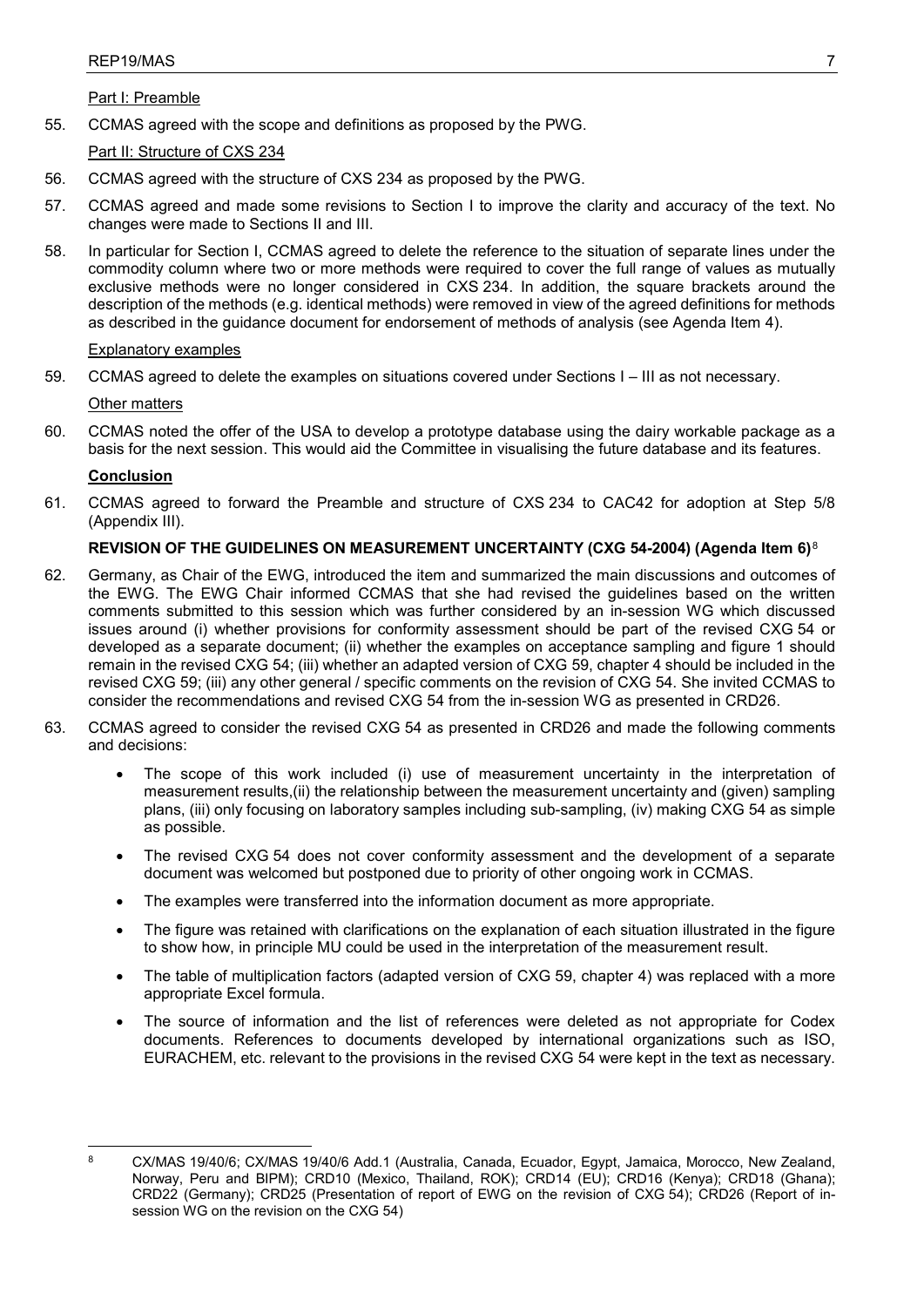- 64. In addition, CCMAS made a number of revisions throughout the text for better accuracy and clarity and for consistency with provisions in relevant Codex texts (including the Procedural Manual) as well as those of international organizations serving as references to the revised CXG 54.
- 65. CCMAS noted that the information document was intended to give some examples on the procedures for estimating MU and to provide the user with some references on the general topics. The information document was not considered at this time as it had to take into account changes made in the revision of CXG 54 at this session. The document would be presented to CCMAS41 for consideration.

# **Conclusion**

- 66. CCMAS agreed:
	- i. to forward the revised *Guidelines on Measurement Uncertainty* (CXG 54-2004) to CAC 42 for adoption at Step 5 (Appendix IV); and
	- ii. that Germany would develop the information document taking into account the decisions of this session and provide a draft for consideration by CCMAS41.

# **REVISION OF THE GUIDELINES ON SAMPLING (CXG 50-2004) (Agenda Item 7)[9](#page-12-0)**

- 67. New Zealand, as Chair of the EWG, introduced the item and summarized the key points of the discussions at CCMAS that led to the new work on the revision of the *Guidelines on Sampling* (CXG 50 – 2004). The EWG Chair further explained the work process followed by the EWG in (i) the revision of CXG 50 to provide a simplified and understandable guidance on the design and selection of sampling plans and (ii) the development of a supplementary document to provide a sampling plan tool with application links to facilitate the use of the revised guideline. The sampling plan app links were accessible online as an electronic book (e-book) and was intended to demonstrate how an e-book could be used to provide sampling plan apps along with information to support their use (e.g. explanation of the different sampling plans, how to interpret the OC curves, etc.). She noted that a workshop on the sampling plan apps would provide further details on content and use of the ebook and the presentation would be made available on the Codex website.
- 68. The EWG Chair also provided a mid-term report on the work progress in relation to the prioritization of work on the revision of CXG 50 as agreed by CCMAS39 $10$  as well as the remaining work to be done for consideration by CCMAS41. In concluding, she drew the attention of CCMAS to the recommendations of the EWG in particular the three key questions that would allow further progress on the revision of CXG 50 in the EWG.
- 69. CCMAS considered the recommendations put forward by the EWG as follows:

*Revision of CXG 50*

- 70. CCMAS supported continuation of work on the revision of CXG 50 in accordance with the prioritization of work agreed by CCMAS39.
- 71. CCMAS noted that the revised CXG 50 would provide guidance to developing / choosing appropriate sampling plans for use by all CAC subsidiary bodies (including CCMAS), Codex members and other relevant stakeholders, and as such the guidance in CXG 50 was not limited to addressing sampling plans for commodity committees / standards.

# *Development of a supplement document (e-book with sampling plan apps)*

- 72. CCMAS agreed with the further development of the supplementary document providing sampling plan apps based on the presentation provided by New Zealand on the content and use of the e-book.
- 73. CCMAS noted that New Zealand and the Codex Secretariat would discuss how to house the e-book on the Codex website once completed and how the e-book could be easily accessible to Codex members and committees and other relevant stakeholders as a separate supplement document to facilitate the understanding and use of the revised CXG 50.
- 74. New Zealand explained that regular maintenance of the e-book (or some of the apps in the e-book) was not foreseen to be necessary and that possible updates that might be needed in future could be done in consultation with CCMAS and the Codex Secretariat. New Zealand further clarified that they were developing the apps for use by Codex and once completed could be transferred to the Codex Secretariat for housing and there would be no limitation to access and use of these apps by Codex committees, members and observers.

<span id="page-12-0"></span> $\overline{a}$ <sup>9</sup> CL 2019/17-MAS; CX/MAS 19/40/7; CX/MAS 19/40/7-Add.1 (Canada, Ecuador, Egypt, Japan, Norway, Peru, Uruguay and USA); CRD11 (Chile, Mexico, Nigeria, ROK); CRD14 (EU); CRD16 (Kenya); CRD20 (EWG); CRD24 (El Salvador)

<span id="page-12-1"></span><sup>10</sup> REP18/MAS, Appendix VI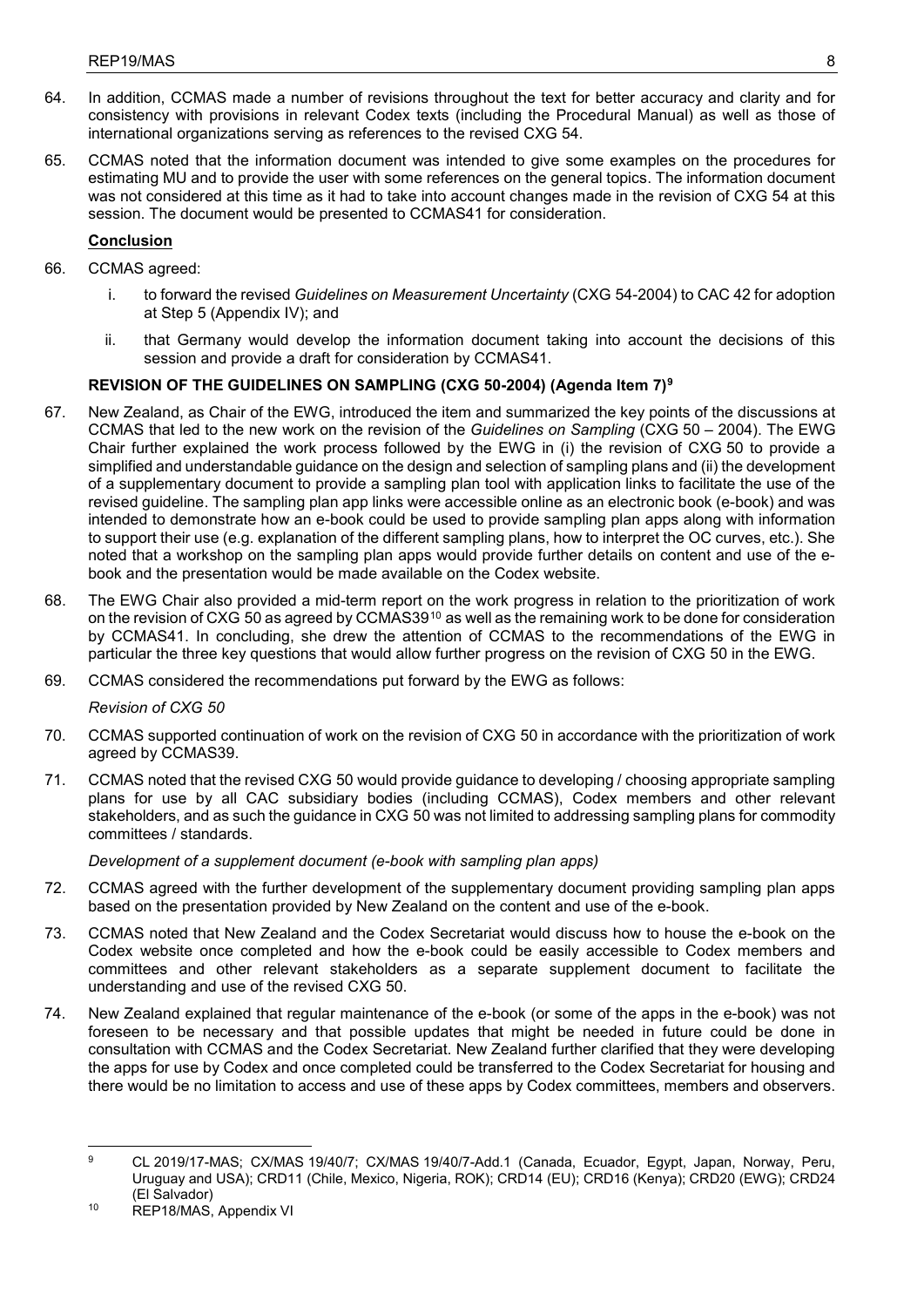75. The Codex Secretariat thanked New Zealand for this undertaking and explained that innovative e-technologies were under discussion in other committees such as CCFICS and CCFL and the use of web-based technologies might become a more common practice in future within Codex. The Secretariat further noted that copyright issues did not seem to be a problem based on the explanation of New Zealand but that this and other issues around housing the e-book on the Codex website, including access to the apps, would be further discussed with New Zealand and the relevant FAO department(s). She also noted that apps were examples in support of the use of the revised CXG 50 and as such should be agreed by CCMAS but would not be formally adopted by CAC and would remain a separate document available for use by Codex committees, members and other stakeholders in addition to any other apps countries might consider more appropriate to suit their needs. Further consideration of this matter could be given at CCMAS41 when the Committee would have an opportunity to consider both the revised CXG and the supplement document (e-book) with a view to their possible finalization.

*Question 1 on whether it is practical to achieve a perfectly balanced producer/consumer risk, based on statistical theory will rarely ever be practically achieved, as there is not a single producer for a commodity, or a single consumer (importing country), or single testing authority who are importing and testing at the boarder all the producer product?*

- 76. CCMAS noted the following comments made:
	- Practicability must be considered when developing and implementing sampling plans. In the development of sampling procedures the producers' risk and consumers' risk have to be taken into account on a pragmatic basis as opposed to ensure a "perfectly balanced producer/consumer risk based on a statistical theory". For the control of safety standards the sampling plan should ensure a minimization of the consumers' risk combined with an acceptable producers' risk. For the control of quality standards the sampling plan should ensure a fair balance of the consumers' risk and producers' risk on a pragmatic basis.
	- "Balanced" may not refer to equal distribution of the risk to both producers and consumers. Risk to the producer is often financial risk, while the risk to consumer might be health related. In this instance the outcomes need to be evaluated in order to "balance" risk and not simply have it "equally distributed". Additionally, sampling and testing plans cannot "test safety into food", so additional process control procedures are critical and the presence or absence of such controls should be considered when developing sampling plans.
	- Sampling plans should be based on statistical principles but should remain flexible to adjust to real situations.
	- Coordination between Codex and ISO is necessary to ensure guidance is consistent.
- 77. CCMAS agreed on the appropriateness of statistical principles in the development of sampling plans while keeping a pragmatic approach to ensure a fair balance of consumers' and producers' risks as opposed to an equal balance of consumers' and producers' risks which would not be applicable in real situations.

*Question 2 - Are Codex sampling plans intended for use in international trade disputes?*

78. CCMAS noted that Codex sampling plans were intended to be used for lot assessment in all situations namely for routine (normal) inspection or for disputes.

*Question 3 - When using Codex sampling plans, what are the situations that are covered or not covered?*

79. CCMAS noted that the revised CXG 50 would cover those situations identified in the prioritization<sup>2</sup> of work and the project document<sup>[11](#page-13-0)</sup> on new work for the revision of CXG 50.

# **Conclusion**

- 80. CCMAS agreed to re-establish the EWG chaired by New Zealand and co-chaired by the USA, working in English, to continue with the revision of CXG 50 and the further development of the supplement document (ebook with sampling plan apps) taking into account written comments submitted at this session and the comments and recommendations made in the paragraphs above with a view to advancing the revised CXG 50 in the Step Procedure at its next session.
- 81. CCMAS further agreed that the document should be submitted to the Codex Secretariat well in advance the next session, e.g. 3 months before CCMAS41, in order to ensure sufficient time for translation and circulation for comments.

<span id="page-13-0"></span> $11$ REP18/MAS, Appendix V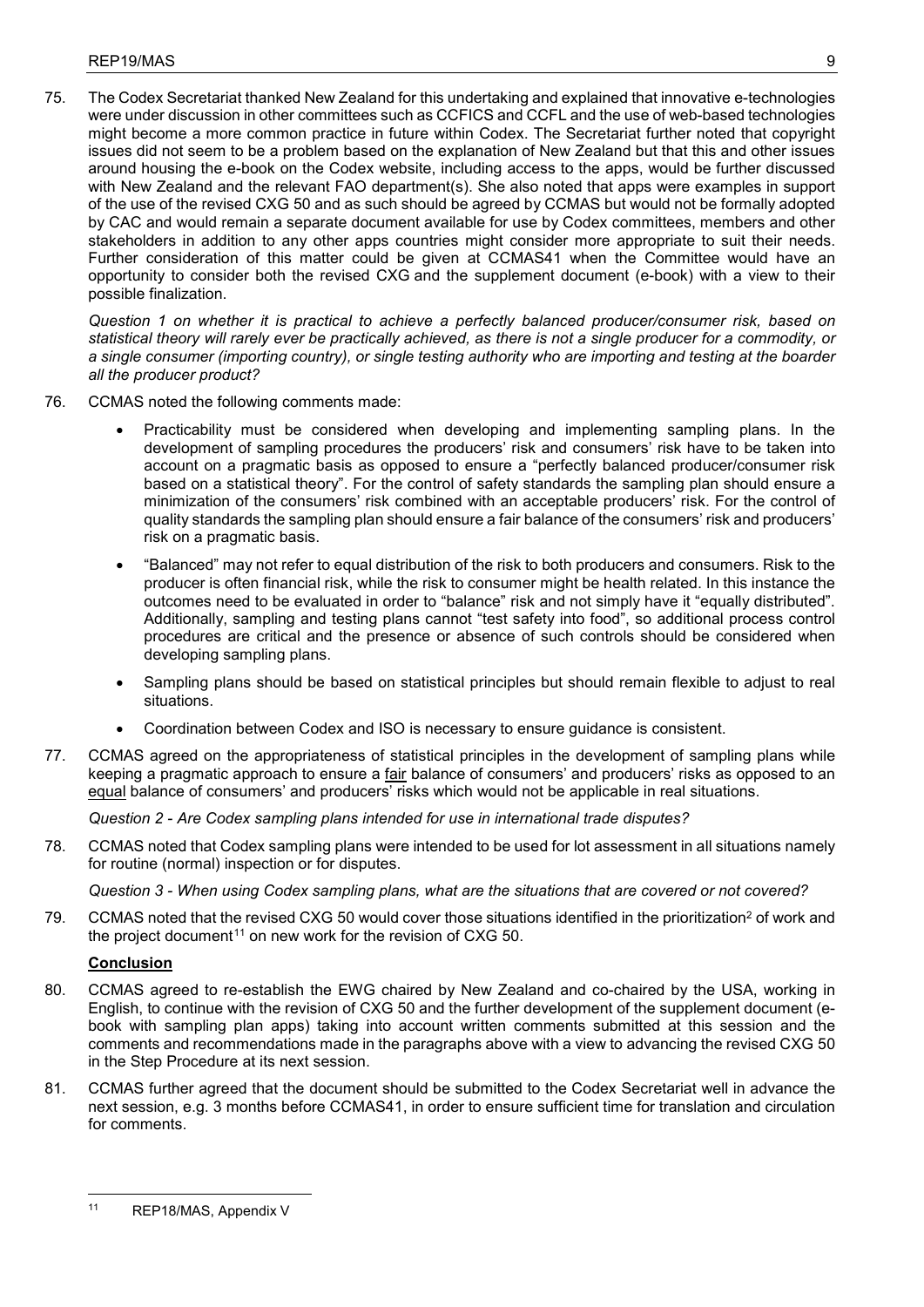# **REPORT OF AN INTER-AGENCY MEETING ON METHODS OF ANALYSIS (Agenda Item 8)**[12](#page-14-0)

- 82. The Observer of the United States Pharmacopeial Convention (USPC), as Chair of the InterAgency Meeting (IAM), introduced the report of IAM and highlighted the various issues discussed in the IAM with respect to the work of CCMAS and other related matters.
- 83. CCMAS noted that several of the issues raised in point 8 of CRD21 had been considered under the relevant agenda items.
- 84. The Observer in particular highlighted the contribution of a small team of IAM members to the preparation of a preliminary document used by the EWG on guidance on endorsement and also drew the attention of CCMAS to the activities of IAM member meetings and encouraged delegates to participate in these events.
- 85. CCMAS thanked the members of IAM for their contribution to the work of the Committee.

# **OTHER BUSINESS AND FUTURE WORK (Agenda Item 9)[13](#page-14-1)**

# CCMAS as a nodal committee for methods of analysis

- 86. The Observer from AOAC on behalf of IAM introduced the proposal for CCMAS to become a nodal committee for methods of analysis. The Observer recalled the decision that CXS 234 would be a single reference for methods of analysis under the remit of Codex and that the new format would allow competent authorities to have access to a database and a simplified and effective search for fit for purpose methods. He noted that it would be appropriate to consider that this future database also include those methods of analysis that were currently outside the remit of CCMAS which would be beneficial to competent authorities and other stakeholders and proposed that CCMAS consider the recommendations in CRD4.
- 87. The Codex Secretariat noted that while a single source of methods of analysis, including for those for microbiological safety, pesticide and veterinary drug residues would be useful, this would imply changes to the Procedural Manual and also the concurrence of the affected Committees to such a proposal. The Secretariat further noted that changes to the Procedural Manual might not be warranted due to the limited work on methods of analysis in CCFH, and the policy decisions taken by CCPR and CCRVDF to not identify methods of analysis for pesticide residues and veterinary drugs in foods, but to provide guidance on methods performance criteria for use by governments to identify suitable methods of analysis for checking compliance with established MRLs. She clarified that for example in CCFH a method of analysis formed part of a microbiological criterion in accordance with the *Principles and Guidelines for the Establishment of Microbiological Criteria Applicable to Foods* (CXG 21-1997) and that CCFH had a limited number of MC established and it was unlikely that there would be many more in future as MC were only established when there was an absolute need based on risk assessment.
- 88. However, there was no procedural impediment to providing a link in CXS 234 to methods of analysis or guidelines on methods performance criteria established by CCFH, CCPR and CCRVDF if so required.
- 89. CCMAS noted that contaminants and food additives were within the remit of CCMAS (with the exception of specifications for food additives) and that CCCF was already conferring with CCMAS on methods performance criteria, but that CCFA had extensive work on establishing MLs for food additives and had not shown an interest to consider methods of analysis for determining compliance with these MLs.
- 90. CCMAS recalled its earlier decision that CXS 234 would be the single reference for methods under its remit and that methods from the *General Methods of Analysis for Contaminants* (CXS 228 – 2001)*, General Methods for the Detection of Irradiated Foods* (CXS 231 – 2001) and the *General Methods of Analysis for Food Additives*  (CXS 239 – 2003) should be transferred to CXS 234. It was further noted that some of the methods for heavy metals were outdated and that it would be appropriate for the CCCF to consider the development of method performance criteria for these contaminants for compliance with the MLs in the *General Standard for Contaminants and Toxins in Food and Feed* (CXS 193-1995).
- 91. CCMAS therefore agreed that the relevant committees should be invited to consider whether the methods in those standards were still relevant and if so, should be transferred to CXS 234 and the standards revoked.

# **Conclusion**

 $\overline{a}$ 

92. CCMAS agreed to not proceed further with the proposal at this stage and to:

<span id="page-14-0"></span> $12$  CRD21 (Report of IAM)

<span id="page-14-1"></span>CRD4 (proposal by IAM)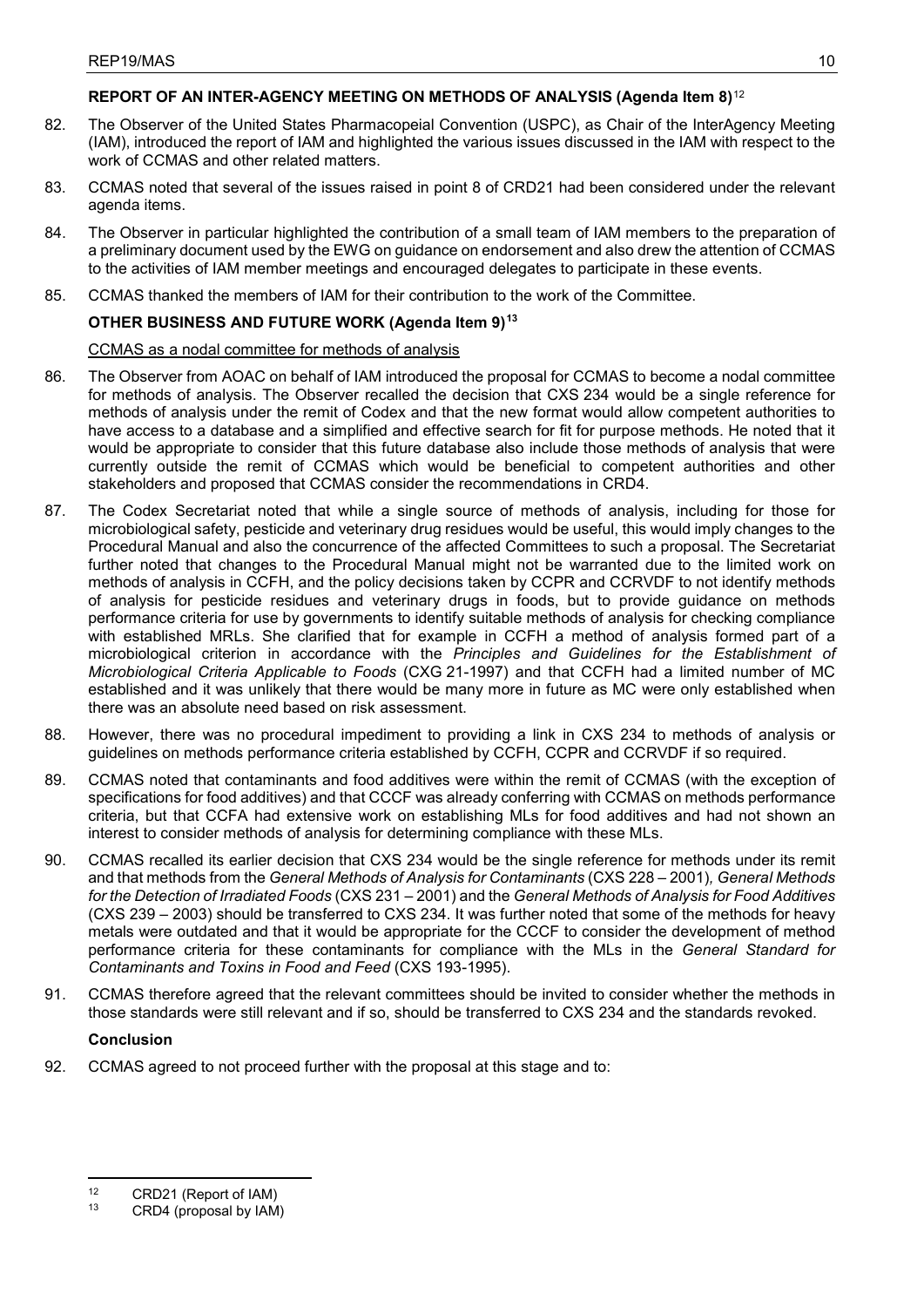- i. Inform all Codex committees of the current work of CCMAS regarding the review and update of CXS 234 and the development of a database for methods of analysis and sampling endorsed by CCMAS and adopted by CAC.
- ii. Inform CCFH, CCPR, and CCRVDF of the discussion in the Committee on the proposal for CCMAS to be a nodal committee for all methods of analysis and sampling and to request their view on this proposal.
- iii. Request CCFH, CCPR and CCRVDF to share information/links to their analytical methods and/or method criteria for future inclusion in CXS 234. This in order to achieve a single source of information for all analytical methods in Codex.
- iv. Remind the CCCF and CCFA of the decision that CXS 234 is the single reference for methods of analysis and request these committees to consider the appropriateness of the methods identified in CXS 228 and CXS 239 so that the methods could be transferred to CXS 234; or to identify more updated methods or methods performance criteria for endorsement by CCMAS and inclusion in CXS 234 in order to revoke CXS 228 and CXS 239.
- v. Remind CCFH of the decision that CXS 234 is the single reference for methods of analysis and request CCFH to consider the appropriateness of the methods identified in CXS 231 so that the methods could be transferred to CX 234; or to identify more updated methods or methods performance criteria for inclusion in CXS 234; in order to revoke CXS 231. The request was on the understanding that the responsibility for the methods of analysis remains with CCFH.
- vi. Encourage CCCF to identify methods of analysis or methods performance criteria for the contaminants for which MLs have been established in GSCTFF and for which no methods or method performance criteria have been identified to date.

# **DATE AND PLACE OF NEXT SESSION (Agenda Item 10)**

93. CCMAS was informed that the 41<sup>st</sup> Session would take place in Budapest, Hungary, within the next 12 months, the final arrangements being subject to confirmation by the host country and the Codex Secretariat.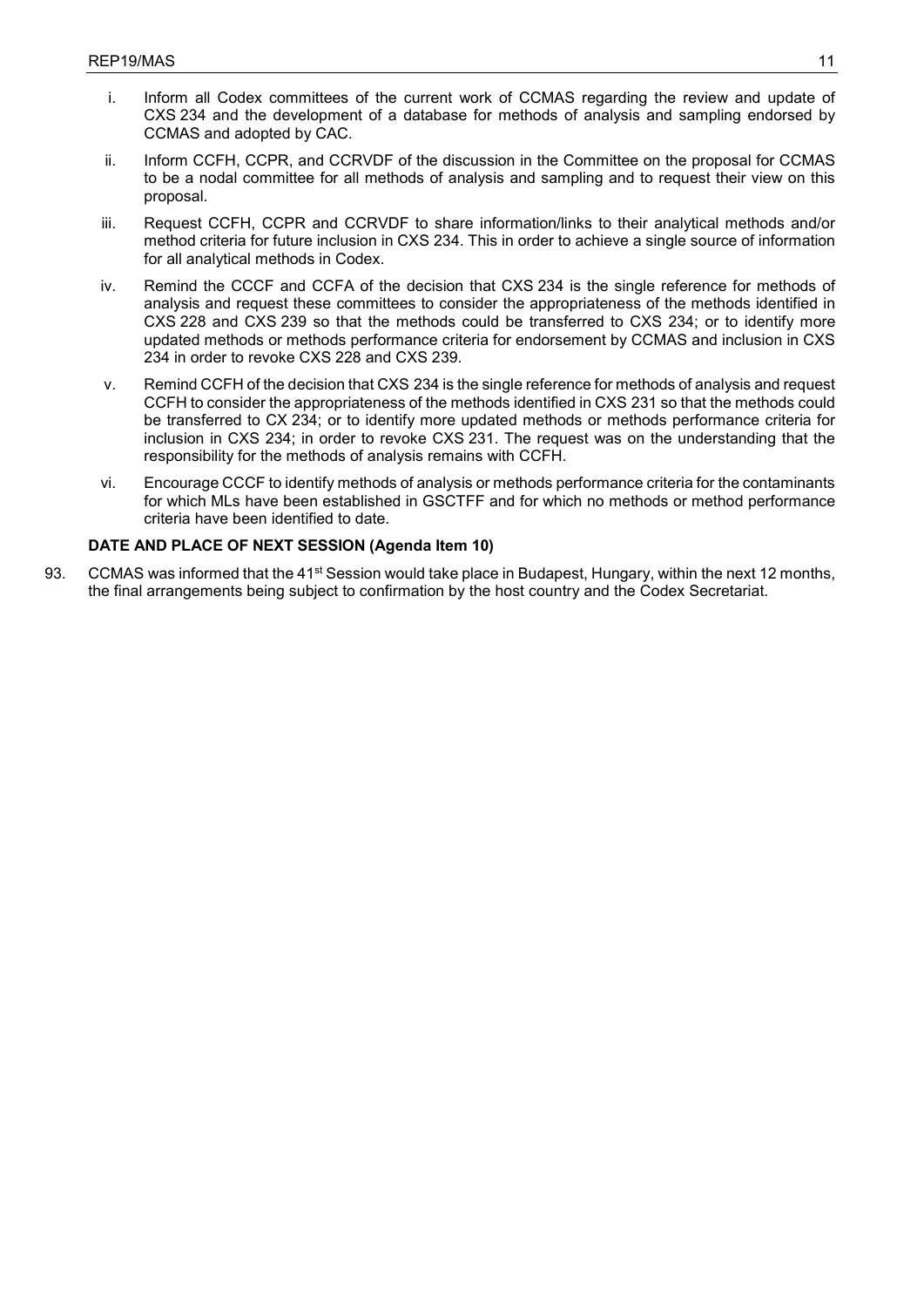**Appendix I**

#### **LIST OF PARTICIPANTS LISTE DES PARTICIPANTS LISTA DE PARTICIPANTES**

# **CHAIRPERSON - PRESIDENT – PRESIDENTE**

Dr Attila Nagy Director Food Chain Safety Laboratory Directorate National Food Chain Safety Office Mester utca 81. Budapest **Hungary** Tel: +36 30 867 0743 Email: [nagyattila@nebih.gov.hu](mailto:nagyattila@nebih.gov.hu)

### **CHAIR ́S ASSISTANT – ASSISTANT AU PRESIDENT – ASSISTENTE AL PRESIDENTE**

Dr Andrea Zentai Food Safety Analyst System Management and Supervision Directorate National Food Chain Safety Office, CCMAS Kis Rókus utca 15/B Budapest Hungary Tel: 06-70-903-0606 Email: [zentaia@nebih.gov.hu](mailto:zentaia@nebih.gov.hu)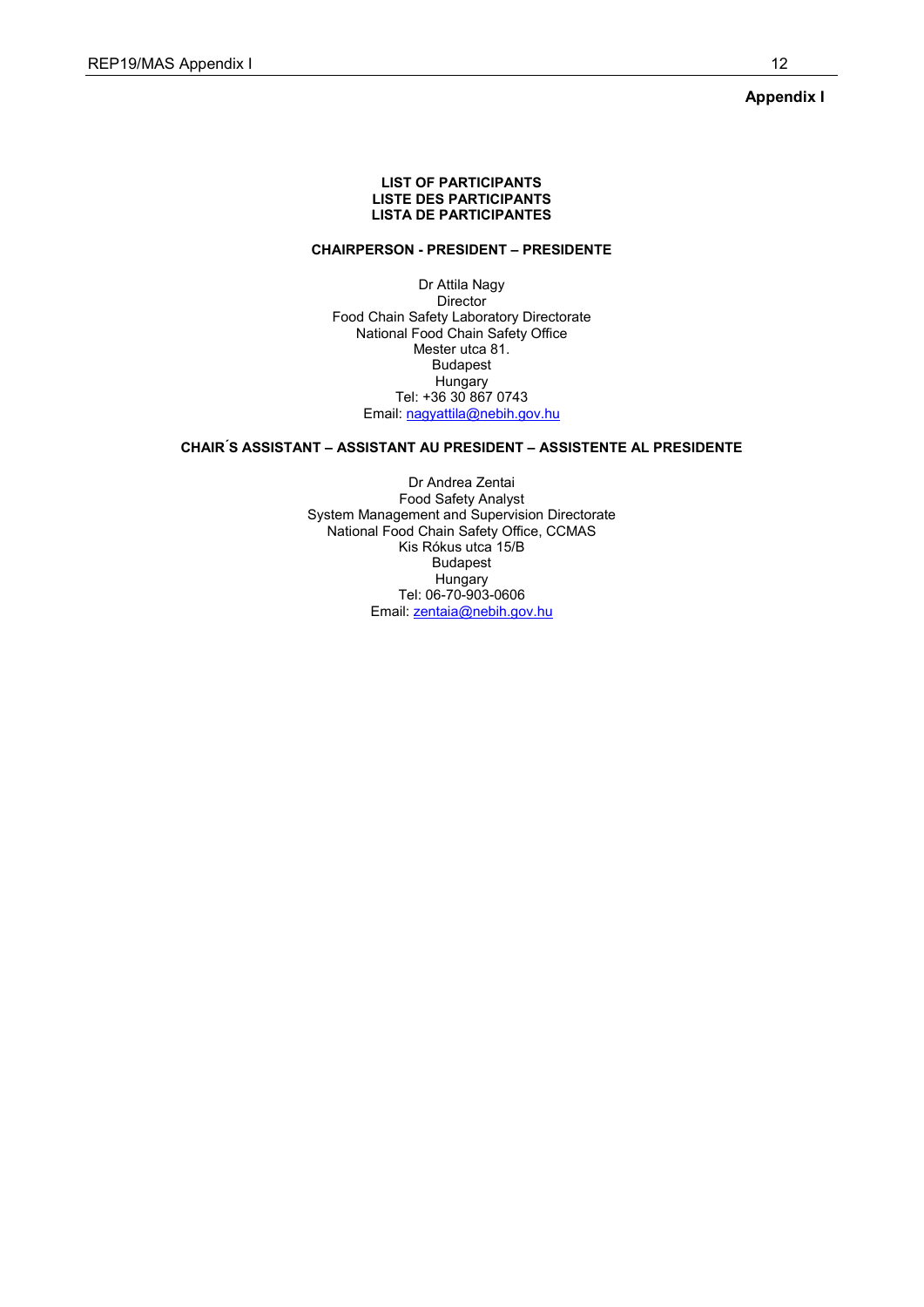# **MEMBERS NATIONS AND MEMBER ORGANIZATIONS ÉTATS MEMBRES ET ORGANISATIONS MEMBRES ESTADOS MIEMBROS Y ORGANIZACIONES MIEMBROS**

### **ALGERIA - ALGÉRIE - ARGELIA**

Eng Rachid Ahmed **Directeur** Des laboratoires d 'essais et d 'analyse de la qualité Ministère du Commerce Cité Zerhouni Mokhtar El -Mohammadia Alger Algeria Tel: 0664493791 Email: [r\\_nourou@yahoo.fr](mailto:r_nourou@yahoo.fr)

#### **AUSTRALIA - AUSTRALIE**

Mr Richard Coghlan Laboratory Services Manager National Measurement Institute 105 Delhi Road North Ryde Australia Tel: +61 2 9449 0161 Email: [richard.coghlan@measurement.gov.au](mailto:richard.coghlan@measurement.gov.au)

Ms Karina Budd Director, Residues Chemistry and Laboratory **Performance** Department of Agriculture and Water Resources GPO Box 858 Canberra City Australia Tel: +61262725795 Email: [karina.budd@agriculture.gov.au](mailto:karina.budd@agriculture.gov.au)

Mr Neil Shepherd Sector Manager, Life Sciences National Association of Testing Authorities, Australia 1st Floor 2-6 Railway Parade Camberwell Victoria Australia Tel: +61 3 9274 8200 Email: [neil.shepherd@nata.com.au](mailto:neil.shepherd@nata.com.au)

# **AUSTRIA - AUTRICHE**

Mr Thomas Kuhn Head of the Institute of Food Safety Austrian Agency for Health and Food Safety Spargelfeld Straße 191 1200 Vienna Austria Vienna Austria Tel: +43(0) 50 555-32600 Email: [thomas.kuhn@ages.at](mailto:thomas.kuhn@ages.at)

### **BANGLADESH**

Dr Md. Monirul Islam Member Director Fisheries Bangladesh Agricultural Research Council Farmgate, Dhaka Dhaka **Bangladesh** Tel: +8801777686866 Email: [dmmislam@yahoo.com](mailto:dmmislam@yahoo.com)

### **BELGIUM - BELGIQUE - BÉLGICA**

Mr Rudi Vermeylen **Expert** Laboratories Administration Belgian Federal Agency for the Safety of the food chain Kruidtuinlaan, 55 Brussels Belgium Tel: +3222118732 Email: [rudi.vermeylen@favv.be](mailto:rudi.vermeylen@favv.be)

#### **BENIN - BÉNIN**

Mr Kinnou Jean Kisito Chabi Sika Directeur du Laboratoire Central de Contrôle de la Sécurité Sanitaire des Aliments Ministère de l'Agriculture, de l'Elevage et de la Pêche Cotonou Benin Email: [kinnousika@yahoo.fr](mailto:kinnousika@yahoo.fr)

Mr Dagbegnon Tossougbo Hinson Chef du Service de la Qualité, des Analyses et de la Législation Alimentaires Direction de l'Alimentation et de la Nutrition Appliquée Ministère de l'Agriculture, de l'Elevage et de la Pêche Cotonou Benin Email: [alexisdag@yahoo.fr](mailto:alexisdag@yahoo.fr)

### **BRAZIL - BRÉSIL - BRASIL**

Mrs Ligia Lindner Schreiner Health Regulation Specialist Brazilian Health Regulatory Agency - ANVISA SIA Trecho 5 Área Especial 57, Bloco D, 2 andar - Sala 2 Brasília Brazil Tel: +55 61 3462 5399 Email: [ligia.schreiner@anvisa.gov.br](mailto:ligia.schreiner@anvisa.gov.br)

Mr Nelio Cezar De Aquino Health Regulation Specialist Brazilian Health Regulatory Agency - ANVISA SIA Trecho 5 Área Especial 57, Bloco D, 2 andar - Sala 2 Brasília Brazil Tel: +55 61 3462 4008 Email: [nelio.aquino@anvisa.gov.br](mailto:nelio.aquino@anvisa.gov.br)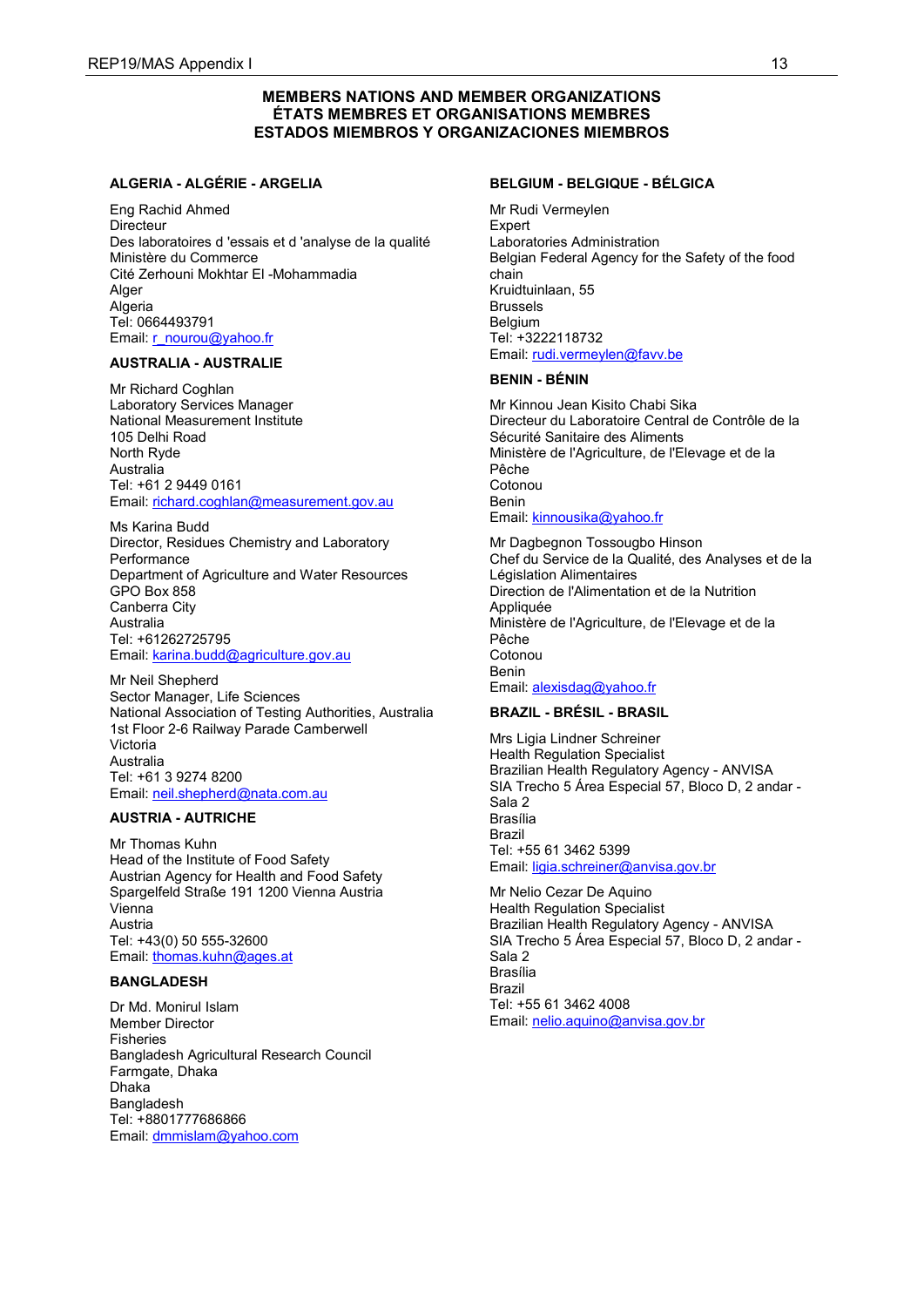Ms Julierme Goncalves Da Silva Health Regulation Specialist Brazilian Health Regulatory Agency - ANVISA SIA Trecho 5 Área Especial 57, Bloco D, 2 andar -Sala 2 Brasília Brazil Tel: +55 61 3462 4009 Email: [julierme.silva@anvisa.gov.br](mailto:julierme.silva@anvisa.gov.br)

Mrs Ana Claudia Marquim Firmo De Araújo Health Regulation Specialist National Health Surveillance Agency - ANVISA SIA Trecho 5 Área Especial 57, Bloco D, 2 andar - Sala 2 Brasília-DF Brazil Tel: +55 61 3462 5399 Email: [ana.firmo@anvisa.gov.br](mailto:ana.firmo@anvisa.gov.br)

Mr Fernando Silva Technical Advisor Technical Department Associação Brasileira das Industrias da Alimentação - ABIA Av. Brigadeiro Faria Lima, 1478 - Jardim Paulistano São Paulo Brazil Tel: +55 11 3030-1394 Email: [fernando.silva2@br.nestle.com](mailto:fernando.silva2@br.nestle.com)

Mr Nilton Silva Analyst and researcher in health and technology Fundação Ezequiel Dias Rua Conde Pereira Carneiro, 80, Gameleira Belo Horizonte Brazil Tel: +55 31 3314-4097 Email: [niltoncs@gmail.com](mailto:niltoncs@gmail.com)

#### **CANADA - CANADÁ**

Mr Stephen Norman Director, Bureau of Chemical Safety Health Canada Health Products and Food Branch, Food Directorate 251 Sir Frederick Banting Driveway Tunney's Pasture, **Ottawa** Canada Tel: 613-957-0973 Email: [stephen.norman@canada.ca](mailto:stephen.norman@canada.ca)

Mr Aaron Price Senior Food Chemist Canadian Food Inspection Agency Floor 5, Room 345 1400 Merivale Road, TOWER 2 **Ottawa** Canada Tel: 613-773-6266 Email: [aaron.price@canada.ca](mailto:aaron.price@canada.ca)

Dr Thea Rawn Research Scientist Health Canada Room C319 251 Sir Frederick Banting Driveway Tunney's Pasture, P.L. 2203C **Ottawa** Canada Tel: 343-542-4809 Email: [Thea.Rawn@Canada.ca](mailto:Thea.Rawn@Canada.ca)

#### **CHILE - CHILI**

Mrs Catherine Caceres Saavedra Coordinadora de Calidad Salud Ambiental Instituto de Salud Pública, ISP Marathon 1000, Ñuñoa Santiago Chile Email: [ccaceres@ispch.cl](mailto:ccaceres@ispch.cl)

#### **CHINA - CHINE**

Mr Wai Yan Chan Scientific Officer (Risk Management) Centre for Food Safety, Food and Environmental Hygiene Department, HKSAR Government 43/F, Queensway Government Offices,66 Queensway Road, Hong Kong

Tel: (852)28675134

Email: [waychan@fehd.gov.hk](mailto:waychan@fehd.gov.hk)

Mrs Hao Ding Assistant Researcher China National Center for Food Safety Risk Assessment Building 2, No.37 Guangqu Road, Chaoyang District Beijing China Tel: 0086+13488802630 Email: [dinghao@cfsa.net.cn](mailto:dinghao@cfsa.net.cn)

Mr Shing Yip Lau Chemist (Food Research Laboratory)3 Centre for Food Safety, Food and Environmental Hygiene Department, HKSAR Government 43/F, Queensway Government Offices,66 Queensway Road, Hong Kong

Tel: (852)23198435 Email: [sylau9@fehd.gov.hk](mailto:sylau9@fehd.gov.hk)

Mrs Yuzhe Li Associate Research Fellow China National Center for Food Safety Risk Assessment No.37, Guangqu Road, Chaoyang District Beijing China Tel: 0086+18810520572 Email: [liyuzhe@cfsa.net.cn](mailto:liyuzhe@cfsa.net.cn)

Prof Mingrong Qian Professor Zhejiang Academy of Agricultural Sciences 2-247# new area of ZAAS, on 198 Shiqiao Road, Hangzhou, Zhejiang China Tel: 0086+18969136677 Email: [Qian\\_mingrong123@163.com](mailto:Qian_mingrong123@163.com)

Mr Weijian Shen Senior engineer/Deputy section chief Nanjing Customs Room 501, Lab Building, No 39, Chuangzhi Road, Jianye District, Nanjing City, Jiangsu Province Naniing China Tel: 025-52345193 Email: [45467447@qq.com](mailto:45467447@qq.com)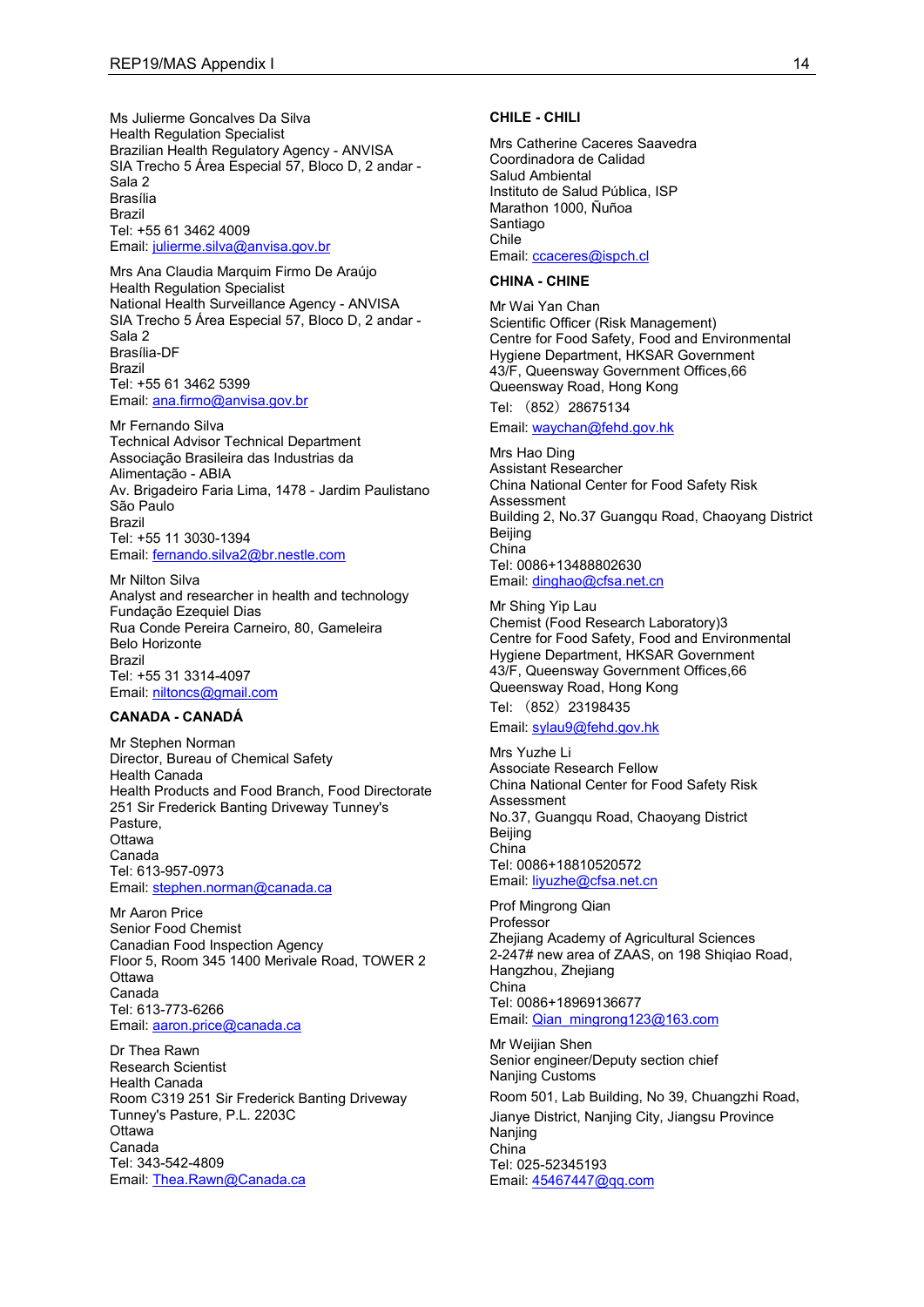Mrs Hui Sun Professor/Head of Grain Quality and Nutrition Academy of Food and Strategic Reserves Administration No.23 Yongwang Rd., Daxing Biomedical Base, Beijing China Tel: 0086-13601375755b Email: [sh@chinagrain.org](mailto:sh@chinagrain.org)

Mrs Yan Wang Senior Agronomist/ Director Center for Agro-Food Quality & Safety, Ministry of Agriculture and Rural Affairs, P.R.China No.223 Chaowaidajie Street Chaoyang Dist. Beijing China Tel: 0086+13521777623 Email: [wy5082@126.com](mailto:wy5082@126.com)

Mrs Ling Yang Senior Agronomist/Deputy Director Center for Agro-Food Quality & Safety, Ministry of Agriculture and Rural Affairs, P.R.China No.223 Chaowaidajie Street Chaoyang Dist. **Beiling** China Tel: 0086+13810521398 Email: [yangling@agri.gov.cn](mailto:yangling@agri.gov.cn)

Mrs Yan Zhang Deputy division director Standards and Quality Center of National Food and Strategic Reserves Administration Room 507, No.11 Baiwanzhuang Str. Xicheng District, Beijing Beijing China Tel: 0086-10-5823778 Email: [isotc34sc4@163.com](mailto:isotc34sc4@163.com)

Mrs Jiahong Zhu Senior engineer Zhejiang Academy of Agricultural Sciences Room 147, Building 2, No. 198 Shiqiao Road, Jianggan District, Hangzhou, Zhejiang China Tel: 0086+0571-86417319 Email: [zjnky2011@126.com](mailto:zjnky2011@126.com)

#### **COLOMBIA - COLOMBIE**

Ms Myriam Rivera Coordinadora Grupo Red Laboratorios y Calidad Oficina de Laboratorios y Control de Calidad Invima Cra. 68 D No. 17-11/21 Bogota Colombia Tel: 2948700 Ext. 3610, 3611 Email: [mriverar@invima.gov.co](mailto:mriverar@invima.gov.co)

#### **CROATIA - CROATIE - CROACIA**

Ms Sandra Gutić Head of Department Department for food safety of animal origin, Veterinary and Food Safety Directorate Ministry of Agriculture Planinska 2a Zagreb **Croatia** Tel: +385 1 6443 841 Email: [sandra.gutic@mps.hr](mailto:sandra.gutic@mps.hr)

Ms Darija Vratarić Senior Adviser Veterinary and Food Safety Directorate Ministry of Agriculture Planinska 2a Zagreb Croatia Tel: +385 1 6443 861 Email: [darija.vrataric@mps.hr](mailto:darija.vrataric@mps.hr)

#### **CUBA**

Mrs Nuris Iglesias León Investigador Agregado Instituto Nacional de Higiene, Epidemiología y Microbiología (INHEM) Ministerio Salud Pública de Cuba (MINSAP) Infanta No. 1159 entre Clavel y Llinaz. Centro Habana La Habana Cuba Tel: 53-78300022 Email: [nc@ncnorma.cu](mailto:nc@ncnorma.cu)

#### **ECUADOR - ÉQUATEUR**

Mr Cristóbal Filadelfio Albán Proaño Commercial Attaché Embassy of Ecuador in Hungary (PRO ECUADOR) Andrássy útca 20. ½, 1061 Budapest Budapest **Hungary** Tel: +3613152104 Email: [calban@produccion.gob.ec](mailto:calban@produccion.gob.ec)

### **EGYPT - ÉGYPTE - EGIPTO**

Eng Mariam Barsoum Onsy Barsoum Food Standards Specialist Food Standards Egyptian organization for standardization and quality 16 Tadreeb AlMudarebeen St. AlAmeriah Cairo Egypt Tel: +201289999735 Email: [eos\\_mariam@yahoo.com](mailto:eos_mariam@yahoo.com)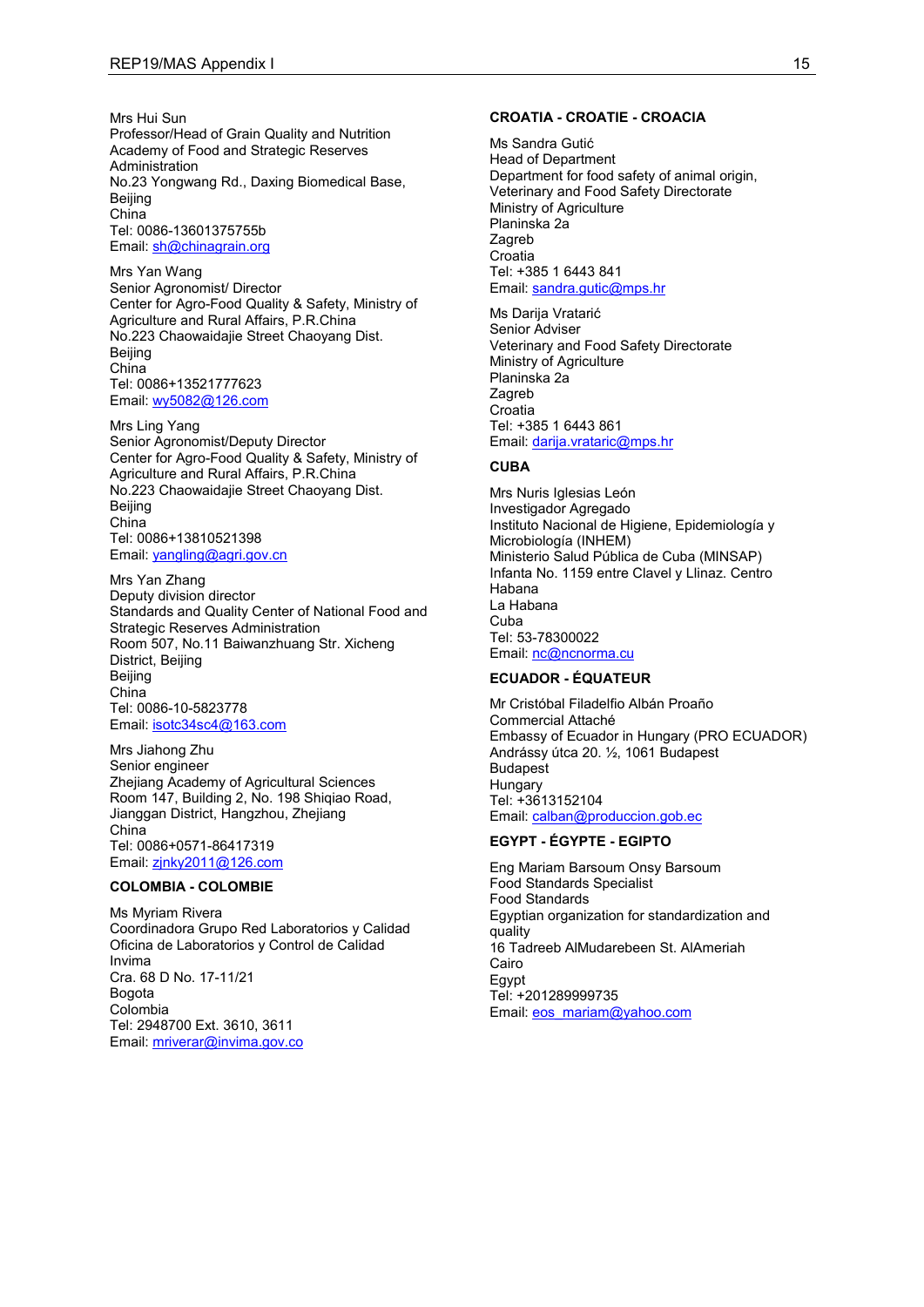Eng Ahmed Hamed Sayed Eltoukhy Scientific and Regulatory Affairs Lead Scientific and Regulatory Affairs International Company for Agro Industrial Projects (Beyti) Cairo Festival City, Building A2, 1st Floor, New Cairo 5th Settlement Cairo Egypt Tel: +201000907363 Email: [ahmed.toukhy@beyti-idj.com](mailto:ahmed.toukhy@beyti-idj.com)

### **ESTONIA - ESTONIE**

Dr Mari Reinik Head of Tartu Laboratory Health Board, Tartu Laboratory Põllu 1a Tartu Estonia Tel: +372 58208617 Email: [Mari.Reinik@terviseamet.ee](mailto:Mari.Reinik@terviseamet.ee)

#### **EUROPEAN UNION - UNION EUROPÉENNE - UNIÓN EUROPEA**

Ms Barbara Moretti **Administrator** Health and Food Safety Directorate-General European Commission Rue Froissart 101 Brussels Belgium Tel: +32 229-92362 Email: [barbara.moretti@ec.europa.eu](mailto:barbara.moretti@ec.europa.eu)

Mr Franz Ulberth Head of Unit - Standards for Food Bioscience JRC D 5 Joint Research Center Geel Belgium Tel: +32 14571316 Email: [Franz.ULBERTH@ec.europa.eu](mailto:Franz.ULBERTH@ec.europa.eu)

#### **FRANCE - FRANCIA**

Mr Jean-Luc Deborde French Delegate SCL (DGCCRF and DGDDI) Laboratoire SCL de Strasbourg 13, chemin du routoir Illkirch France Tel: 0787067610 Email: [jean-luc.deborde@scl.finances.gouv.fr](mailto:jean-luc.deborde@scl.finances.gouv.fr)

### **GERMANY - ALLEMAGNE - ALEMANIA**

Dr Gerd Fricke Head of Department Federal Office of Consumer Protection and Food **Safety** Mauerstr. 39-42 Berlin Germany Tel: +49 30 18444 10000 Email: [gerd.fricke@bvl.bund.de](mailto:gerd.fricke@bvl.bund.de)

Dr Dorina Bodi Scientist Unit Contaminants Unit Contaminants German Federal Institute for Risk Assessment (BfR) Max-Dohrn-Str. 8 - 10 Berlin **Germany** Tel: +49-30-184122355 Email: [dorina.bodi@bfr.bund.de](mailto:dorina.bodi@bfr.bund.de)

Dr Katrin Franks **Scientist** Federal Office of Consumer Protection and Food **Safety** Mauerstr. 39-42 Berlin **Germany** Tel: +49 30 18444 50114 Email: [katrin.franks@bvl.bund.de](mailto:katrin.franks@bvl.bund.de)

Dr Petra Gowik Head of Department Federal Office of Consumer Protection and Food **Safety** Diedersdorfer Weg 1 Berlin **Germany** Tel: +49 30 18445 8000 Email: [petra.gowik@bvl.bund.de](mailto:petra.gowik@bvl.bund.de)

Dr Steffen Uhlig scientific advisor QuoData GmbH Prellerstraße 14 Dresden Germany Email: [uhlig@quodata.de](mailto:uhlig@quodata.de)

Mr Stephan Walch Executive Director State Institute for Chemical and Veterinary Analysis (CVUA) Weißenburger Str. 3 Karlsruhe Germany Tel: +49 721 926 3600 Email: [stephan.walch@cvuaka.bwl.de](mailto:stephan.walch@cvuaka.bwl.de)

#### **GHANA**

Mr Maxwell Samuel Karikari Addo Ag Managing Director Field Quality Control Company Limited Accra Ghana Tel: 0244815114 Email: [nanayawmaxx@gmail.com](mailto:nanayawmaxx@gmail.com)

Mrs Marian Ayikuokor Komey Principal Regulatory Officer Food Safety Food And Drugs Authority P. O. BOX CT 2783 Accra Ghana Tel: +233 208 560185 Email: [riankom2@yahoo.com](mailto:riankom2@yahoo.com)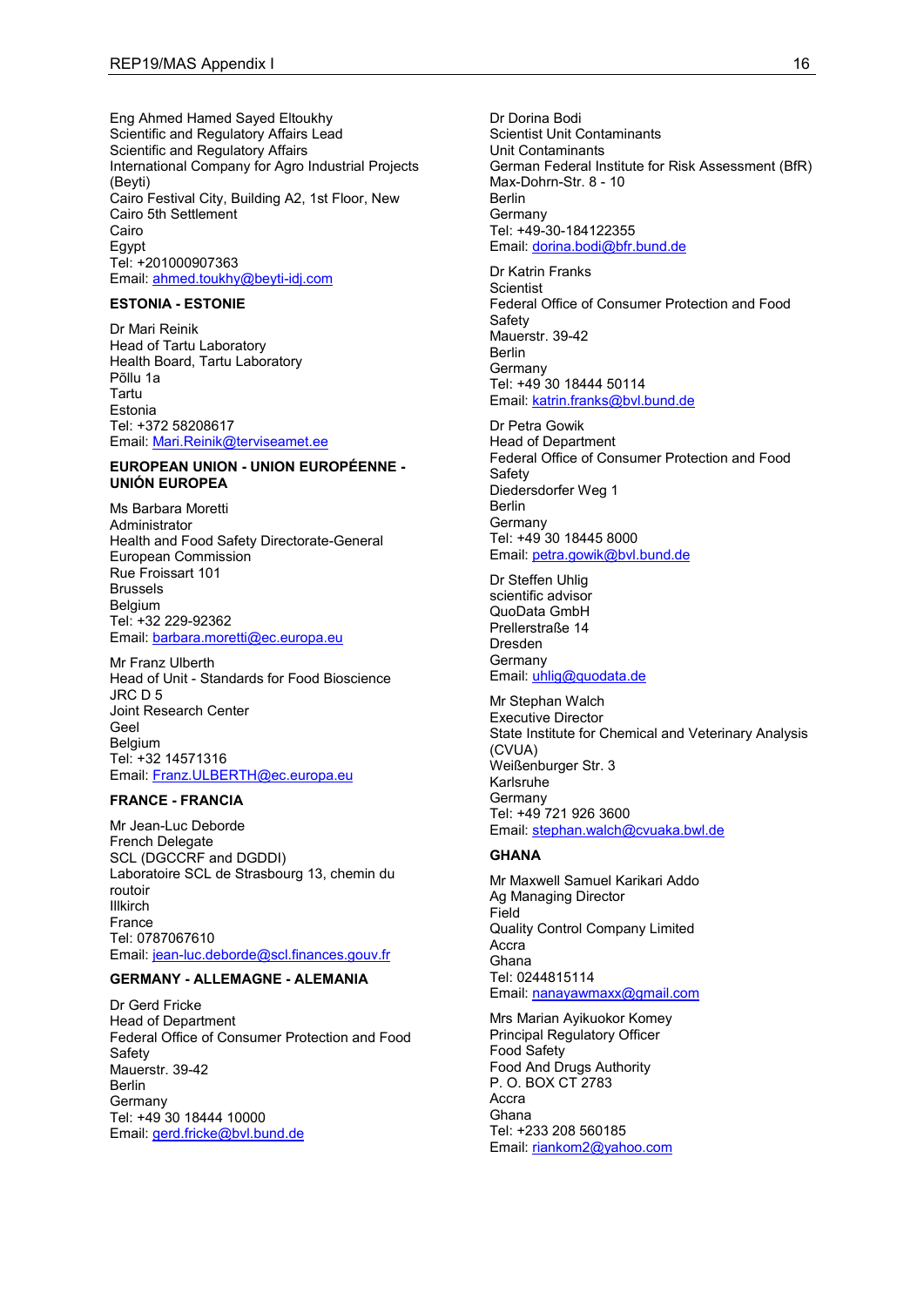Ms Abena Yiwaa Oppong-mensah Senior Research Officer Research Department (QCC - Lab) Quality Control Company Limited Accra Ghana Tel: 0244884609 Email: [yiwaah2002@yahoo.co.uk](mailto:yiwaah2002@yahoo.co.uk)

### **HUNGARY - HONGRIE - HUNGRÍA**

Dr Ákos Jóźwiak head of unit System Management and Supervision Directorate National Food Chain Safety Office Kis Rókus utca 15/B Budapest **Hungary** Tel: +36 30 867 0747 Email: [jozwiaka@nebih.gov.hu](mailto:jozwiaka@nebih.gov.hu)

Dr Zsuzsa Farkas Analyst System Management and Supervision Directorate National Food Chain Safety Office Kis Rókus utca 15/B Budapest **Hungary** Tel: +36307779725 Email: [farkaszs@nebih.gov.hu](mailto:farkaszs@nebih.gov.hu)

Ms Andrea Fodor Food Safety Coordinator Food Chain Safety Laboratory Directorate National Food Chain Safety Office Mester utca 81. Budapest Hungary Tel: +36706989109 Email: [fodora@nebih.gov.hu](mailto:fodora@nebih.gov.hu)

Ms Csilla Kurucz Sector Manager Hungarian Standards Institution (MSZT) Horváth M. tér 1. Budapest Hungary Tel: +36-30-217-1153 Email: [cs.kurucz@mszt.hu](mailto:cs.kurucz@mszt.hu)

Dr Tamás János Szigeti Business Development Manager Knowledge Center WESSLING Hungary Ltd. Anonymus u. 6. Budapest **Hungary** Tel: +36 30 39 69 109 Email: [szigeti.tamas@wessling.hu](mailto:szigeti.tamas@wessling.hu)

#### **INDIA - INDE**

Dr Bhaskar Narayan Advisor Food Safety and Standards Authority of India FDA Bhawan, Kotla Road NEW DELHI India Tel: 9448672408 Email: [advisor.qa@fssai.gov.in](mailto:advisor.qa@fssai.gov.in)

Ms Kanika Aggarwal Technical Officer Quality Assurance Food Safety and Standards Authority of India FDA Bhawan Near Bal Bhavan Kotla Road New Delhi India Tel: 09868838713 Email: [kanika.aggarwal31@gmail.com](mailto:kanika.aggarwal31@gmail.com)

Dr Anoop Appukuttan Krishnan Assistant Director (T) Export Inspection Council of India Export Inspection **Agency** Export Inspection Agency (Kochi Laboratory) Export Inspection Council of India Kochi India Tel: 91 9920914669 Email: [eia-kochilab@eicindia.gov.in](mailto:eia-kochilab@eicindia.gov.in)

### **INDONESIA - INDONÉSIE**

Mrs Dian Asriani Section Head of Harmonization for Laboratory Accreditation Directorate System and Harmonization of Accreditation National Standardization Agency of Indonesia Gd. Menara Thamrin Lt. 11 Jl. MH Thamrin Kav 3 Jakarta Pusat Jakarta Indonesia Email: [dian.asriani@bsn.go.id](mailto:dian.asriani@bsn.go.id)

Mrs Loise Riani Sirait Food Testing Lab Supervisor National Quality Control Laboratory of Drug and Food The National Agency of Drug and Food Control Jl. Percetakan Negara No.23 Jakarta Indonesia Tel: +6221 4245075 Email: [siraitloise@yahoo.com](mailto:siraitloise@yahoo.com)

# **IRELAND - IRLANDE - IRLANDA**

Ms Ita Kinahan State Chemist The State Laboratory The State Laboratory Backweston Campus Young's Cross Celbridge Co. Kildare Ireland Tel: +353 1 5057001 Email: [Ita.Kinahan@statelab.ie](mailto:Ita.Kinahan@statelab.ie)

#### **ITALY - ITALIE - ITALIA**

Mr Giulio Cardini Dipartimento delle politiche europee, internazionali e dello sviluppo rurale Ministero Politiche Agricole Alimentari e Forestali e del Turismo Via XX Settembre, 20 Rome Italy Tel: +390646655143 Email: [g.cardini@politicheagricole.it](mailto:g.cardini@politicheagricole.it)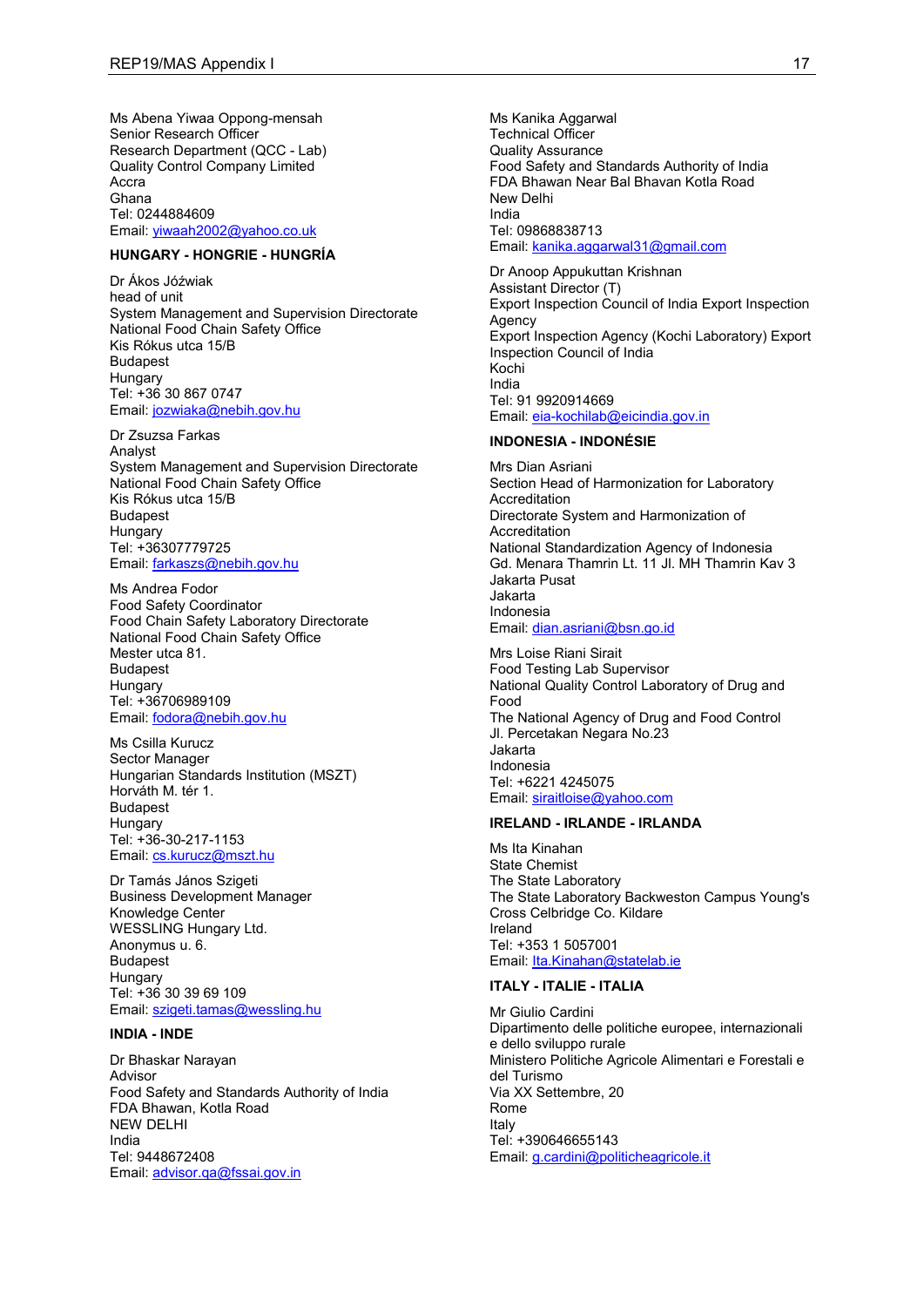Mr Ciro Impagnatiello Senior Officer Department of the European Union and International Policies and of the Rural Development Ministry of Agricultural Food and Forestry Policies and of Tourism Via XX Settembre, 20 Rome Italy Tel: 0646654058 Email: [c.impagnatiello@politicheagricole.it](mailto:c.impagnatiello@politicheagricole.it)

### **JAPAN - JAPON - JAPÓN**

Dr Takanori Ukena Director, Food Safety Science Office Food Safety and Consumer Affairs Bureau Ministry of Agriculture, Forestry and Fisheries 1-2-1 Kasumigaseki Chiyoda-ku Tokyo Japan Tel: 03-3502-5722 Email: [takanori\\_ukena130@maff.go.jp](mailto:takanori_ukena130@maff.go.jp)

Ms Yuki Ishisaki Deputy Director Office of Import Food Safety, Food Inspection and Safety Division, Pharmaceutical Safety and Environ Ministry of Health, Labour and Welfare 1-2-2 Kasumigaseki, Chiyoda-ku Tokyo Japan Tel: +81-3-3595-2337 Email: [codexj@mhlw.go.jp](mailto:codexj@mhlw.go.jp)

Dr Soichiro Nagamatsu Director Office of Interational Food Safety, Pharmaceutical Safety and Environmental Health Bureau Ministry of Health, Labour and Welfare 1-2-2 Kasumigaseki, Chiyoda-ku Tokyo Japan Tel: +81-3-3595-2337 Email: [codexj@mhlw.go.jp](mailto:codexj@mhlw.go.jp)

Dr Takahiro Watanabe Section Chief Division of Food Safety Information National Institute of Health Sciences 3-25-26, Tonomachi, Kawasaki-ku Kawasaki Japan Tel: +81-44-270-6590 Email: [tawata@nihs.go.jp](mailto:tawata@nihs.go.jp)

#### **KENYA**

Ms Liza Okoth Manager **Testing** Kenya Bureau of Standards P.O.Box 54974 Nairobi Kenya Tel: +254722315630 Email: [okothl@kebs.org](mailto:okothl@kebs.org)

#### **MOROCCO - MAROC - MARRUECOS**

Mr Maati Benazouz Directeur adjoint FIRTEP QUALITE FIRTEP QUALITE 425 Avenue Hassan Ii Les Orangers, Rabat, Rabat 10000 rabat Morocco Tel: +212661799679 Email: [maatibenazzouz@gmail.com](mailto:maatibenazzouz@gmail.com)

Mrs Bouchra El Arbaoui Département de Conserves Animales et Végétale Ministère de l'Agriculture et de la Pêche Maritime Laboratoire Officiel d'Analyses et de Recherches **Chimiques** 25, RUE DE TOURS (ex NICHAKRA RAHAL) Casablanca **Morocco** Tel: +2126 64 67 88 26 Email: [b\\_elarbaoui@yahoo.fr](mailto:b_elarbaoui@yahoo.fr)

Mr Abdelaziz El Idrissi Boutaher HEAD OF DEPARTEMENT **Agriculture** National Food Safety Office Regional Laboratory of Analysis And Research Casablanca Morocco Tel: +212661345204 Email: [elidrissiboutaher@gmail.com](mailto:elidrissiboutaher@gmail.com)

#### Mr Mounir Rahlaoui

Microbiology laboratory Manager Pêches Maritimes Etablissement Autonomme de Contrôle et de Coordination des Exportations 72, angle Boulvard Mohammed Smiha et Rue Mohammed El Baamrani Casablanca Morocco Tel: +212522305104 Email: [rahlaoui@eacce.org.ma](mailto:rahlaoui@eacce.org.ma)

Mr El Hassane Zerouali head of laboratory **Agriculture** Etablissement Autonomme de Contrôle et de Coordination des Exportations Qualipole Alimentation-Madagh Berkane Berkane Morocco Tel: +212618532319 Email: [hassane\\_zerouali@yahoo.fr](mailto:hassane_zerouali@yahoo.fr)

### **NETHERLANDS - PAYS-BAS - PAÍSES BAJOS**

Mr Henk Van Der Schee Senior Scientist Dutch Food and Consumer Product Safety Authority (NVWA) PO Box 43006 Utrecht **Netherlands** Tel: +31 6 1503 6231 Email: [h.a.vanderschee@nvwa.nl](mailto:h.a.vanderschee@nvwa.nl)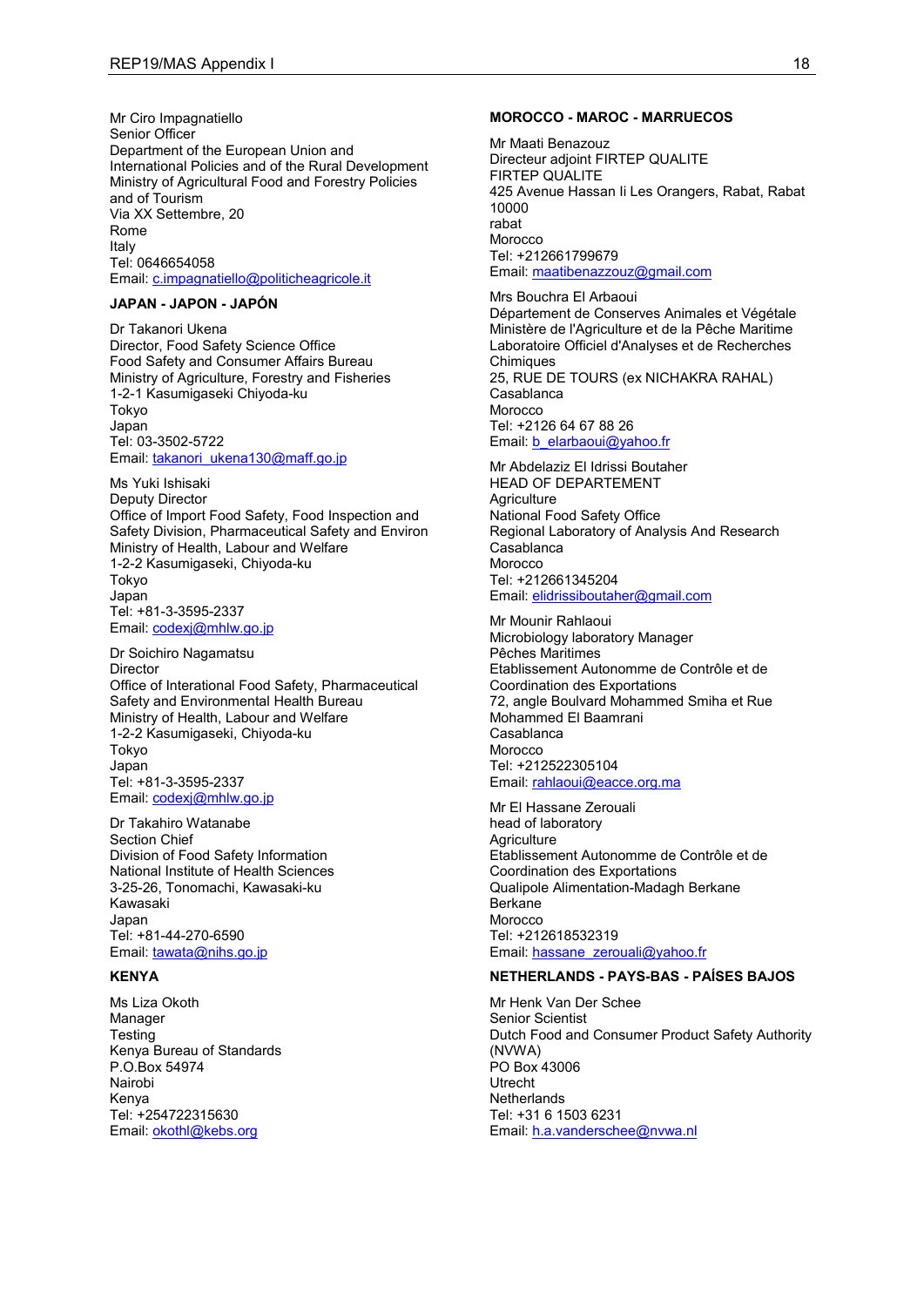Mr Paul Bontenbal Expert Team Industry NVWA Ministry of Agriculture, Nature and Food safety 3511GG Utrecht **Netherlands** Tel: +31 6 11274355 Email: [p.r.bontenbal@nvwa.nl](mailto:p.r.bontenbal@nvwa.nl)

Mr Yannick Weesepoel **Scientist RIKILT** PO Box 230 Wageningen **Netherlands** Tel: +31 317 480 356 Email: [yannick.weesepoel@wur.nl](mailto:yannick.weesepoel@wur.nl)

#### **NEW ZEALAND - NOUVELLE-ZÉLANDE - NUEVA ZELANDIA**

Ms Susan Morris Principal Adviser Regulation & Assurance Ministry for Primary Industries **Wellington** New Zealand Email: [susan.morris@mpi.govt.nz](mailto:susan.morris@mpi.govt.nz)

Mr Roger Kissling **Statistician** Fonterra Co-operative Group Ltd New Zealand Email: [roger.kissling@fonterra.com](mailto:roger.kissling@fonterra.com)

### **NIGERIA - NIGÉRIA**

Dr Sunday Linus Makama Chief Veterinary Research Officer (National Veterinary Research Institute Federal Ministry of Agriculture and Rural Development P. M. B 01, VOM Plateau **Nigeria** Tel: +2349060157766 Email: [drsmakama@gmail.com](mailto:drsmakama@gmail.com)

### **NORWAY - NORVÈGE - NORUEGA**

Mr Stig Valdersnes **Scientist** Institute of Marine Research P.O. Box 1870 Bergen Norway Tel: +47 95273643 Email: [sva@hi.no](mailto:sva@hi.no)

#### **PERU - PÉROU - PERÚ**

Mr Julio Alexis Taquia Salcedo Consejero en la Embajada de Perú en Hungría Lima Ministerio De Relaciones Exteriores (Embajada de Peru) 1137 Budapest, Újpesti rakpart 3. II/5. Lima Peru Tel: +36308467348 Email: [jtaquia@rree.gob.pe](mailto:jtaquia@rree.gob.pe)

#### **POLAND - POLOGNE - POLONIA**

Ms Joanna Maryniak - Szpilarska Main Expert International Cooperation Department Agricultural and Food Quality Inspection 30, Wspolna Str. Warsaw Poland Tel: + 48 22 623 26 50 Email: [jmaryniak@ijhars.gov.pl](mailto:jmaryniak@ijhars.gov.pl)

#### **REPUBLIC OF KOREA - RÉPUBLIQUE DE CORÉE - REPÚBLICA DE COREA**

Dr Sang Hyeon Yoon Senior Scientific Officer Food Standard Division Ministry of Food and Drug Safety 187, Osongsaengmyeong 2-ro, Osong-eup, Heungdeok-gu, Cheongju-si, Chungcheongbuk-do Cheongju-si Republic of Korea Tel: 82-43-719-2414 Email: [yoonsh@korea.kr](mailto:yoonsh@korea.kr)

Mr Dae-jung Kim Scientific officer Safety Analysis National Agricultural Products Quality Management **Service** 141, Yongjeon-ro, Gimcheon-si, Gyeongsangbukdo, Korea Gimcheon-si Republic of Korea Tel: +82-54-429-7772 Email: [dj9475@korea.kr](mailto:dj9475@korea.kr)

Dr Nam Sook Kim Scientific Officer Advanced Analysis Team Ministry of Food and Drug Safety 187, Osongsaengmyeong 2-ro, Osong-eup, Heungdeok-gu, Cheongju-si, Chungcheongbuk-do Cheongju-si Republic of Korea Tel: 82-43-719-5306 Email: [nskim1980@korea.kr](mailto:nskim1980@korea.kr)

Mr Hyo Sub Lee Researcher National Institute of Agricultural Science Ministry of Agriculture, Food and Rural Affairs 166 Nongsaengmyeong-ro, Iseo-myeon, Wanjugun, Jeollabuk-do, Korea Wanju-gun Republic of Korea Tel: +82-10-7231-4758 Email: [lhs8255@korea.kr](mailto:lhs8255@korea.kr)

Dr Sang Wook Park Scientific Officer Residues and Contaminants Standard Division Ministry of Food and Drug Safety 187, Osongsaengmyeong 2-ro, Osong-eup, Heungdeok-gu, Cheongju-si, Chungcheongbuk-do Cheongju-si Republic of Korea Tel: 82-43-719-3857 Email: [swpark1107@korea.kr](mailto:swpark1107@korea.kr)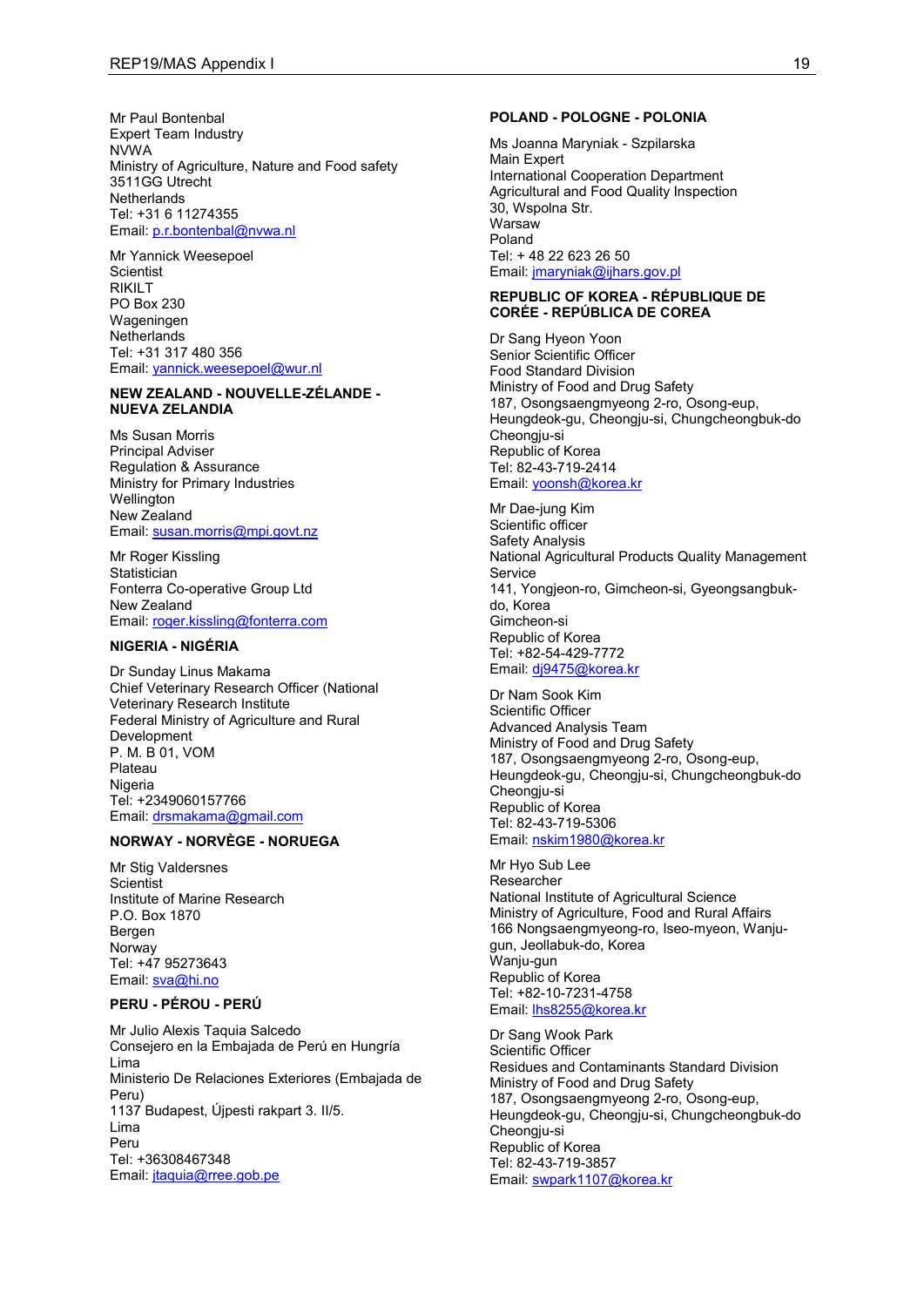Ms Min Yoo Codex Researcher Food Standard Division Ministry of Food and Drug Safety 187, Osongsaengmyeong 2-ro, Osong-eup, Heungdeok-gu, Cheongju-si, Chungcheongbuk-do Cheongju-si Republic of Korea Tel: 82-43-719-2435 Email: [minyoo83@korea.kr](mailto:minyoo83@korea.kr)

#### **ROMANIA - ROUMANIE - RUMANIA**

Mr Laurentiu Mihai Ciupescu counsellor Institute of Hygiene and Public Veterinary Health Bucharest National Sanitary Veterinary and Food Safety Authority **Bucharest** Romania Tel: +40770547274 Email: [laurentiu.ciupescu@iispv.ro](mailto:laurentiu.ciupescu@iispv.ro)

Ms Oana Dinca Counselor Institute of Hygiene and Public Veterinary Health Bucharest National Sanitary Veterinary and Food Safety Authority **Bucharest** Romania Tel: +40724015463 Email: [oana.dinca@iispv.ro](mailto:oana.dinca@iispv.ro)

Mr Alexander Rogge Political Administrator Directorate‐General LIFE (Agriculture, Fisheries, Social Affairs and Health) Directorate Fisheri Council of the European Union Belgium Email: [alexander.rogge@consilium.europa.eu](mailto:alexander.rogge@consilium.europa.eu)

#### **RUSSIAN FEDERATION - FÉDÉRATION DE RUSSIE - FEDERACIÓN DE RUSIA**

Mr Konstantin Eller Head of laboratory Laboratory of metabolic and proteomic analysis Federal Research Centre of nutrition, biotechnology and food safety Ustinsky proezd 2/14 Moscow Russian Federation Tel: +7 495 698 5392 Email: [eller@ion.ru](mailto:eller@ion.ru)

#### **SENEGAL - SÉNÉGAL**

Mr Bacary Diatta Director Ministère du Commerce Laboratoire National de Contrôle et d'Analyses Dakar Sénégal Tel: 0021775993609 Email: [Bakaryadiatta@hotmail.com](mailto:Bakaryadiatta@hotmail.com)

Mr Cheikh Ka Chef de laboratoire Société nationale de commercialisation des oléagineux du Sénégal (ExSUNEOR) DAKAR Sénégal Email: [cka@suneor.sn](mailto:cka@suneor.sn)

Mrs Aida Mbaye Laboratoire National d'analyses et de Contrôle Ministère du Commerce Rue Parchappe Dakar Sénégal Email: [dadambayethiam@hotmail.com](mailto:dadambayethiam@hotmail.com)

Mr Samba Ndao Directeur Adjoint Ministère Commerce Direction du Commerce Intérieur Rue Parchappe Dakar Sénégal Email: [fonfonopy@gmail.com](mailto:fonfonopy@gmail.com)

Mrs Astou Ndiaye Chef de Section Chimie Ministère Commerce Laboratoire National d'Analyses et de Contrôle Rue Parchappe Dakar Dakar Sénégal Tel: 776178883 Email: [maguidadou@yahoo.fr](mailto:maguidadou@yahoo.fr)

Prof Mathilde Cabral Ndior Chef du laboratoire de toxicologie et Pharmacologie Ministère Sante Et Action Sociale Centre Anti-Poison Hopital Fann Dakar Sénégal Email: [tildacabral@yahoo.fr](mailto:tildacabral@yahoo.fr)

# **SERBIA**

Mrs Marija Vujić-Stefanović Deputy C.E.O. Genetical and Physical-Chemical Analysis Dpt. SP Laboratorija A.D. Industrijska 3 Bečej Serbia Tel: +381 21 68 11 613 Email: [marija.vujic-stefanovic@victoriagroup.rs](mailto:marija.vujic-stefanovic@victoriagroup.rs)

Mr Milorad Plačkić Deputy C.E.O. Samples booking and Analysis Supervision Dpt. SP Laboratorija A.D. Industrijska 3 Bečej Serbia Tel: +381 21 68 11 779 Email: [milorad.plackic@victoriagroup.rs](mailto:milorad.plackic@victoriagroup.rs)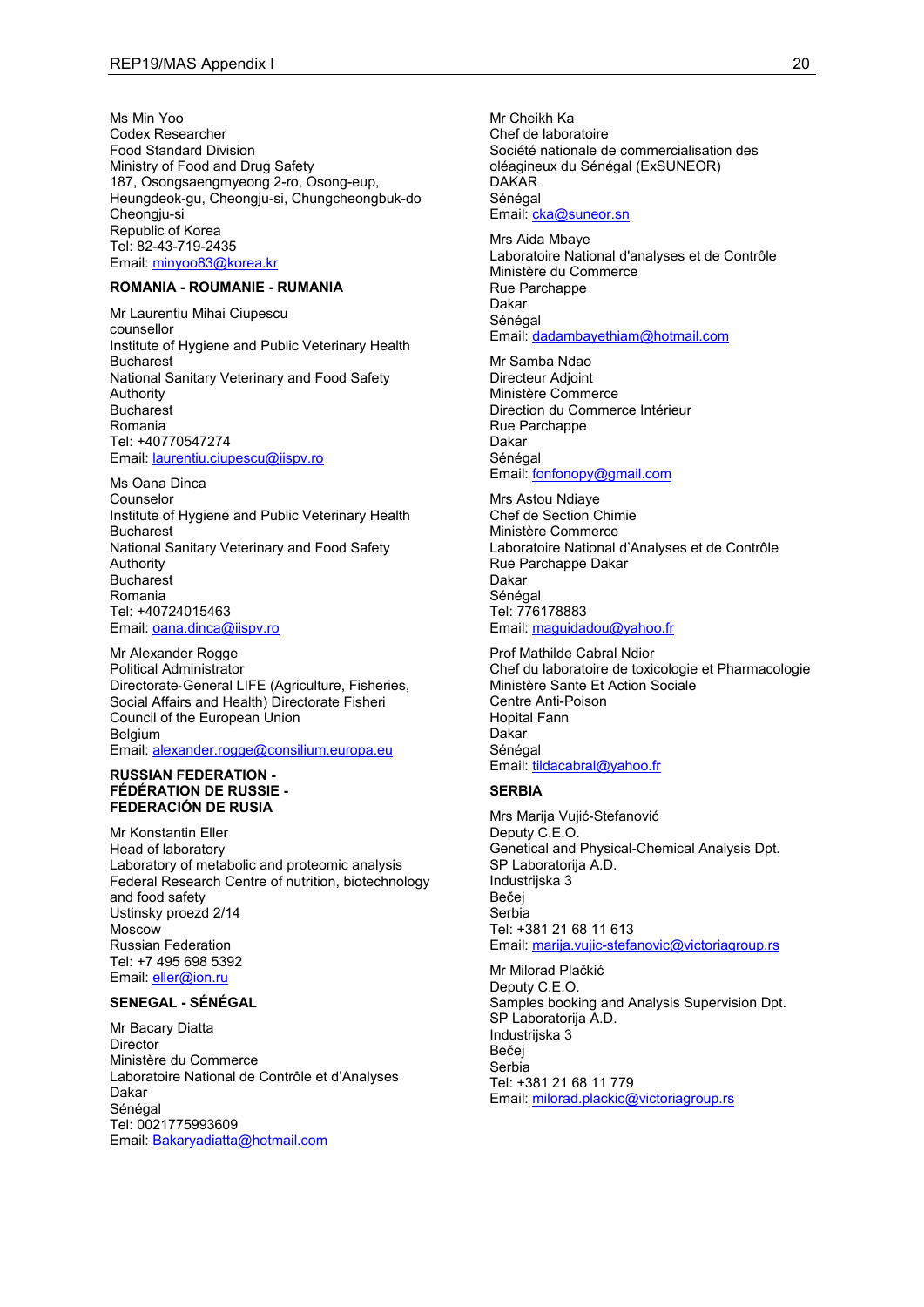#### **SINGAPORE - SINGAPOUR - SINGAPUR**

Ms Angela Li **Director** Research & Risk Assessment Department, National Centre for Food Science Singapore Food Agency 11 Outram Road Singapore 169078 **Singapore** Tel: +(65)62130735 Email: [angela\\_li@sfa.gov.sg](mailto:angela_li@sfa.gov.sg)

#### **SLOVAKIA - SLOVAQUIE - ESLOVAQUIA**

Ms Iveta Vojsova Head Department of Chemistry and Toxicology State Veterinary and Food Institute Dolny Kubin Veterinary and Food Institute Botanicka 15 **Bratislava** Slovakia Tel: +421 917 313 572; +421 2 38108 Email: **yvojsova@svuba.sk** 

#### **SPAIN - ESPAGNE - ESPAÑA**

Mr Pedro A. Burdaspal Head Centro Nacional de Alimentación (CNA). Área química Agencia Española de Seguridad Alimentaria y Nutrición (AESAN) Ctra. Pozuelo-Majadahonda, Km 5,100 Majadahonda (Madrid) Spain Email: [pburdaspal@mscbs.es](mailto:pburdaspal@mscbs.es)

#### **SUDAN - SOUDAN - SUDÁN**

Ms Amel Ahmed Head inspection Unit inspection Unit Sudanese Standards & Metrology Organization Khartoum Sudan Tel: +249912258234 Email: [amelsaudi@gmail.com](mailto:amelsaudi@gmail.com)

Mr Mobarak Mohamed Ali director of SSMO, Port Sudan Branch Sudanese Standards & Metrology Organization Khartoum Sudan Tel: +249912983375 Email: [mubarakaw@hotmail.com](mailto:mubarakaw@hotmail.com)

# **SWITZERLAND - SUISSE - SUIZA**

Dr Gérard Gremaud Scientific Officer Food and Nutrition Federal Food Safety and Veterinary Office FSVO Bern **Switzerland** Email: [gerard.gremaud@blv.admin.ch](mailto:gerard.gremaud@blv.admin.ch)

Dr Erik Konings **Expert** Method Management Group - Quality and Safety **Department** Nestlé Research Center **Switzerland** Email: [erik.konings@rdls.nestle.com](mailto:erik.konings@rdls.nestle.com)

Mrs Christina Zbinden Scientific Officer Federal Food Safety and Veterinary Office FSVO Bern **Switzerland** Email: [christina.zbinden@blv.admin.ch](mailto:christina.zbinden@blv.admin.ch)

#### **THAILAND - THAÏLANDE - TAILANDIA**

Ms Chanchai Jaengsawang Advisor Department of Medical Sciences Ministry of Public Health Tiwanan Road, **NONTHABURI** Thailand Tel: - Email: [chan48@ymail.com](mailto:chan48@ymail.com)

Ms Kularb Kimsri Member of Food Processing Industry club The Federation of Thailand Industries 8th Flr, Creative Technology Bldg, 2 Nang Linchi Rd., Thung Maha Mek, Sathon, bangkok Bangkok Thailand Tel: 66-2-345-1000 Email: [kularb@cpf.co.th](mailto:kularb@cpf.co.th)

Ms Rungrassamee Mahakhaphong Standard Officer National Bureau of Agricultural Commodity and Food Standards Ministry of Agriculture and Cooperatives 50 Phaholyothin Road, Ladyao Chatuchak Bangkok 10900. Thailand. Bangkok **Thailand** Tel: +662 561 2277 Email: [mahakhaphong@gmail.com](mailto:mahakhaphong@gmail.com)

Ms Widchuda Meeim Medical Scientist, Practitioner Level Department of Livestock Development Ministry of Agriculture and Cooperatives Bureau of Quality Control of Livestock Products 91 Moo. 4, Tiwanon Rd., Bangkadee, Muang Pathumthani **Thailand** Tel: +6629679734 Email: [poowidchuda@gmail.com](mailto:poowidchuda@gmail.com)

Ms Sasima Mungnimitr Department of Agriculture Ministry of Agriculture and Cooperatives 50 Phaholyothin Rd, Chatuchak, Bangkok Bangkok Thailand Tel: 66 2579 3577 Email: [smungnimitr@gmail.com](mailto:smungnimitr@gmail.com)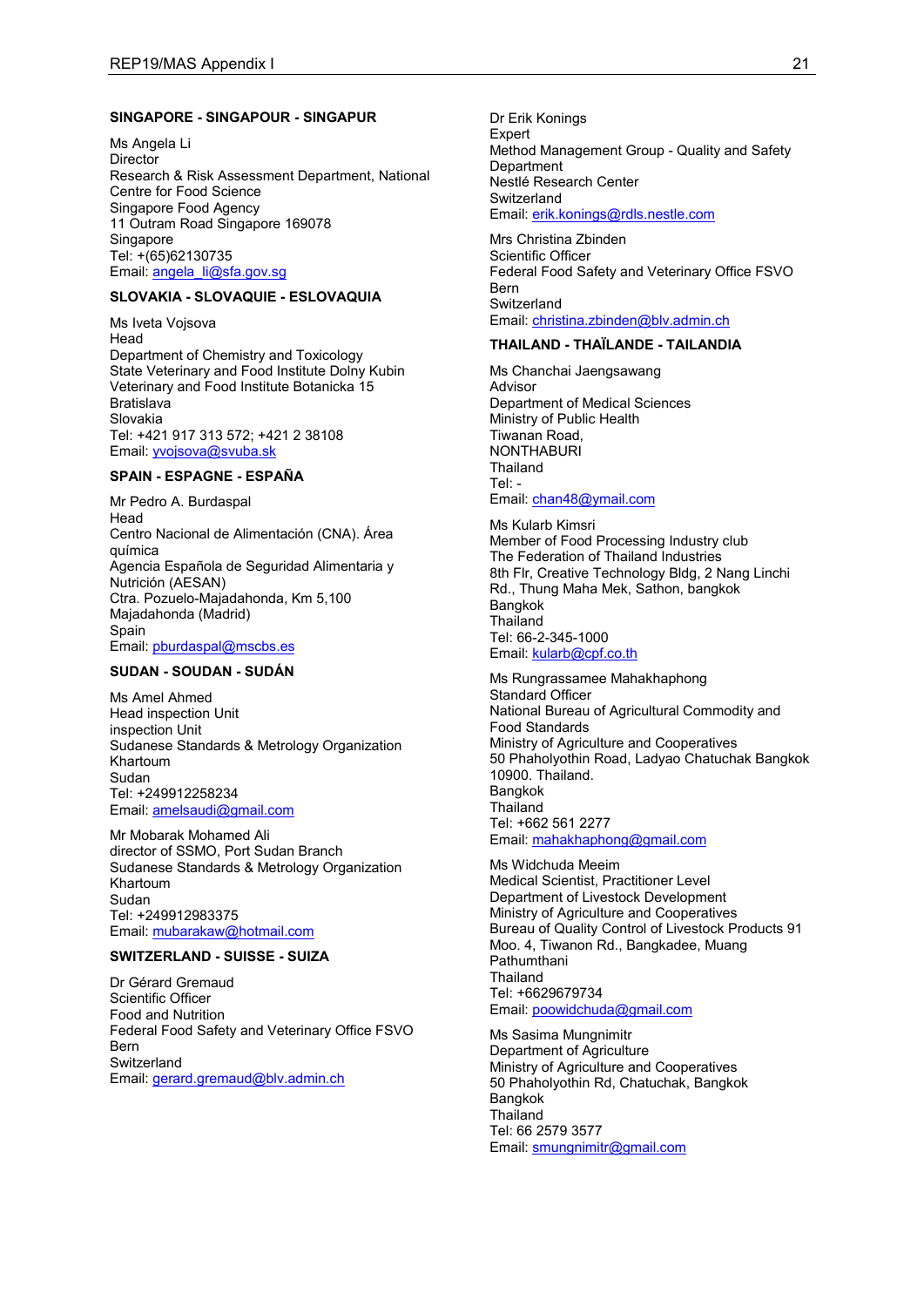Mrs Renuka Nitibooyabordee Food Technologist, Senior Professional Level Department of Fisheries Ministry of Agriculture and Cooperatives 50 Kaset-Klang, Chatuchak Bangkok **Thailand** Tel: 66 2 562 0600 -15 EXT 13300 Email: [renukan@dof.mail.go.th](mailto:renukan@dof.mail.go.th)

Mr Worawich Wara-Aswapati Veterinary Officer Department of Livestock Development Ministry of Agriculture and Cooperatives Bureau of Quality Control of Livestock Products 91 Moo. 4, Tiwanon Rd., Bangkadee, Muang Pathumthani **Thailand** Tel: +662967 9734 Email: [wich45@gmail.com](mailto:wich45@gmail.com)

Mr Somchai Wongsamoot Veterinarian, Expert Level Department of Livestock Development Ministry of Agriculture and Cooperatives Bureau of Quality Control of Livestock Products 91 Moo. 4, Tiwanon Rd., Bangkadee, Muang Pathumthani **Thailand** Tel: +662967 9734 Email: [somchai\\_6@yahoo.com](mailto:somchai_6@yahoo.com)

#### **UNITED KINGDOM - ROYAUME-UNI - REINO UNIDO**

Ms Chelvi Leonard Senior Scientific Advisor Food Standards Agency (FSA) Food Standards Agency, Clive House, 70 Petty France London United Kingdom Tel: +44(0)7825 113701 Email: [chelvi.leonard@food.gov.uk](mailto:chelvi.leonard@food.gov.uk)

Mr Duncan Arthur Public Analyst Scientific Services Limited Public Analyst, i54 Business Park, Valiant Way Wolverhampton United Kingdom Tel: +44 (0)7734 383707 Email: [DuncanArthur@PublicAnalystServices.co.uk](mailto:DuncanArthur@PublicAnalystServices.co.uk)

Ms Selvarani Elahi Deputy Government Chemist LGC Limited LGC Limited, Queens Road, Teddington United Kingdom Tel: +44(0)7880 202 019 Email: [Selvarani.Elahi@lgcgroup.com](mailto:Selvarani.Elahi@lgcgroup.com)

Mrs Bhavna Parmar Senior Scientific Advisor FSA United Kingdom Tel: +44 (0) 20 7276 8307 Email: [bhavna.parmar@food.gov.uk](mailto:bhavna.parmar@food.gov.uk)

#### **UNITED REPUBLIC OF TANZANIA - RÉPUBLIQUE-UNIE DE TANZANIE - REPÚBLICA UNIDA DE TANZANÍA**

Mr Rajabu Mziray Tanzania Food and Drugs Authority P.O Box 77150 Dar Es Salaam United Republic of Tanzania Email: [rajabu.mziray@tfda.go.tz](mailto:rajabu.mziray@tfda.go.tz)

#### **UNITED STATES OF AMERICA - ÉTATS-UNIS D'AMÉRIQUE - ESTADOSUNIDOS DE AMÉRICA**

Dr Gregory Noonan **Director** Division of Bioanalytical Chemistry Food and Drug Administration 5100 Paint Branch Parkway, HFS 706 College Park, MD United States of America Tel: +1 (240) 402-2250 Email: [Gregory.Noonan@fda.hhs.gov](mailto:Gregory.Noonan@fda.hhs.gov)

Mrs Doreen Chen-Moulec International Issues Analyst Office of CODEX/Trade and Foreign Agricultural Affairs U.S. Department of Agriculture 1400 Independence Ave Washington, DC United States of America Tel: 202-205 7760 Email: [Doreen.Chen-Moulec@osec.usda.gov](mailto:Doreen.Chen-Moulec@osec.usda.gov)

Dr Patrick Gray Chemist US Food and Drug Administration 5100 Paint Branch Parkway College Park, MD United States of America Tel: +1-240-402-5026 Email: [Partick.Gray@fda.hhs.gov](mailto:Partick.Gray@fda.hhs.gov)

Dr Timothy Norden Chief Scientist Agricultural Marketing Service U. S. Department of Agriculture 10383 Ambassador Drive Kansas City, MO United States of America Tel: Phone: +1 (816) 891-0470 Email: [Timothy.D.Norden@ams.usda.gov](mailto:Timothy.D.Norden@ams.usda.gov)

Mr Thomas Weber Chief, Analytical Chemistry Branch Technology and Science Division Agricultural Marketing Service U.S. Department of Agriculture 10383 N. Ambassador Drive( ∗ Kansas City, MO United States of America Tel: 816-891-0449 Email: [Thomas.A.Weber@ams.usda.gov](mailto:Thomas.A.Weber@ams.usda.gov)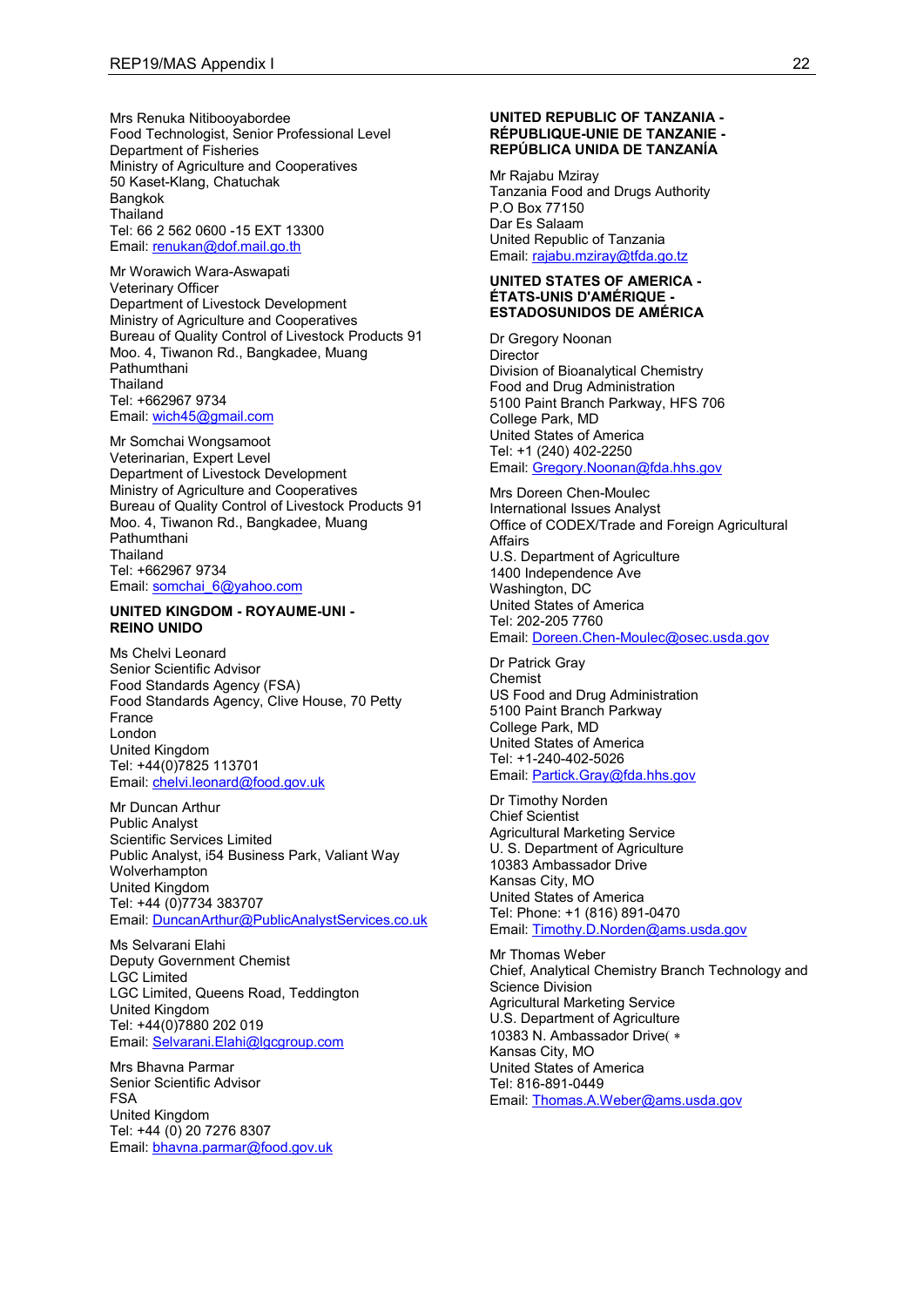#### **URUGUAY**

Mrs Laura Flores Senior Consultant Quality Coordination Technological Laboratory of Uruguay Avenida Italia 6201 Montevideo **Uruguay** Tel: +598 26013724 Email: **fores@latu.org.uy** 

### **VIET NAM**

Mrs Kim Hien Le **Staff** Quality Assurance And Testing Center 3 Directorate for Standard, Metrology and Quality 49 Pasteur, Nguyen Thai Binh Ward, District 1, Ho Chi Minh Viet Nam Tel: 0772712340 Email: [lk-hien@quatest3.com.vn](mailto:lk-hien@quatest3.com.vn)

Mr Huu Dung Nguyen **Director** Vinacert Certification and Inspection Joint Stock Company 130 Nguyen Duc Canh street Hanoi Viet Nam Tel: 0904994268 Email: [director@vinacert.vn](mailto:director@vinacert.vn)

Mr Xuan Hien Nguyen Expert Vinacert Certification and Inspection Joint Stock Company 130 Nguyen Duc Canh street Hanoi Viet Nam Tel: Email: [director@vinacert.vn](mailto:director@vinacert.vn)

Mrs Thi Thuy Lan Pham **Staff** Vinacert Certification and Inspection Joint Stock Company 130 Nguyen Duc Canh street Hanoi Viet Nam Email: [director@vinacert.vn](mailto:director@vinacert.vn)

Mrs Thi Thuy Thu Truong Expert Vinacert Certification and Inspection Joint Stock Company Vinacert Certification and Inspection Joint Stock Company 130 Nguyen Duc Canh Hanoi Viet Nam Tel: 0989211268 Email: [thuythu\\_vfa@yahoo.com](mailto:thuythu_vfa@yahoo.com)

#### **NON-GOVERNMENTAL ORGANIZATIONS – ORGANISATIONS NON GOUVERNEMENTALES ORGANIZACIONES NO GUBERNAMENTALES**

#### **AACC INTERNATIONAL**

Dr Anne Bridges Technical Director AACC International 3340 Pilot Knob Road St Paul United States of America Email: [annebridges001@earthlink.net](mailto:annebridges001@earthlink.net)

Mr Paul Wehling Principal Scientist General Mills 9000 Plymouth Ave N Golden Valley, MN United States of America Email: [paul.wehling@genmills.com](mailto:paul.wehling@genmills.com)

#### **AOAC INTERNATIONAL (AOAC)**

Dr John Szpylka Scientific Affairs Director, Chemistry N.A. Mérieux NutriSciences AOAC International 3600 Eagle Nest Drive Crete, IL United States of America Tel: +1 312 237 6937 Email: [john.szpylka@mxns.com](mailto:john.szpylka@mxns.com)

Dr Palmer Orlandi Chief Science Officer AOAC INTERNATIONAL Email: [porlandi@aoac.org](mailto:porlandi@aoac.org)

Mr Darryl Sullivan AOAC INTERNATIONAL Email: [darrylsullivan@eurofinsus.com](mailto:darrylsullivan@eurofinsus.com)

### **AMERICAN OIL CHEMISTS' SOCIETY (AOCS)**

Dr Scott Bloomer Director, Technical Services American Oil Chemists' Society 2710 Boulder Drive Urbana United States of America Tel: 2176934830 Email: [scott.bloomer@aocs.org](mailto:scott.bloomer@aocs.org)

#### **ASSOCIATION OF EUROPEAN COELIAC SOCIETIES (AOECS)**

Mrs Hertha Deutsch Codex and Regulatory Affairs AOECS, Association of European Coeliac Societies Anton Baumgartner Strasse 44/C5/2302 Vienna Austria Tel: +431667188 Email: [hertha.deutsch@gmx.at](mailto:hertha.deutsch@gmx.at)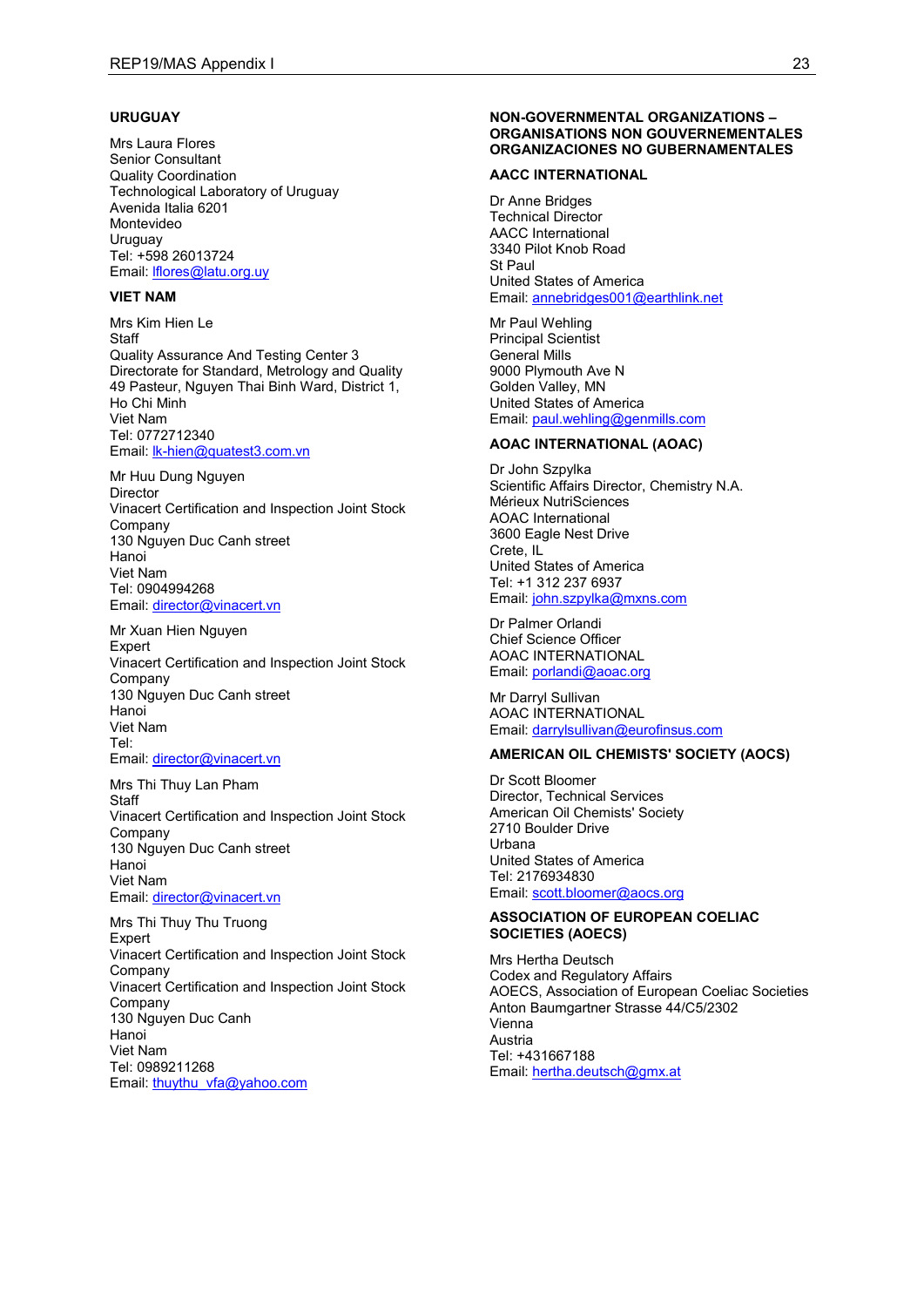Mrs Tunde Koltai Board director Közép-Magyarország Association of European Coeliac Societies Palánta utca 11 Budapest **Hungary** Tel: +36309529965 Email: [tunde.koltai@gmail.com](mailto:tunde.koltai@gmail.com)

### **EURACHEM**

Dr Marina Patriarca Senior Scientist EURACHEM Istituto Superiore di Sanità viale Regina Elena 299 Rome Italy Email: [marina.patriarca@iss.it](mailto:marina.patriarca@iss.it)

#### **INTERNATIONAL COMMISSION ON MICROBIOLOGICAL SPECIFICATIONS FOR FOODS (ICMSF)**

Dr Leon Gorris Food Safety Expert International Commission on Microbiological Specifications for Foods (ICMSF) ICMSF c/o Leon Gorris 6524 BS Nijmegen **Netherlands** Tel: +31628803550 Email: [leongorris@gmail.com](mailto:leongorris@gmail.com)

#### **INTERNATIONAL DAIRY FEDERATION (IDF/FIL)**

Ms Aurélie Dubois Lozier Science and Standards Programme Manager International Dairy Federation Boulevard Auguste Reyers 70 B Brussels Belgium Tel: +17736980355 Email: [adubois@fil-idf.org](mailto:adubois@fil-idf.org)

Dr Steve Holroyd Technical Manager, Analytical Development Fonterra Dairy Farm Road, Fitzherbert Private Bag 11029 Palmerston North New Zealand Tel: +64 6 3504607 Email: [steve.holroyd@fonterra.com](mailto:steve.holroyd@fonterra.com)

Mr Philippe Trossat Head of Cecalait activities Actalia cecalait Rue de versailles BP129 Poligny **France** Tel: +33 3 84736320 Email: [p.trossat@actalia.eu](mailto:p.trossat@actalia.eu)

Mr Harrie Van Den Bijgaart Operations Manager Laboratories Qlip B.V. Oostzeestraat 2a, P.O. Box 119 **Zutphen Netherlands** Tel: +31887547010 Email: [bijgaart@qlip.nl](mailto:bijgaart@qlip.nl)

### **INTERNATIONAL FRUIT AND VEGETABLE JUICE ASSOCIATION (IFU)**

Mr David Hammond Vice-Chair Analytical Commission International Fruit and Vegetable Juice Association  $(IFIJ)$ 23, Boulevard des Capucines Paris France Tel: +44 7989 650953 Email: [davidfruitjuice@aol.com](mailto:davidfruitjuice@aol.com)

#### **INTERNATIONAL SPECIAL DIETARY FOODS INDUSTRIES (ISDI)**

Mr Dustin Starkey Program Manager, External Engagement, R&D Operations & Food Safety Abbott Nutrition Email: [dustin.starkey@abbott.com](mailto:dustin.starkey@abbott.com)

Mr Joseph Thompson Senior Principal Research Scientist Abbott Nutrition Email: [joseph.thompson@abbott.com](mailto:joseph.thompson@abbott.com)

#### **INTERNATIONAL ORGANIZATION FOR STANDARDIZATION (ISO)**

Mr Marcel De Vreeze Secretary for ISO/TC 34/SC 5 ISO Tel: +31633330355 Email: [Marcel.deVreeze@nen.nl](mailto:Marcel.deVreeze@nen.nl)

Mrs Sandrine Espeillac Secretary of ISO/TC 34 ISO Chemin de Blandonnet 8 Case Postale 401 Vernier, Geneva **Switzerland** Tel: +33 1 41 62 86 02 Email: [sandrine.espeillac@afnor.org](mailto:sandrine.espeillac@afnor.org)

#### **NORDIC COMMITTEE ON FOOD ANALYSIS (NMKL)**

Mrs Nina Skall Nielsen Senior Research Scientist NMKL Kemitorvet Kgs. Lyngby Denmark Tel: +45 24654666 Email: [nsni@food.dtu.dk](mailto:nsni@food.dtu.dk)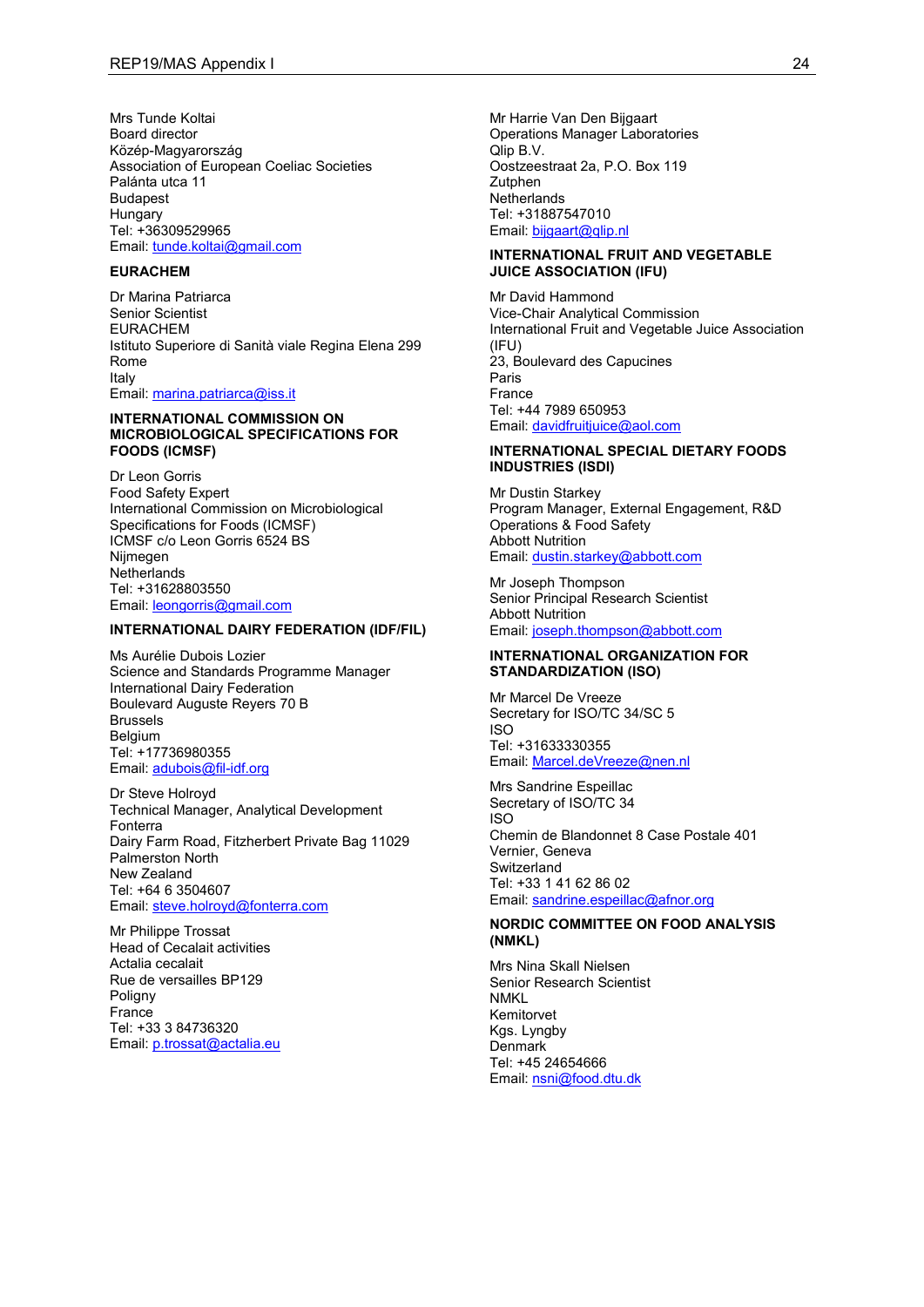#### **UNITED STATES PHARMACOPEIAL CONVENTION (USP)**

Dr Richard Cantrill Food Standards USP USP (US Pharmacopeial Convention) 12601 Twinbrook Parkway Rockville, MD United States of America Tel: +12179799123 Email: [richard.cantrill@gmail.com](mailto:richard.cantrill@gmail.com)

Ms Gina Clapper Senior Scientific Liaison Food Standards USP USP (U. S. Pharmacopeial Convention) 12601 Twinbrook Parkway Rockville, MD United States of America Tel: 3018168356 Email: [gina.clapper@usp.org](mailto:gina.clapper@usp.org)

#### **CODEX SECRETARIAT - SECRÉTARIAT DU CODEX - SECRETARÍA DEL CODEX**

Ms Verna Carolissen-Mackay Food Standards Officer Joint FAO/WHO Food Standards Programme Food and Agriculture Organization of the United Nations (FAO) Viale delle Terme di Caracalla Rome Italy Tel: +39 06 5705 5629 Email: [verna.carolissen@fao.org](mailto:verna.carolissen@fao.org)

Ms Gracia Brisco Food Standards Officer Joint FAO/WHO Food Standards Programme Food and Agriculture Organization of the United Nations (FAO) Viale delle Terme di Caracalla Rome Italy Tel: +39 06 5705 2700 Email: [gracia.brisco@fao.org](mailto:gracia.brisco@fao.org)

Ms Myoengsin Choi Food Standards Officer Joint FAO/WHO Food Standards Programme Food and Agriculture Organization of the United Nations (FAO) Viale delle Terme di Caracalla Rome Italy Email: [myoengsin.choi@fao.org](mailto:myoengsin.choi@fao.org)

#### **HOST SECRETARIAT**

Ms Krisztina Frányó Food Chain Safety Laboratory Directorate National Food Chain Safety Office Mester utca 81. Budapest Hungary Tel: +36-30-358-8513 Email: [FranyoK@nebih.gov.hu](mailto:FranyoK@nebih.gov.hu)

Mr Viktor Kasza Food Chain Safety Laboratory Directorate National Food Chain Safety Office Mester utca 81. Budapest **Hungary** Tel: +36 70 436 0408 Email: [KaszaV@nebih.gov.hu](mailto:KaszaV@nebih.gov.hu)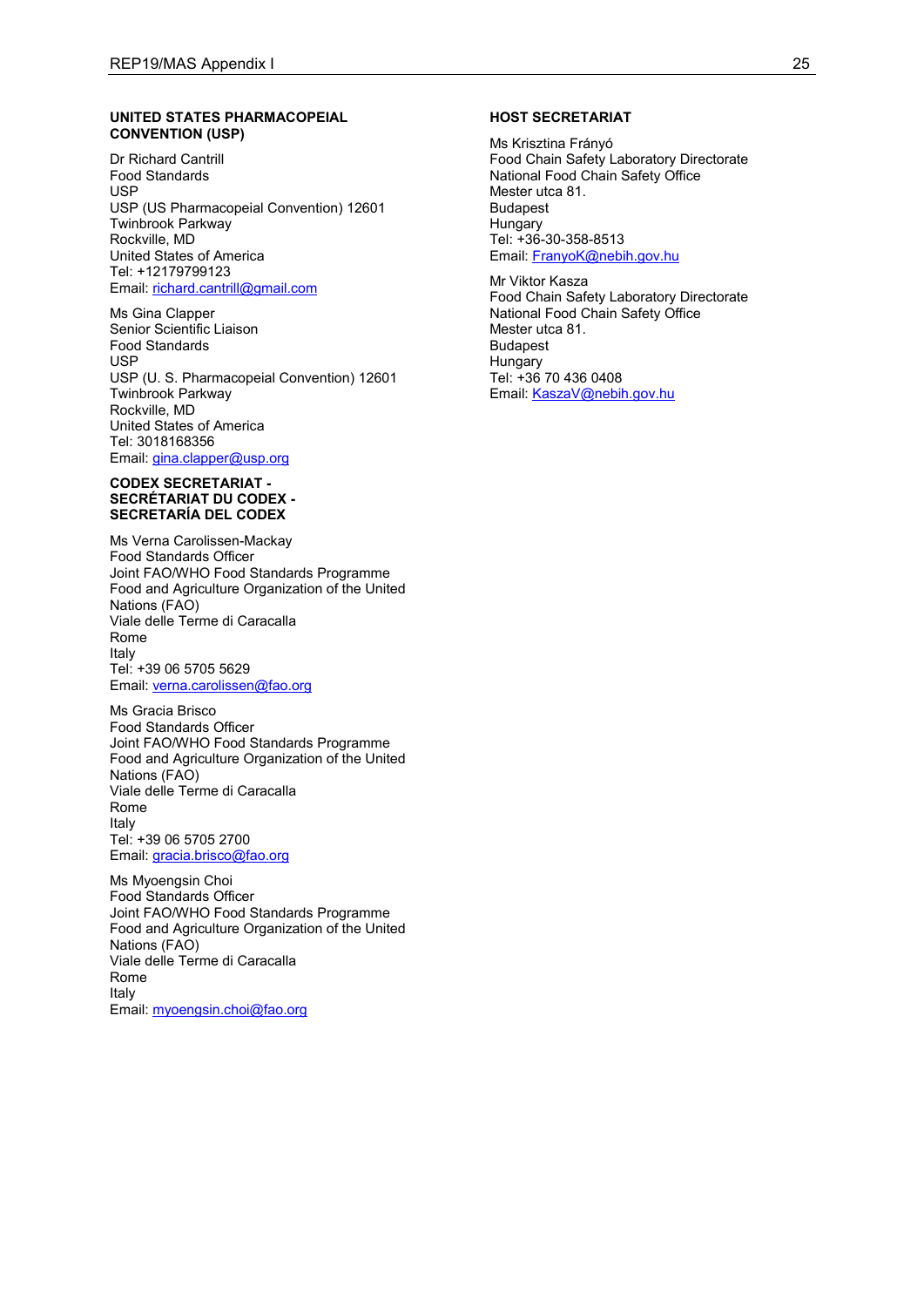# **Appendix II**

# **PART 1. METHODS OF ANALYSIS FOR ADOPTION BY CAC42**

- 1.1 CODEX COMMITTEE ON NUTRITION AND FOODS FOR SPECIAL DIETARY USES
- 1.2 CODEX COMMITTEE ON FATS OILS
- 1.3 MILK AND MILK PRODUCTS

# **PART 2. METHODS OF ANALYSIS FOR REVOCATION BY CAC42**

- 2.1 CODEX COMMITTEE ON NUTRITION AND FOODS FOR SPECIAL DIETARY USES
- 2.2 MILK AND MILK PRODUCTS

# **PART 3. AMENDMENTS TO METHODS OF ANALYSIS FOR ADOPTION BY CAC42**

3.1 MILK AND MILK PRODUCTS

# **PART 4. METHODS FOR MILK AND MILK PRODUCTS CONSIDERED AND RETAINED UNCHANGED IN CXS 234: FOR INFORMATION**

# **PART 5. METHODS OF ANALYSIS REFERRED TO CCNFSDU**

**PART 6. METHODS OF ANALYSIS REFERRED TO CCSCH**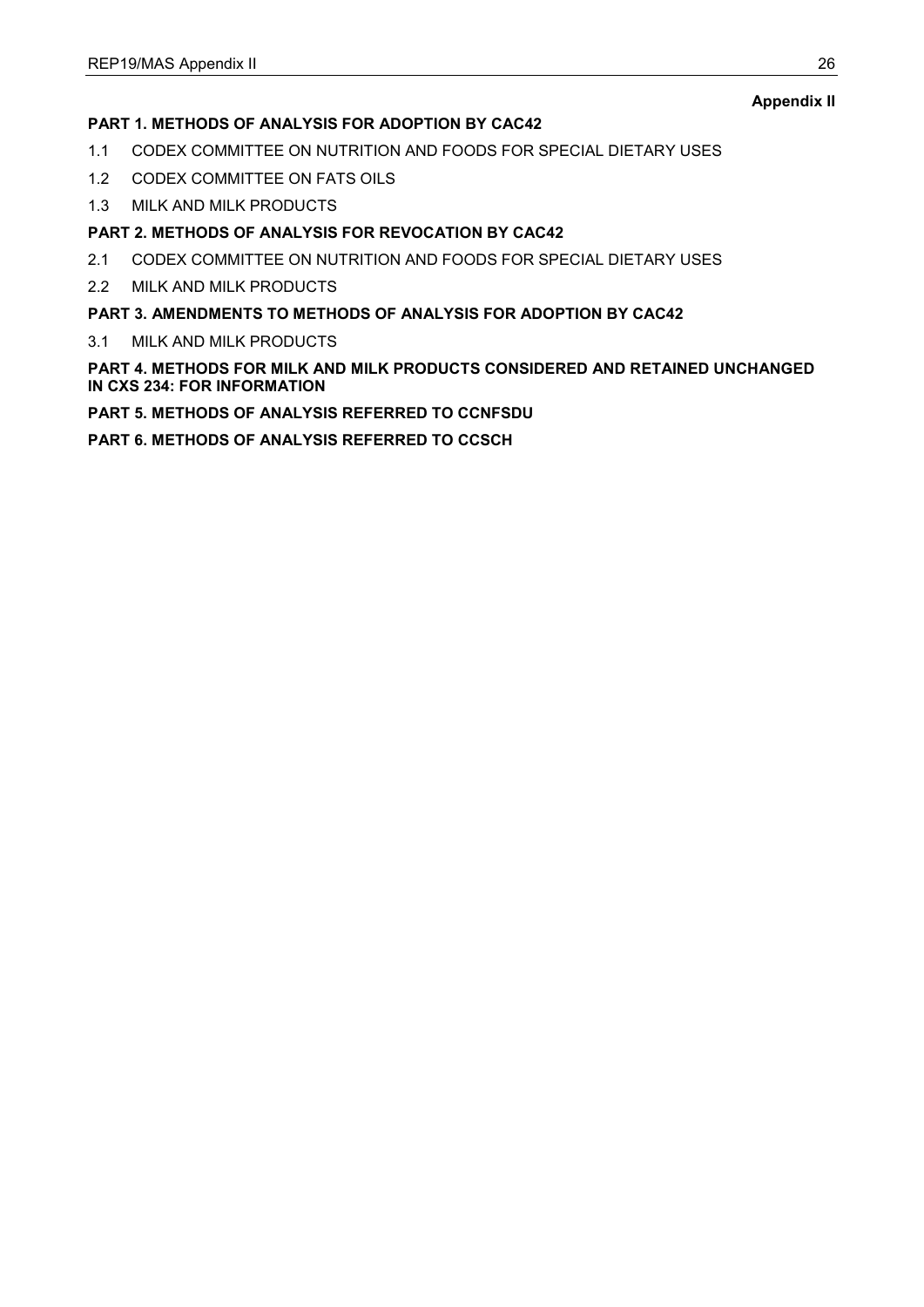# **METHODS OF ANALYSIS FOR ADOPTION BY CAC42**

(For inclusion in CXS 234 – 1999: changes indicated in **bold** or underlined font)

# **1.1 . CODEX COMMITTEE ON NUTRITION AND FOODS FOR SPECIAL DIETARY USES**

| <b>Commodity</b> | <b>Provision</b> | <b>Method</b>                         | <b>Principle</b>                             | <b>Type</b>    |
|------------------|------------------|---------------------------------------|----------------------------------------------|----------------|
| Infant Formula   | Calcium          | AOAC 2015.06 /<br>ISO 21424   IDF 243 | <b>ICP-MS</b>                                | $\mathbf{u}$   |
|                  |                  | ISO 8070   IDF 119                    | Flame atomic absorption<br>spectrophotometry | III            |
|                  |                  | AOAC 985.35                           | Flame atomic absorption<br>spectrophotometry | $\mathbf{III}$ |
| Infant Formula   | Copper           | AOAC 2015.06 /<br>ISO 21424   IDF 243 | <b>ICP-MS</b>                                | $\mathbf{I}$   |
|                  |                  | AOAC 985.35                           | Flame atomic absorption<br>spectrophotometry | III            |
| Infant Formula   | Iron             | AOAC 2015.06 /<br>ISO 21424   IDF 243 | <b>ICP-MS</b>                                | $\mathbf{I}$   |
|                  |                  | AOAC 985.35                           | Flame atomic absorption<br>spectrophotometry | $\mathbf{III}$ |
| Infant Formula   | Magnesium        | AOAC 2015.06 /<br>ISO 21424   IDF 243 | <b>ICP-MS</b>                                | $\mathbf{I}$   |
|                  |                  | ISO 8070   IDF 119                    | Flame atomic absorption<br>spectrophotometry | III            |
|                  |                  | AOAC 985.35                           | Flame atomic absorption<br>spectrophotometry | $\mathbf{III}$ |
| Infant Formula   | Manganese        | AOAC 2015.06 /<br>ISO 21424   IDF 243 | <b>ICP-MS</b>                                | $\mathbf{I}$   |
|                  |                  | AOAC 985.35                           | Flame atomic absorption<br>spectrophotometry | III            |

**PART 1**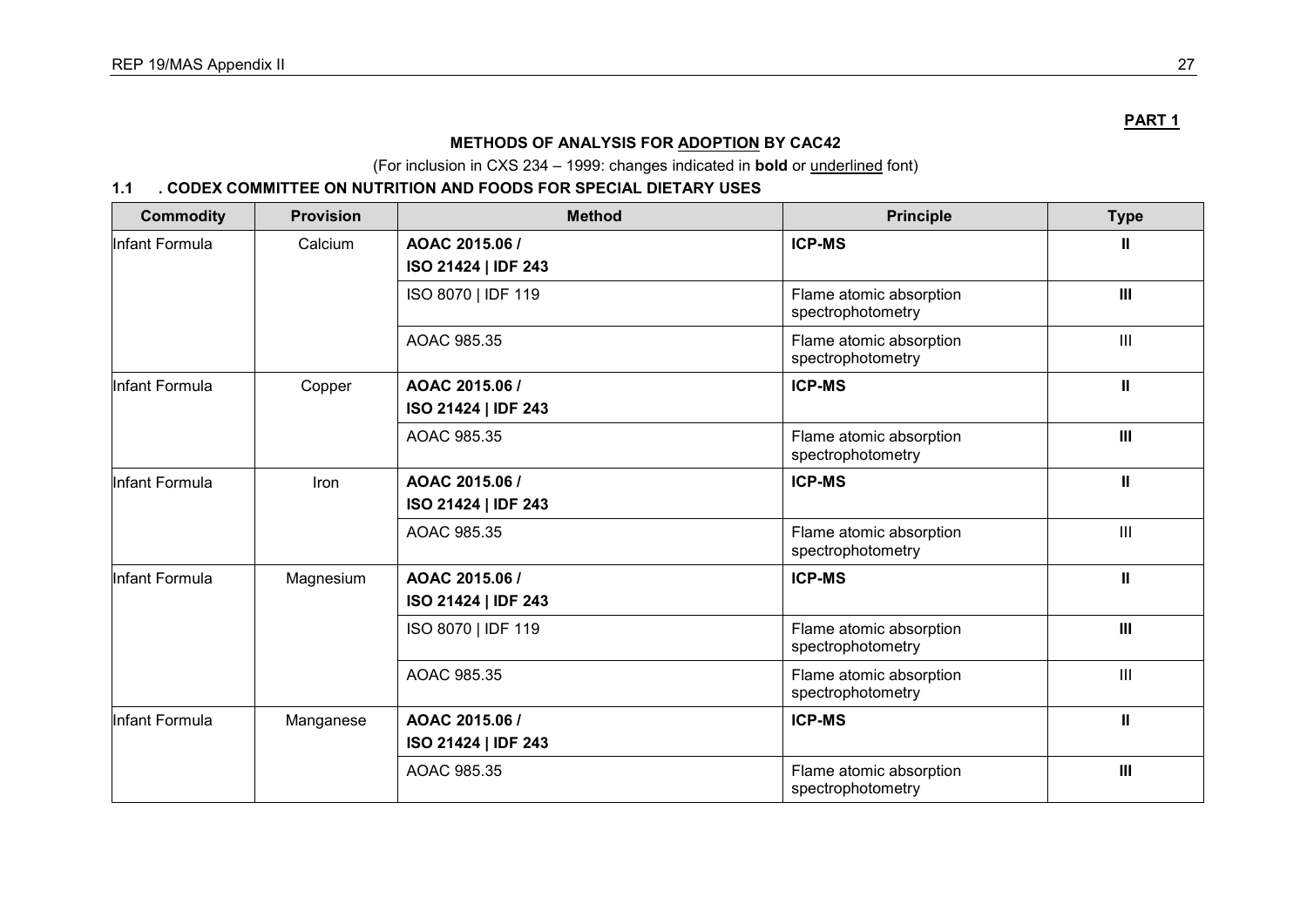| <b>Commodity</b> | <b>Provision</b> | <b>Method</b>                         | <b>Principle</b>                             | <b>Type</b>        |
|------------------|------------------|---------------------------------------|----------------------------------------------|--------------------|
| Infant Formula   | Phosphorus       | AOAC 2015.06 /<br>ISO 21424   IDF 243 | <b>ICP-MS</b>                                | Ш                  |
|                  |                  | AOAC 986.24                           | Spectrophotometry<br>(molybdovandate)        | $\mathbf{III}$     |
| Infant Formula   | Potassium        | AOAC 2015.06 /<br>ISO 21424   IDF 243 | <b>ICP-MS</b>                                | $\mathbf{I}$       |
|                  |                  | ISO 8070   IDF 119                    | Flame atomic absorption<br>spectrophotometry | $\mathbf{III}$     |
| Infant Formula   | Sodium           | AOAC 2015.06 /<br>ISO 21424   IDF 243 | <b>ICP-MS</b>                                | Ш                  |
| Infant Formula   | Sodium           | ISO 8070   IDF 119                    | Flame atomic absorption<br>spectrophotometry | $\mathop{\rm III}$ |
| Infant Formula   | Zinc             | AOAC 2015.06 /<br>ISO 21424   IDF 243 | <b>ICP-MS</b>                                | Ш                  |
| Infant Formula   | Zinc             | AOAC 985.35                           | Flame atomic absorption<br>spectrophotometry | $\mathbf{III}$     |
| Infant Formula   | Vitamin K        | AOAC 2015.09 / ISO 21446              | <b>HPLC-FLD</b>                              | Ш                  |
| Infant Formula   | Folic acid       | AOAC 2011.06                          | <b>LC-MS/MS</b>                              | Ш                  |
| Infant Formula   | Folic acid       | AOAC 992.05 / EN 14131                | Microbioassay                                | $\mathbf{III}$     |

# **1.2 CODEX COMMITTEE ON FATS OILS**

# *Methods of analysis for acid value and free fatty acids for virgin palm oil and crude palm kernel oil*

| Commodity                      | <b>Provision</b>              | <b>Method</b>                           | <b>Principle</b>  | <b>Type</b> |
|--------------------------------|-------------------------------|-----------------------------------------|-------------------|-------------|
| Named Vegetable<br><u>Oils</u> | <b>Acidity:</b><br>acid value | ISO 660 / AOCS Cd 3d-63 / AOCS Ca 5a-40 | <b>Titrimetry</b> |             |
| Named Vegetable<br><u>Oils</u> | <b>Free fatty acids</b>       | ISO 660 / AOCS Cd 3d-63 / AOCS Ca 5a-40 | <b>Titrimetry</b> |             |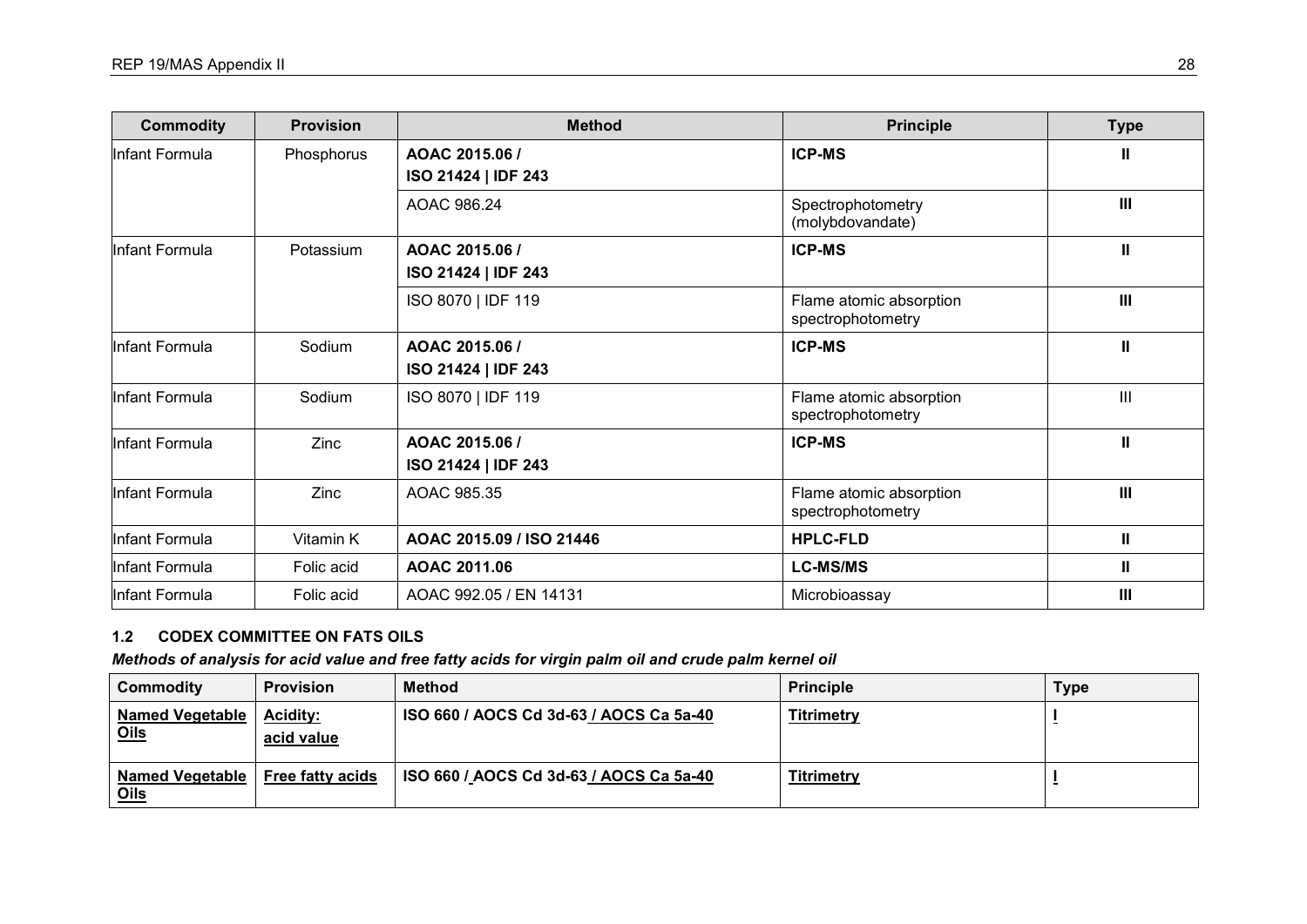# **1.3 MILK AND MILK PRODUCTS**

| Commodity                                                                                                                   | Provision                                | Method                                                                                     | Principle                                                                                                                                                                                                       | <b>Type</b> |
|-----------------------------------------------------------------------------------------------------------------------------|------------------------------------------|--------------------------------------------------------------------------------------------|-----------------------------------------------------------------------------------------------------------------------------------------------------------------------------------------------------------------|-------------|
| <b>Milk and Milk Products</b>                                                                                               |                                          |                                                                                            |                                                                                                                                                                                                                 |             |
| Blend of sweetened condensed<br>skimmed milk and vegetable fat (for<br>products sweetened with sucrose<br>only)             | Milk solids-not fat <sup>15</sup> (MSNF) | ISO 6734   IDF 15<br>and ISO 1737   IDF 13 and<br>ISO 2911   IDF 35                        | Calculation from total solids content,<br>fat content and sucrose content<br>Gravimetry, drying at 102 °C and<br>Gravimetry (Röse-Gottlieb) and<br>Polarimetry                                                  | <u>IV</u>   |
| Blend of sweetened condensed<br>skimmed milk and vegetable fat (for<br>products sweetened with sucrose<br>only)             | Milk protein in MSNF <sup>15</sup>       | ISO 6734 IDF 15 and<br>ISO 1737 IDF 13 and<br>ISO 2911   IDF 35 and<br>ISO 8968-1 IDF 20-1 | Calculation from total solids content,<br>fat content, sucrose content and<br>protein content<br>Gravimetry, drying at 102 °C and<br>Gravimetry (Röse-Gottlieb) and<br>Polarimetry and<br>Titrimetry (Kjeldahl) | IV          |
| Blend of sweetened condensed<br>skimmed milk and vegetable fat (for<br>products sweetened with sucrose<br>only)             | Milk protein in MSNF <sup>15</sup>       | ISO 6734 IDF 15 and<br>ISO 1737 IDF 13 and<br>ISO 2911   IDF 35 and<br>AOAC 991.20         | Calculation from total solids content,<br>fat content, sucrose content and<br>protein content<br>Gravimetry, drying at 102 °C and<br>Gravimetry (Röse-Gottlieb) and<br>Polarimetry<br>Titrimetry (Kjeldahl)     | IV          |
| Reduced fat blend of sweetened<br>condensed skimmed milk and<br>vegetable fat (for products sweetened<br>with sucrose only) | Milk solids-not fat <sup>15</sup> (MSNF) | ISO 6734   IDF 15<br>and ISO 1737   IDF 13 and<br>ISO 2911   IDF 35                        | Calculation from total solids content,<br>fat content and sucrose content<br>Gravimetry, drying at 102 °C and<br>Gravimetry (Röse-Gottlieb) and<br>Polarimetry                                                  | <u>IV</u>   |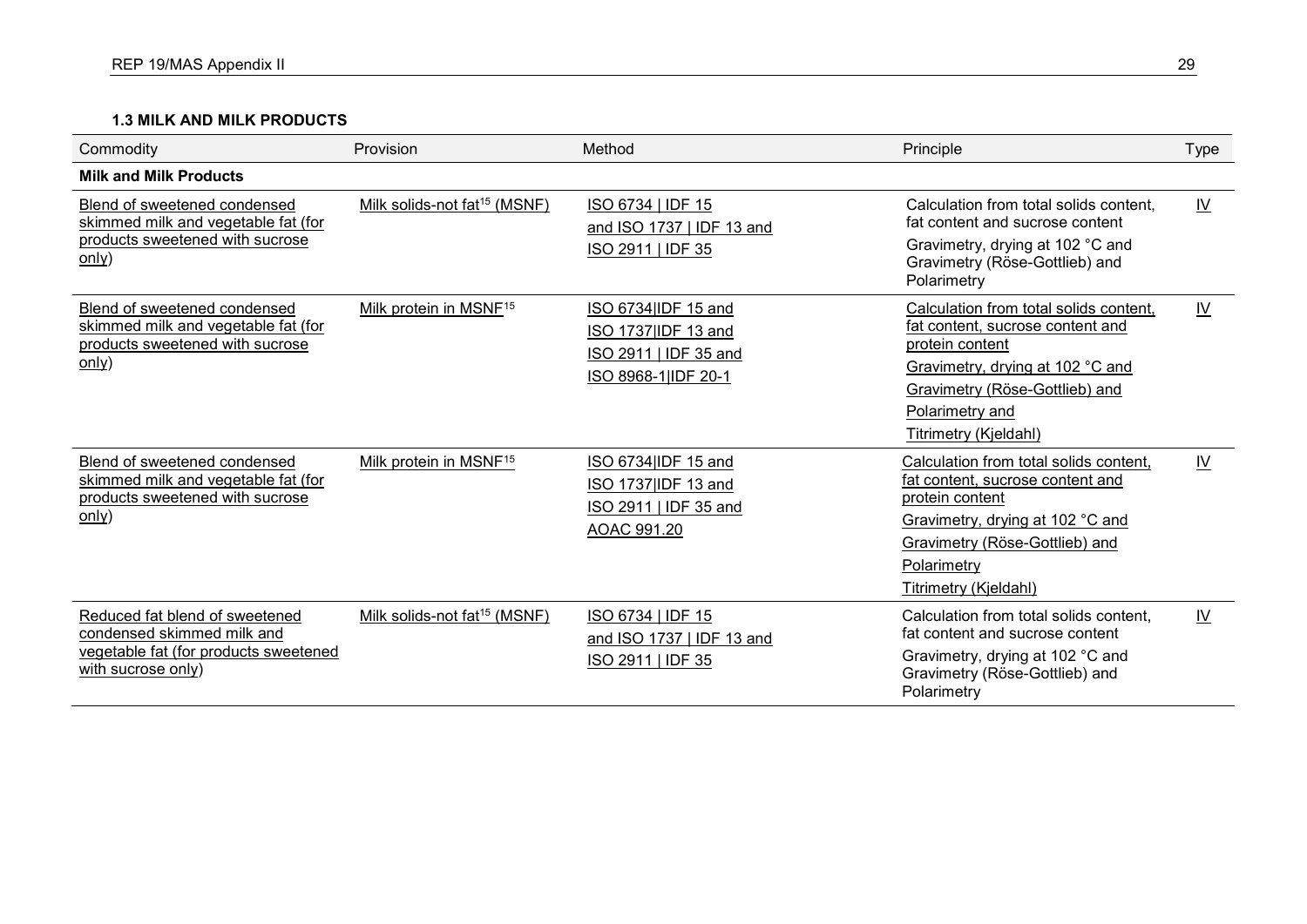| Commodity                                                                                                                   | Provision                          | Method                                                                                       | Principle                                                                                                                                                                                                       | Type                      |
|-----------------------------------------------------------------------------------------------------------------------------|------------------------------------|----------------------------------------------------------------------------------------------|-----------------------------------------------------------------------------------------------------------------------------------------------------------------------------------------------------------------|---------------------------|
| <b>Milk and Milk Products</b>                                                                                               |                                    |                                                                                              |                                                                                                                                                                                                                 |                           |
| Reduced fat blend of sweetened<br>condensed skimmed milk and<br>vegetable fat (for products sweetened<br>with sucrose only) | Milk protein in MSNF <sup>15</sup> | ISO 6734 IDF 15 and<br>ISO 1737 IDF 13 and<br>ISO 2911   IDF 35 and<br>ISO 8968-1 IDF 20-1   | Calculation from total solids content,<br>fat content, sucrose content and<br>protein content<br>Gravimetry, drying at 102 °C and<br>Gravimetry (Röse-Gottlieb) and<br>Polarimetry and<br>Titrimetry (Kjeldahl) | $\underline{\mathsf{IV}}$ |
| Reduced fat blend of sweetened<br>condensed skimmed milk and<br>vegetable fat (for products sweetened<br>with sucrose only) | Milk protein in MSNF <sup>2</sup>  | ISO 6734 IDF 15 and<br>ISO 1737 IDF 13 and<br>ISO 2911   IDF 35 and<br>AOAC 991.20           | Calculation from total solids content,<br>fat content, sugar content and protein<br>content<br>Gravimetry, drying at 102 °C and<br>Gravimetry (Röse-Gottlieb) and<br>Polarimetry and<br>Titrimetry (Kjeldahl)   | $\underline{\mathsf{IV}}$ |
| Sweetened condensed milks (for<br>products sweetened with sucrose<br>only)                                                  | Milk protein in MSNF <sup>15</sup> | ISO 6734 IDF 15 and<br>ISO 1737 IDF 13 and<br>ISO 2911   IDF 35 and<br>ISO 8968-1   IDF 20-1 | Calculation from total solids cotent,<br>fat content, sucrose and protein<br>content<br>Gravimetry, drying at 102 °C and<br>Polarimetry<br>Gravimetry (Röse-Gottlieb)<br><b>Titrimetry (Kjeldahl)</b>           |                           |
| Cottage cheese (for samples<br>containing lactose over 5% or with<br>non-dairy ingredients)                                 | Milkfat in dry matter              | ISO 5534   IDF4 and<br>ISO 8262-3   IDF 124-3                                                | Calculation from dry matter content<br>and fat content<br>Gravimetry, drying at 102°C and<br>Gravimetry (Weibull-Berntrop)                                                                                      |                           |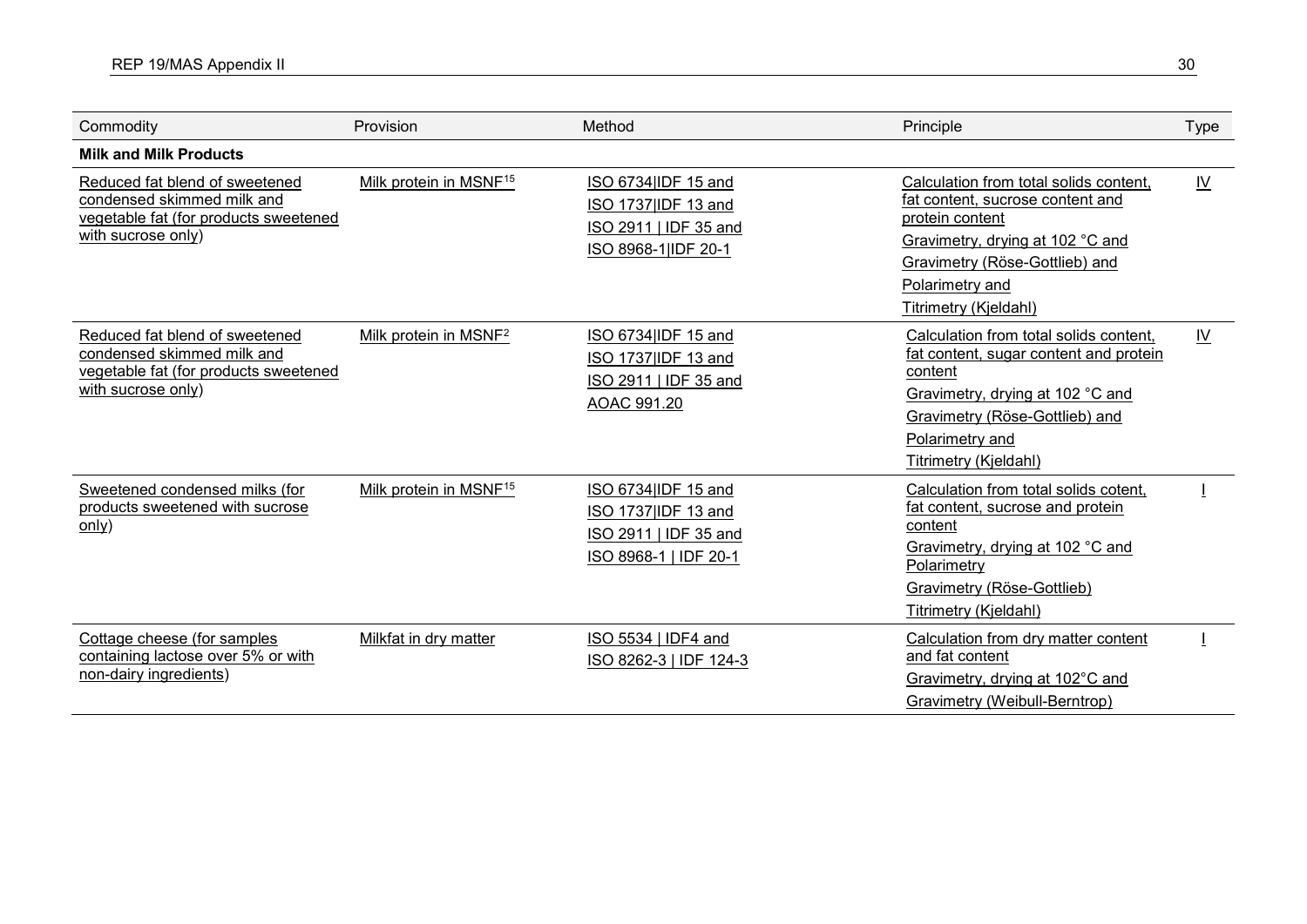| Commodity                                                                                   | Provision                                                                                       | Method                                                   | Principle                                                                                                                                | <b>Type</b>               |
|---------------------------------------------------------------------------------------------|-------------------------------------------------------------------------------------------------|----------------------------------------------------------|------------------------------------------------------------------------------------------------------------------------------------------|---------------------------|
| <b>Milk and Milk Products</b>                                                               |                                                                                                 |                                                          |                                                                                                                                          |                           |
| Cottage cheese (for samples<br>containing lactose up to 5%)                                 | Milkfat in dry matter                                                                           | ISO 5534   IDF4 and<br>ISO 1735   IDF 5                  | Calculation from dry matter content<br>and fat content<br>Gravimetry, drying at 102°C and<br>Gravimetry (Schmid-Bondzynski-<br>Ratzlaff) |                           |
| Cottage cheese (for samples<br>containing lactose up to 5%)                                 | Milkfat                                                                                         | ISO 1735   IDF 5                                         | Gravimetry ((Schmid-Bondzynski-<br>Ratzlaff))                                                                                            |                           |
| Cottage cheese (for samples<br>containing lactose over 5% or with<br>non-dairy ingredients) | Milkfat                                                                                         | ISO 8262-3   IDF 124-3                                   | Gravimetry (Weibull-Berntrop)                                                                                                            |                           |
| <b>Evaporated milks</b>                                                                     | Milk solids <sup>15</sup>                                                                       | ISO 6731   IDF 21                                        | Gravimetry, drying at 102 °C                                                                                                             |                           |
| Fermented milks -<br>Yoghurt and yoghurt products                                           | Quantification of Lactobacillus<br>delbrueckii subsp bulgaricus &<br>Streptococcus thermophilus | ISO 7889   IDF 117                                       | Colony count at 37°C                                                                                                                     |                           |
| Fermented milks -<br>Yoghurt and yoghurt products                                           | Identification of Lactobacillus<br>delbrueckii subsp bulgaricus &<br>Streptococcus thermophilus | ISO 9232   IDF 146                                       | Test for strain identification                                                                                                           |                           |
| Edible casein products                                                                      | Lead                                                                                            | <b>NMKL 139</b><br>(Codex general method)<br>AOAC 999.11 | Atomic absorption spectrophotometry                                                                                                      | IV                        |
| Edible casein products                                                                      | Lead                                                                                            | NMKL 161 / AOAC 999.10                                   | Atomic absorption spectrophotometry                                                                                                      | $\underline{\mathsf{IV}}$ |
| <b>Butter</b>                                                                               | Lead                                                                                            | AOAC 972.25 (Codex general method)                       | Atomic absorption spectrophotometry                                                                                                      | $\underline{\mathsf{IV}}$ |
| Creams, Whipped Creams and<br><b>Fermented Creams</b>                                       | Milk solids-not-fat (MSNF)                                                                      | ISO 3727-2   IDF 80-2                                    | Gravimetry                                                                                                                               |                           |
| Edible casein products                                                                      | Copper                                                                                          | AOAC 2015.06 / ISO 21424   IDF 243                       | ICP-MS                                                                                                                                   | Щ                         |
| Edible casein products                                                                      | Copper                                                                                          | AOAC 985.35                                              | Atomic absorption spectrophotometry                                                                                                      | Ш                         |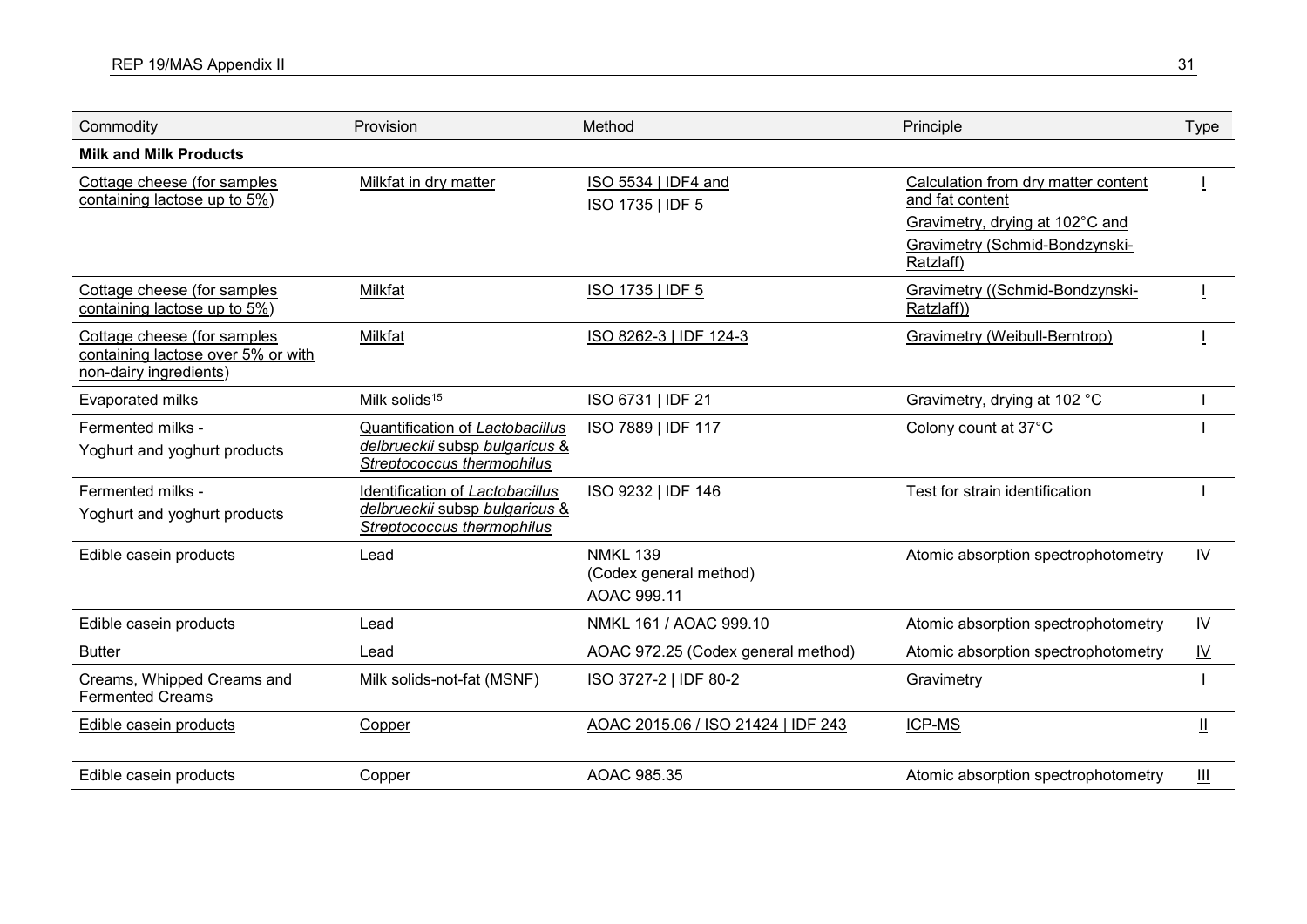| Commodity                     | <b>Provision</b> | Method                                                                                                            | Principle                          | Type      |
|-------------------------------|------------------|-------------------------------------------------------------------------------------------------------------------|------------------------------------|-----------|
| <b>Milk and Milk Products</b> |                  |                                                                                                                   |                                    |           |
| Fermented milks               | Milkfat          | ISO 1211   IDF 1                                                                                                  | Gravimetry (Röse-Gottlieb)         |           |
| <b>Milkfat Products</b>       | <u>Copper</u>    | ISO 5738   IDF 76                                                                                                 | Photometry, diethyldithiocarbamate |           |
| <b>Milkfat Products</b>       | <u>Copper</u>    | AOAC 960.40                                                                                                       | Photometry, diethyldithiocarbamate | <u>IV</u> |
|                               |                  | Alata 4 F. a. 30. tatal and ha 31. and an 31. and 31. (MONIF) and anti-other traded as a smooth Banding of Latern |                                    |           |

**Note 15:** milk total solids and milk solids-not-fat (MSNF) content include water or crystallization of lactose

**Note 16:** water content excluding the crystallized water bound to lactose (generally known as "moisture content")

**Note 17:** moisture content excluding water of crystallization of lactose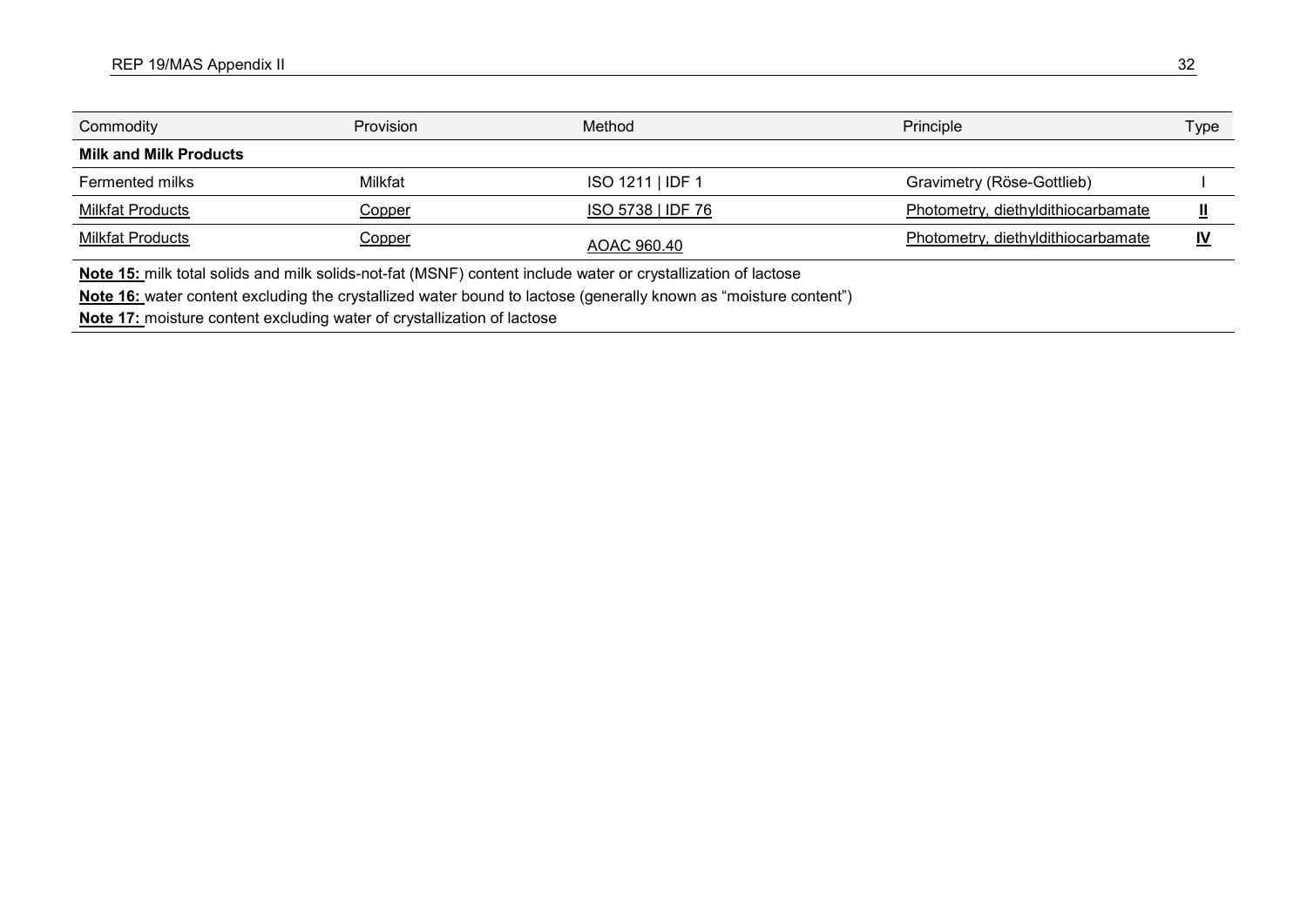# **METHODS OF ANALYSIS FOR REVOCATION BY CAC42**

# **2.1 CODEX COMMITTEE ON NUTRITION AND FOODS FOR SPECIAL DIETARY USES**

| <b>Commodity</b> | <b>Provision</b> | <b>Method</b>                      | <b>Principle</b>                                                                          | <b>Proposed Type</b> |
|------------------|------------------|------------------------------------|-------------------------------------------------------------------------------------------|----------------------|
| Infant Formula   | Calcium          | AOAC 984.27                        | ICP emission spectroscopy                                                                 | $\mathbf{III}$       |
| Infant Formula   | Copper           | AOAC 984.27                        | ICP emission spectroscopy                                                                 | Ш                    |
| Infant Formula   | <b>Iron</b>      | AOAC 984.27                        | ICP emission spectroscopy                                                                 | Ш                    |
| Infant Formula   | Magnesium        | AOAC 984.27                        | ICP emission spectroscopy                                                                 | III                  |
| Infant Formula   | Manganese        | AOAC 984.27                        | ICP emission spectroscopy                                                                 | $\mathbf{III}$       |
| Infant Formula   | Phosphorus       | AOAC 984.27                        | ICP emission spectroscopy                                                                 | $\mathbf{III}$       |
| Infant Formula   | Potassium        | AOAC 984.27                        | ICP emission spectroscopy                                                                 | $\mathbf{III}$       |
| Infant Formula   | Sodium           | AOAC 984.27                        | ICP emission spectroscopy                                                                 | $\mathbf{III}$       |
| Infant Formula   | Zinc             | AOAC 984.27                        | ICP emission spectroscopy                                                                 | $\mathbf{III}$       |
| Infant Formula   | Folic acid       | J AOAC Int. 2000:83; 1141-1148     | <b>Optical Biosensor Immunoassay</b>                                                      | IV                   |
| Infant Formula   | Folic acid       | J Chromatogr. A., 928, 77-90, 2001 | HPLC, incorporating immunoaffinity clean-up<br>and conversion to 5-methyltetrahydrofolate | IV                   |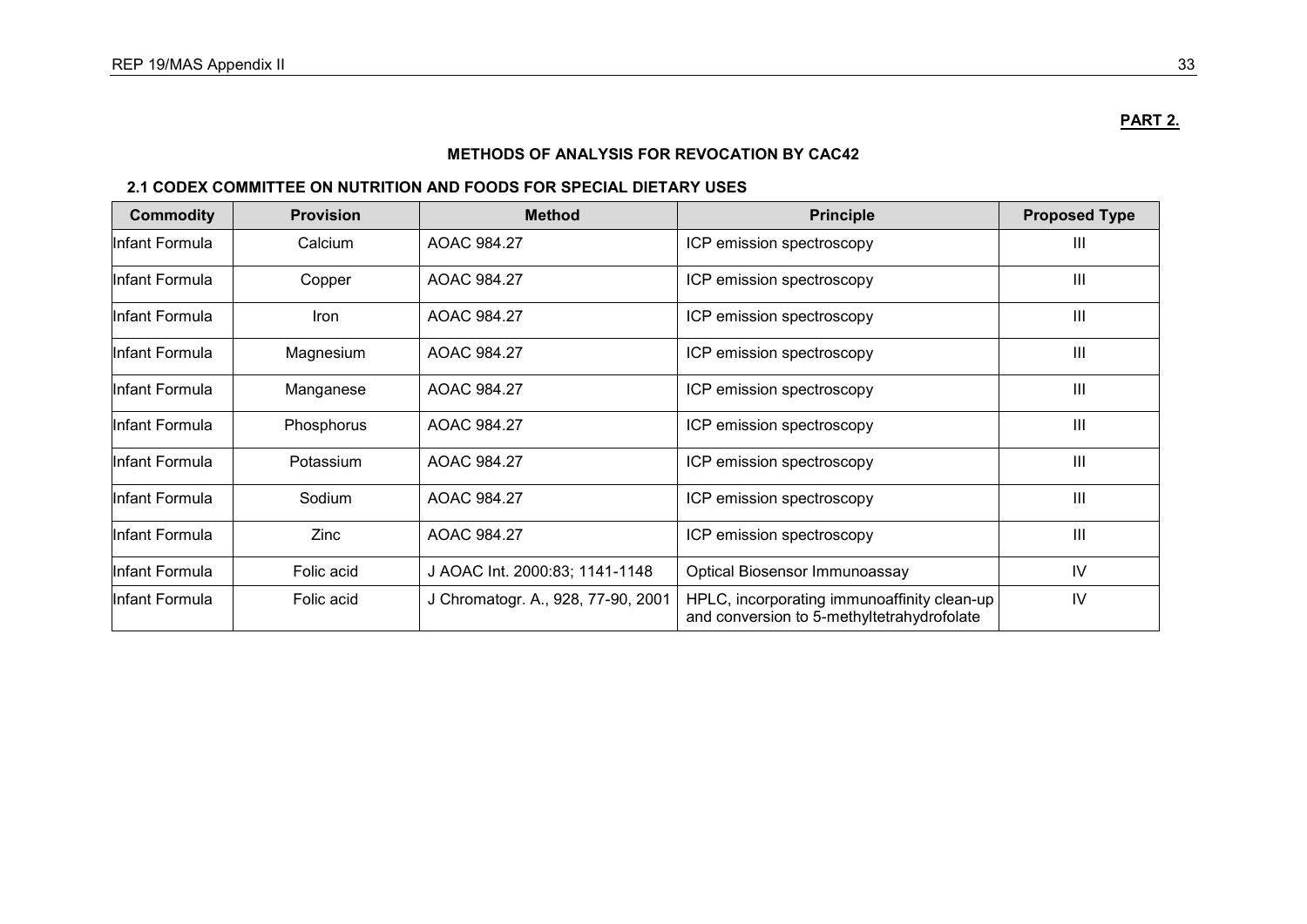# **2.2. MILK AND MILK PRODUCT**

| Commodity                                      | Provision                          | Method                             | Principle                                                                                  | <b>Type</b>    |
|------------------------------------------------|------------------------------------|------------------------------------|--------------------------------------------------------------------------------------------|----------------|
| <b>Milk and Milk Products</b>                  |                                    |                                    |                                                                                            |                |
| <b>Butter</b>                                  | Copper                             | ISO 5738   IDF 76 AOAC 960.40      | Photometry, diethyldithiocarbamate                                                         | Ш              |
| Cheese                                         | Citric acid                        | ISO/TS 2963   IDF/RM 34            | Enzymatic method                                                                           | ${\sf IV}$     |
| Cheese                                         | Citric acid                        | AOAC 976.15                        | Photometry                                                                                 | $\mathbf{II}$  |
| Cottage cheese                                 | Milk fat                           | ISO 8262-3   IDF 124-3             | Gravimetry (Weibull-Berntrop) (for<br>samples containing lactose over 5%)                  |                |
| Cottage cheese                                 | Milkfat                            | <b>ISO 1735   IDF 5</b>            | Gravimetry ((Schmid-Bondzynski-<br>Ratzlaff)) (for samples containing<br>lactose up to 5%) |                |
| Evaporated milks                               | Solids, total                      | ISO 6731   IDF 21                  | Gravimetry, drying at 102 °C                                                               |                |
| Milk fat products                              | Vegetable fat (sterols)            | ISO 12078   IDF 159                | Gas chromatography                                                                         | Ш              |
|                                                |                                    | ISO 18252   IDF 200                | Gas chromatography                                                                         | Ш              |
| <b>Sweetened Condensed Milks</b>               | Milk Protein in MNSF <sup>15</sup> | ISO 8968-1   IDF 20-1              | Titrimetry (Kjeldahl)                                                                      |                |
| Whey powders                                   | Copper                             | AOAC 985.35                        | Atomic absorption spectrophotometry                                                        | $\mathbf{II}$  |
| Whey powders                                   | Copper                             | ISO 5738   IDF 76                  | Photometry (diethyldithiocarbamate)                                                        | $\mathbf{III}$ |
| Milk fat products                              | Vegetable fat (sterols)            | ISO 12078   IDF 159                | Gas chromatography                                                                         | Ш              |
|                                                |                                    | ISO 18252   IDF 200                | Gas chromatography                                                                         | $\  \ $        |
| <b>Butter</b>                                  | Vegetable fat (sterols)            | ISO 12078   IDF 159                | Gas chromatography                                                                         | Ш              |
| <b>Butter</b>                                  | Vegetable fat (sterols)            | ISO 18252   IDF 200                | Gas chromatography                                                                         | Ш              |
| Dairy fat spreads                              | Vegetable fat (sterols)            | ISO 12078   IDF 159                | Gas chromatography                                                                         | $\mathbf{I}$   |
| Dairy fat spreads                              | Vegetable fat (sterols)            | ISO 18252   IDF 200                | Gas chromatography                                                                         | $\  \ $        |
| Creams, whipped creams and<br>fermented creams | Milk solids not fat (MSNF)         | AOAC 920.116                       | Gravimetry                                                                                 |                |
| Edible casein products                         | Lead                               | AOAC 972.25 (Codex general method) | Atomic absorption spectrophotometry                                                        | $\  \ $        |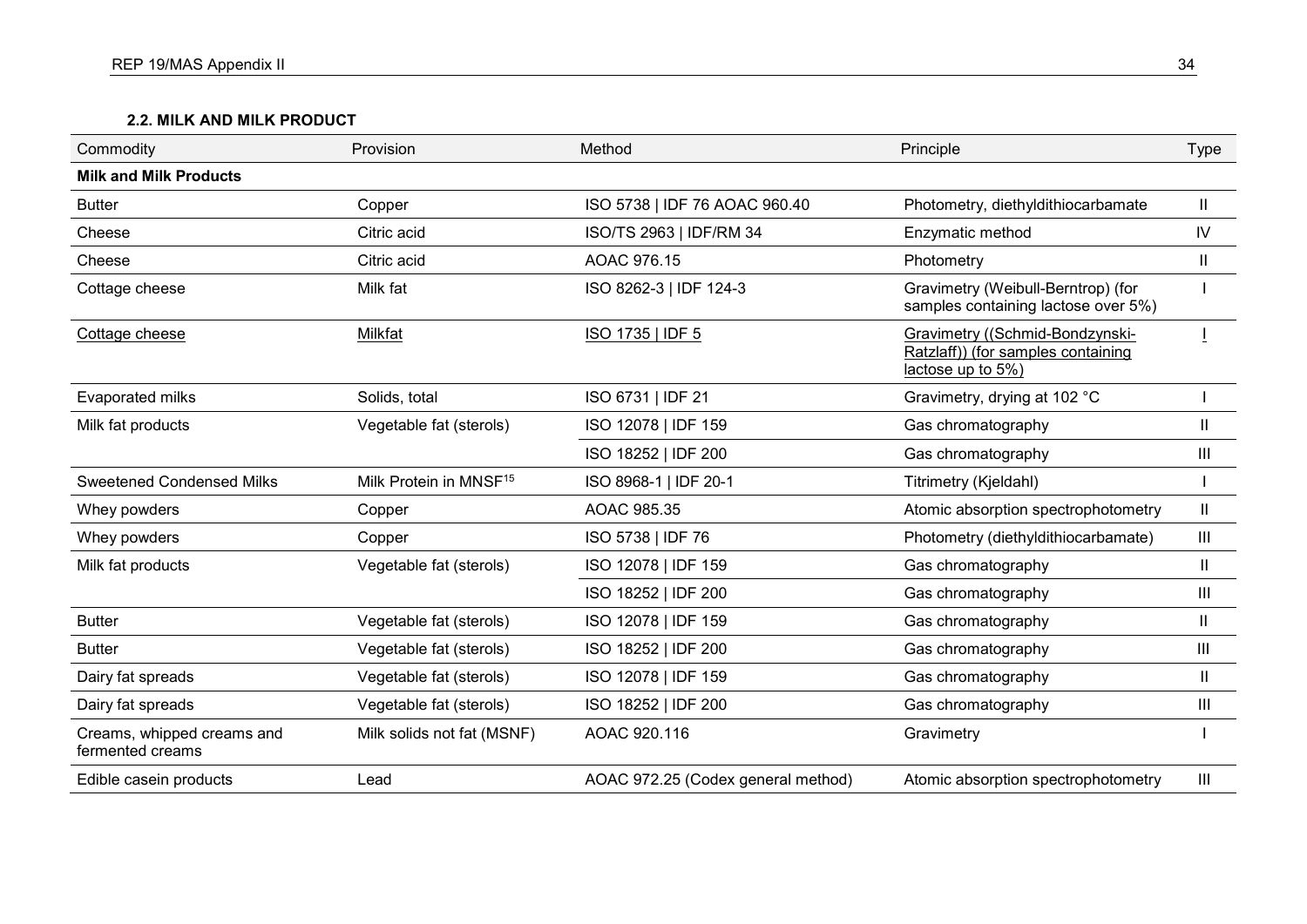| Commodity                                                                                                     | <b>Provision</b> | Method                             | Principle                           | Type |
|---------------------------------------------------------------------------------------------------------------|------------------|------------------------------------|-------------------------------------|------|
| <b>Milk and Milk Products</b>                                                                                 |                  |                                    |                                     |      |
| Edible casein products                                                                                        | Lead             | AOAC 982.23 (Codex general method) | Anodic stripping voltametry         |      |
| Whey powders                                                                                                  | _ead.            | AOAC 972.25 (Codex general method) | Atomic absorption spectrophotometry |      |
| Fermented milks                                                                                               | Milkfat          | AOAC 989.05                        | Gravimetry (Röse-Gottlieb)          |      |
| Note 15: milk total solids and milk solids-not-fat (MSNF) content include water or crystallization of lactose |                  |                                    |                                     |      |

# **PART 3**

# **EDITORIAL AMENDMENTS OF METHODS OF ANALYSIS FOR ADOPTION BY CAC42**

| Commodity                                             | Provision                                | Method                                                                | Principle                                                                    | <b>Type</b> |
|-------------------------------------------------------|------------------------------------------|-----------------------------------------------------------------------|------------------------------------------------------------------------------|-------------|
| <b>Milk and Milk Products</b>                         |                                          |                                                                       |                                                                              |             |
| Blend of evaporated skimmed milk and<br>vegetable fat | Milk solids-not-fat <sup>15</sup> (MSNF) | ISO 6731   IDF 21<br>And ISO 1737 IDF 13                              | Calculation from total solids<br>content and fat content                     |             |
|                                                       |                                          |                                                                       | Gravimetry, drying at 102°C<br>and                                           |             |
|                                                       |                                          |                                                                       | Gravimetry (Röse-Gottlieb)                                                   |             |
| Blend of evaporated skimmed milk and<br>vegetable fat | Milk protein in MSNF <sup>15</sup>       | ISO 6731   IDF 21 and<br>ISO 1737 IDF 13 and<br>ISO 8968-1   IDF 20-1 | Calculation from total solids<br>content, fat content and<br>protein content | IV          |
|                                                       |                                          |                                                                       | Gravimetry, drying at 102°C<br>and                                           |             |
|                                                       |                                          |                                                                       | Gravimetry (Röse-Gottlieb)<br>and                                            |             |
|                                                       |                                          |                                                                       | Titrimetry (Kjeldahl)                                                        |             |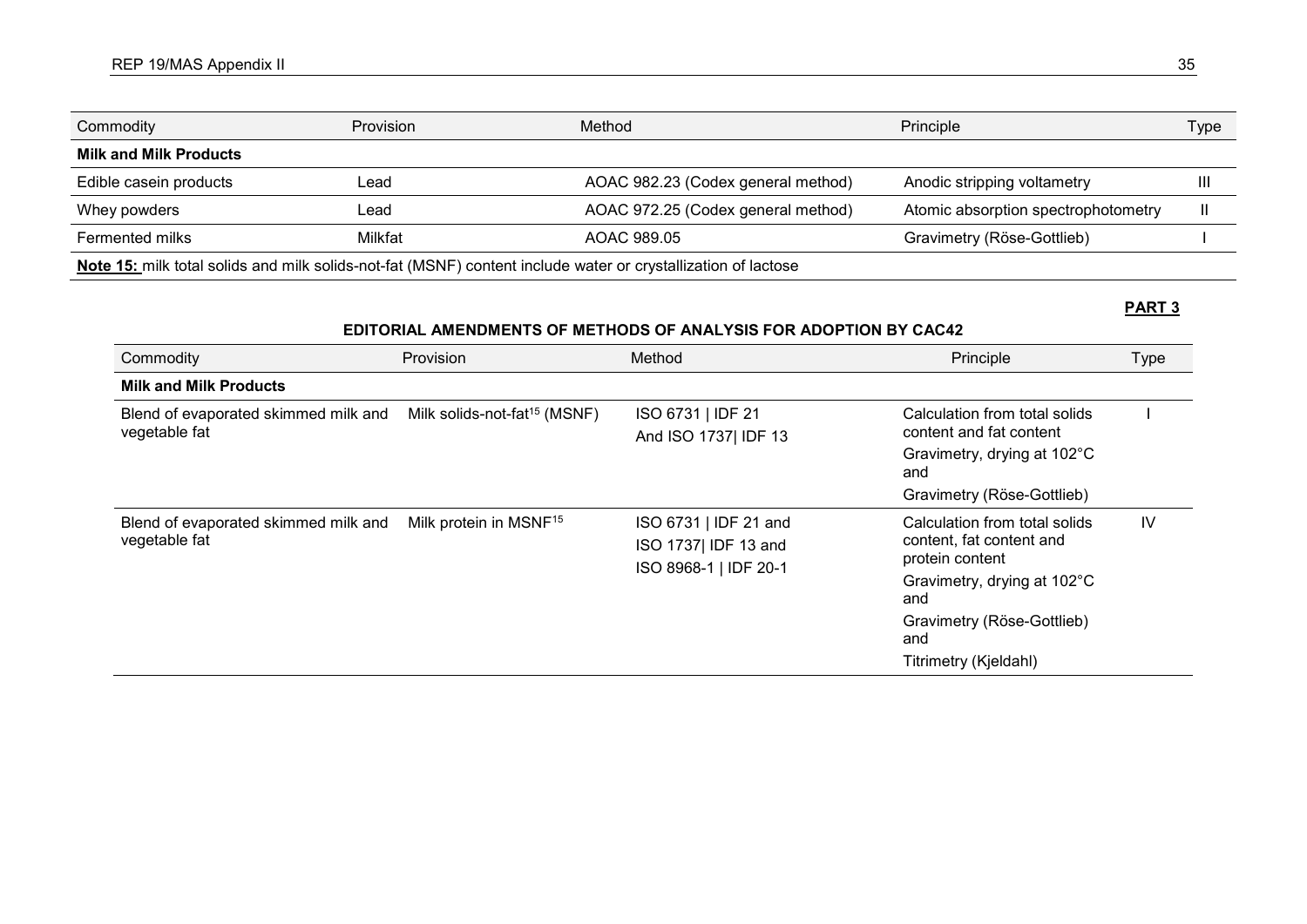| Commodity                                                         | Provision                                | Method                                                        | Principle                                                                                                          | <b>Type</b> |
|-------------------------------------------------------------------|------------------------------------------|---------------------------------------------------------------|--------------------------------------------------------------------------------------------------------------------|-------------|
| <b>Milk and Milk Products</b>                                     |                                          |                                                               |                                                                                                                    |             |
| Blend of evaporated skimmed milk and<br>vegetable fat             | Milk protein in MSNF <sup>15</sup>       | ISO 6731   IDF 21<br>And ISO 1737  IDF 13 and<br>AOAC 991.20  | Calculation from total solids<br>content, fat content and<br>protein content<br>Gravimetry, drying at 102°C<br>and | IV          |
|                                                                   |                                          |                                                               | Gravimetry (Röse-Gottlieb)<br>and                                                                                  |             |
|                                                                   |                                          |                                                               | Titrimetry (Kjeldahl)                                                                                              |             |
| Reduced fat blend of evaporated<br>skimmed milk and vegetable fat | Milk solids-not-fat (MSNF) <sup>15</sup> | ISO 6731   IDF 21and<br>ISO 1737   IDF 13                     | Calculation from total solids<br>content and fat content                                                           |             |
|                                                                   |                                          |                                                               | Gravimetry, drying at 102°C<br>and                                                                                 |             |
|                                                                   |                                          |                                                               | Gravimetry (Röse-Gottlieb)                                                                                         |             |
| Reduced fat blend of evaporated<br>skimmed milk and vegetable fat | Milk protein in MSNF <sup>15</sup>       | ISO 6731   IDF 21 and<br>ISO 1737   IDF 13 and                | Calculation from total solids<br>content, fat content and<br>protein content                                       | IV          |
|                                                                   |                                          | ISO 8968-1   IDF 20-1                                         | Gravimetry, drying at 102°C<br>and                                                                                 |             |
|                                                                   |                                          |                                                               | Gravimetry (Röse-Gottlieb)<br>and                                                                                  |             |
|                                                                   |                                          |                                                               | Titrimetry (Kjeldahl)                                                                                              |             |
| Reduced fat blend of evaporated<br>skimmed milk and vegetable fat | Milk protein in MSNF <sup>15</sup>       | ISO 6731   IDF 21 and<br>ISO 1737   IDF 13 and<br>AOAC 991.20 | Calculation from total solids<br>content, fat content and<br>protein content                                       | IV          |
|                                                                   |                                          |                                                               | Gravimetry, drying at 102°C<br>and                                                                                 |             |
|                                                                   |                                          |                                                               | Gravimetry (Röse-Gottlieb)<br>and                                                                                  |             |
|                                                                   |                                          |                                                               | Titrimetry (Kjeldahl)                                                                                              |             |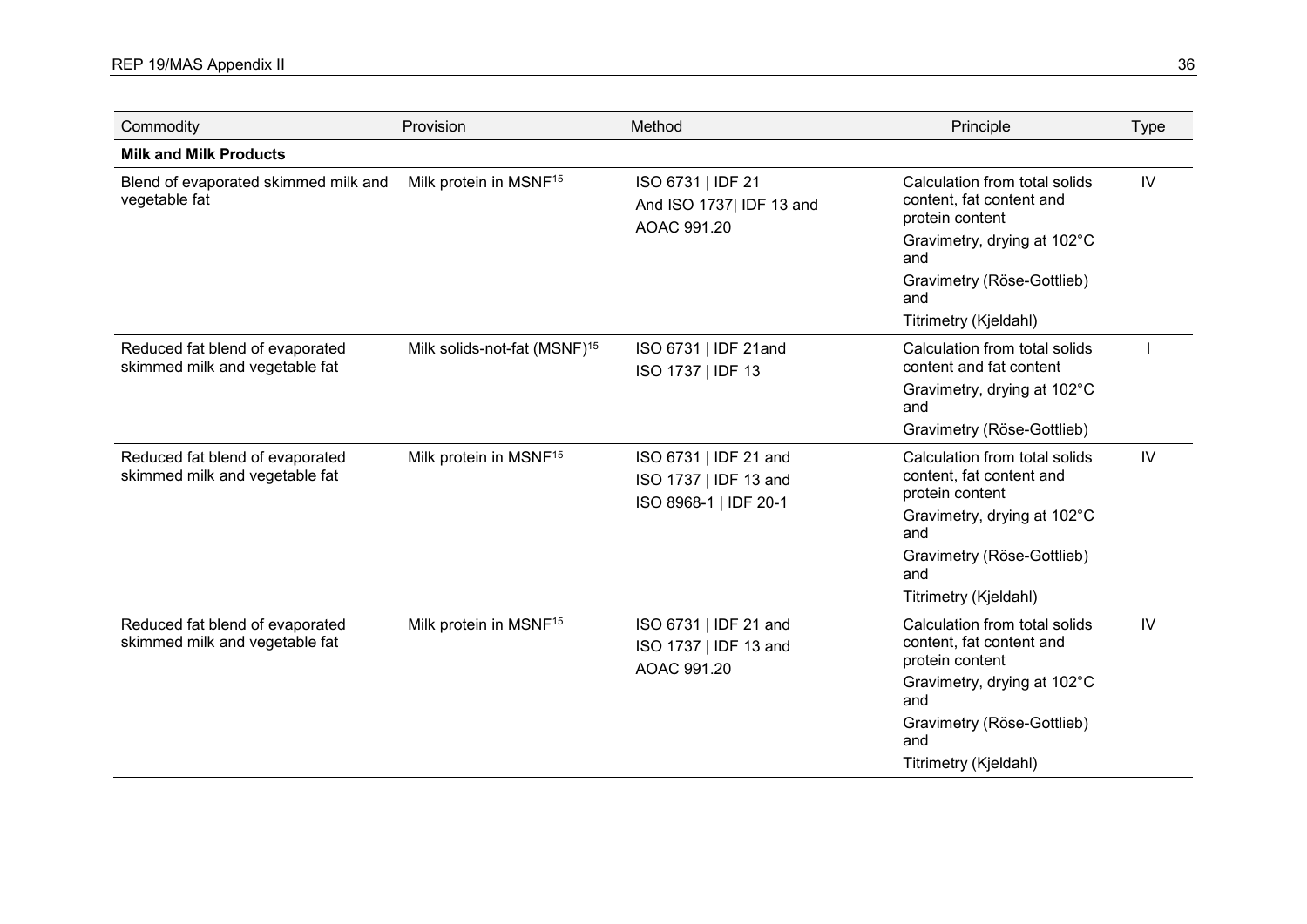| Commodity                                                                         | Provision                          | Method                                                                 | Principle                                                                                                                                                                       | <b>Type</b> |
|-----------------------------------------------------------------------------------|------------------------------------|------------------------------------------------------------------------|---------------------------------------------------------------------------------------------------------------------------------------------------------------------------------|-------------|
| <b>Milk and Milk Products</b>                                                     |                                    |                                                                        |                                                                                                                                                                                 |             |
| Blend of skimmed milk and vegetable<br>fat in powdered form                       | Milk protein in MSNF <sup>15</sup> | ISO 5537   IDF 26 and<br>ISO 1736   IDF 9 and<br>ISO 8968-1   IDF 20-1 | Calculation from total solids<br>content fat content and<br>protein content<br>Gravimetry, drying at 87°C<br>and<br>Gravimetry (Röse-Gottlieb)<br>and<br>Titrimetry (Kjeldahl)  | IV          |
| Blend of skimmed milk and vegetable<br>fat in powdered form                       | Milk protein in MSNF <sup>15</sup> | ISO 5537   IDF 26 and<br>ISO 1736   IDF 9 and<br>AOAC 991.20           | Calculation from total solids<br>content fat content and<br>protein content<br>Gravimetry, drying at 87°C<br>and<br>Gravimetry (Röse-Gottlieb)<br>and<br>Titrimetry (Kjeldahl)  | IV          |
| Reduced fat blend of skimmed milk<br>powder and vegetable fat in powdered<br>form | Milk protein in MSNF <sup>15</sup> | ISO 5537   IDF 26 and<br>ISO 1736   IDF 9 and<br>ISO 8968-1   IDF 20-1 | Calculation from total solids<br>content, fat content and<br>protein content<br>Gravimetry, drying at 87°C<br>and<br>Gravimetry (Röse-Gottlieb)<br>and<br>Titrimetry (Kjeldahl) | IV          |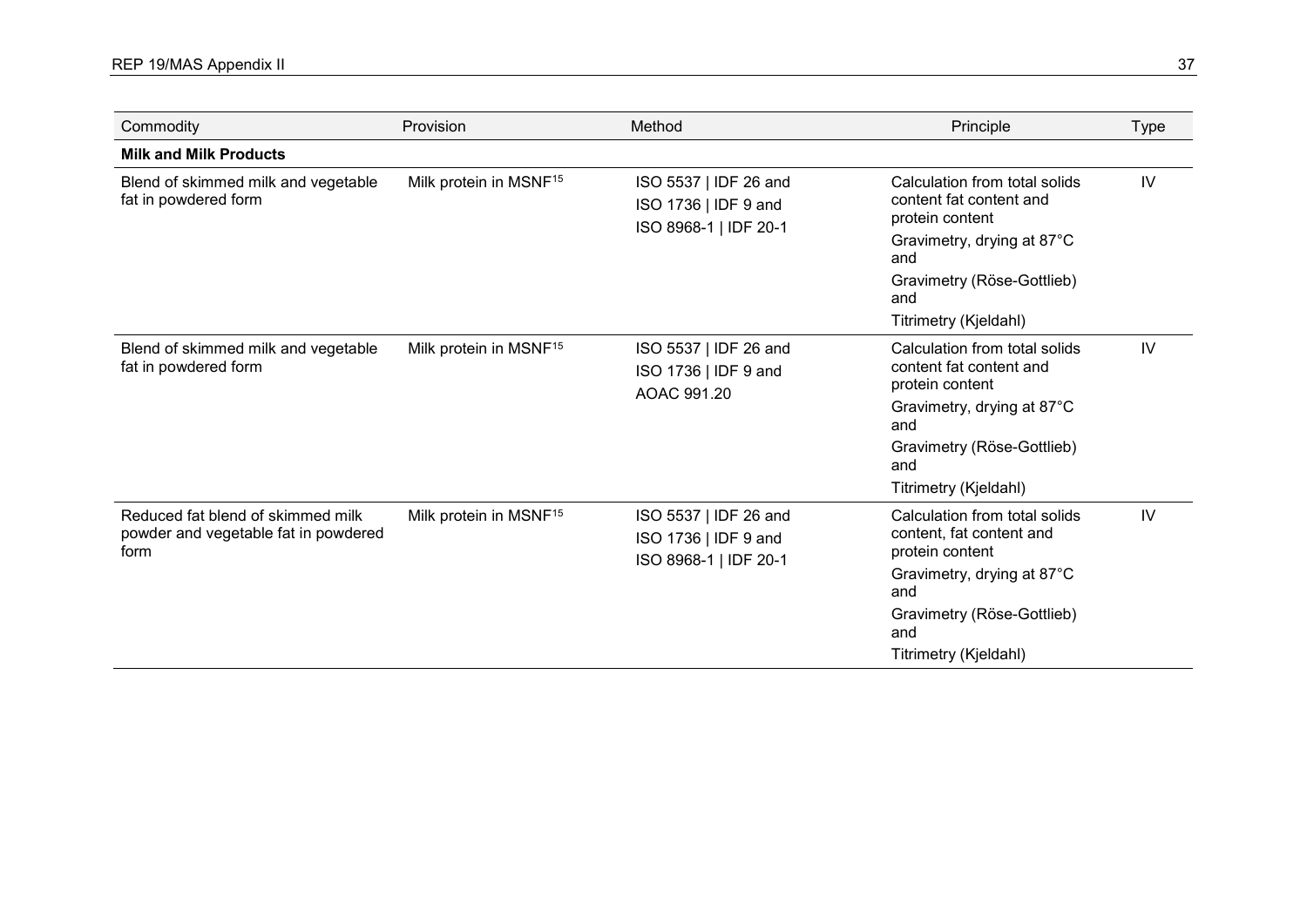| Commodity                                                                         | Provision                                     | Method                                                       | Principle                                                                                                        | <b>Type</b>  |
|-----------------------------------------------------------------------------------|-----------------------------------------------|--------------------------------------------------------------|------------------------------------------------------------------------------------------------------------------|--------------|
| <b>Milk and Milk Products</b>                                                     |                                               |                                                              |                                                                                                                  |              |
| Reduced fat blend of skimmed milk<br>powder and vegetable fat in powdered<br>form | Milk protein in MSNF <sup>15</sup>            | ISO 5537   IDF 26 and<br>ISO 1736   IDF 9 and<br>AOAC 991.20 | Calculation from total solids<br>content fat content and<br>protein content<br>Gravimetry, drying at 87°C<br>and | IV           |
|                                                                                   |                                               |                                                              | Gravimetry (Röse-Gottlieb)<br>and                                                                                |              |
|                                                                                   |                                               |                                                              | Titrimetry (Kjeldahl)                                                                                            |              |
| Cheese (and cheese rind)                                                          | Natamycin                                     | ISO 9233-1   IDF 140-1                                       | Molecular absorption<br>spectrophotometry                                                                        | Ш            |
| Cheese (and cheese rind)                                                          | Natamycin                                     | ISO 9233-2   IDF 140-2                                       | <b>HPLC-UV</b>                                                                                                   | $\mathbf{H}$ |
| Cheeses, individual                                                               | Milkfat in dry matter                         | ISO 5534   IDF4 and<br>ISO 1735   IDF 5                      | Calculation from dry matter<br>content and fat content                                                           |              |
|                                                                                   |                                               |                                                              | Gravimetry, drying at 102°C<br>and Gravimetry (Schmid-<br>Bondzynski-Ratzlaff)                                   |              |
| Cheeses in brine                                                                  | Milkfat in dry matter (FDM)                   | ISO 5534   IDF4 and<br>ISO 1735   IDF 5                      | Calculation from dry matter<br>content and fat content                                                           |              |
|                                                                                   |                                               |                                                              | Gravimetry, drying at 102°C<br>and Gravimetry (Schmid-<br>Bondzynski-Ratzlaff)                                   |              |
| Edible casein products                                                            | Milk Protein (total N x 6.38)in<br>dry matter | ISO 5550   IDF 78 and<br>ISO 8968-1   IDF 20-1               | Calculation from dry matter<br>content and protein content                                                       |              |
|                                                                                   |                                               |                                                              | Gravimetry, drying at 102°C<br>and Titrimetry (Kjeldahl)                                                         |              |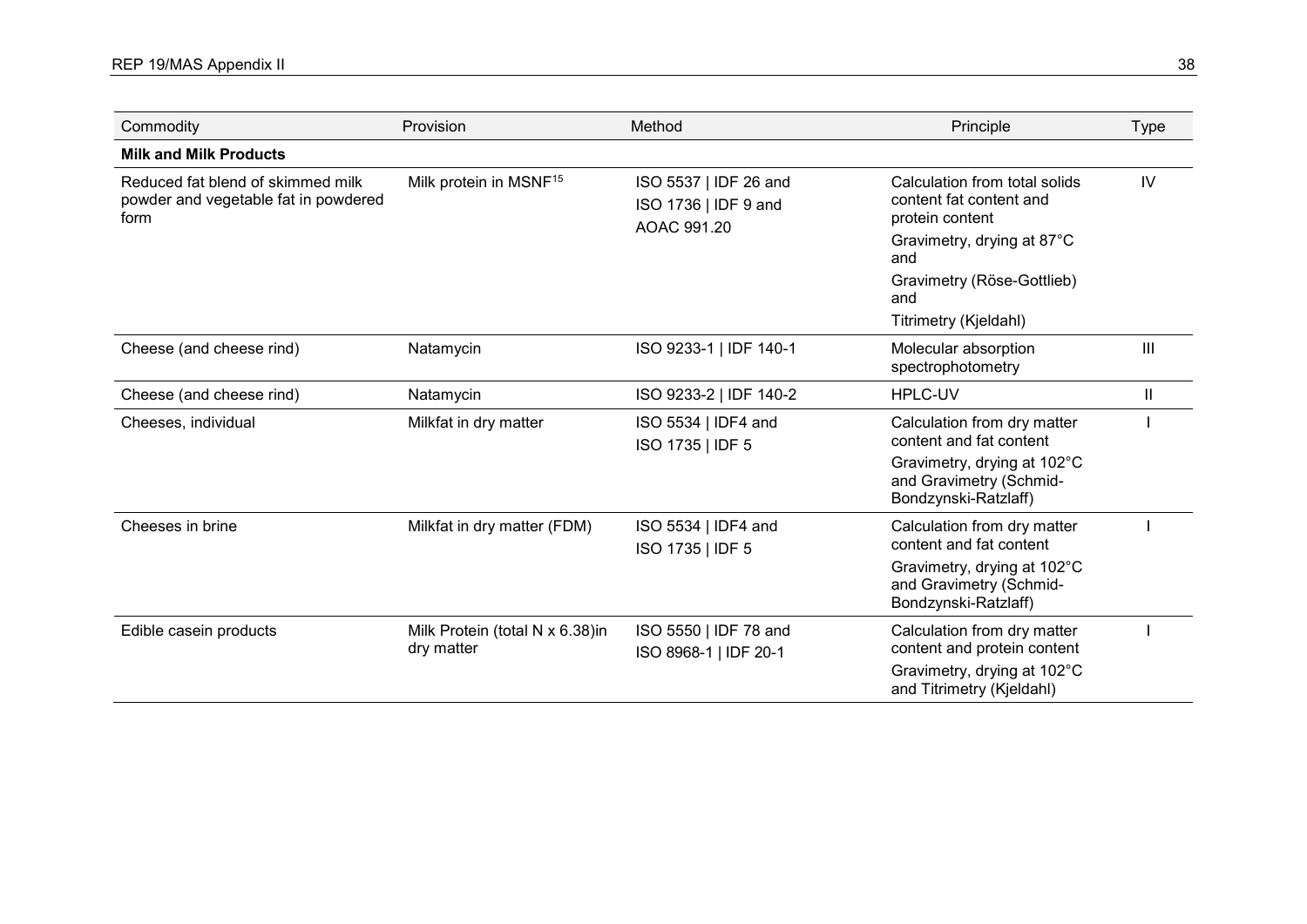| Commodity                     | Provision                                                                                                     | Method                                                                  | Principle                                                                                                                                                                       | <b>Type</b> |
|-------------------------------|---------------------------------------------------------------------------------------------------------------|-------------------------------------------------------------------------|---------------------------------------------------------------------------------------------------------------------------------------------------------------------------------|-------------|
| <b>Milk and Milk Products</b> |                                                                                                               |                                                                         |                                                                                                                                                                                 |             |
| <b>Evaporated milks</b>       | Milk Protein in MSNF <sup>15</sup>                                                                            | ISO 6731   IDF 21 and<br>ISO 1737   IDF 13 and<br>ISO 8968-1   IDF 20-1 | Calculation from total solids<br>content fat content and<br>protein content<br>Gravimetry, drying at 102°C<br>and<br>Gravimetry (Röse-Gottlieb)<br>and<br>Titrimetry (Kjeldahl) |             |
| Mozzarella                    | Milkfat in dry matter - with high ISO 5534   IDF4 and<br>moisture                                             | ISO 1735   IDF 5                                                        | Calculation from dry matter<br>content and fat content<br>Gravimetry, drying at 102°C<br>and Gravimetry (Schmid-<br>Bondzynski-Ratzlaff)                                        |             |
| Mozzarella                    | Milkfat in dry matter - with low<br>moisture                                                                  | ISO 5534   IDF4 and<br>ISO 1735   IDF 5                                 | Calculation from dry matter<br>content and fat content<br>Gravimetry, drying at 102°C<br>and Gravimetry (Schmid-<br>Bondzynski-Ratzlaff)                                        |             |
| Milkfat products              | Milkfat purity                                                                                                | ISO 17678   IDF 202                                                     | Calculation from<br>determination of triglycerides<br>by gas chromatography - FID                                                                                               |             |
| <b>Butter</b>                 | Milkfat purity                                                                                                | ISO 17678   IDF 202                                                     | Calculation from<br>determination of triglycerides<br>by gas chromatography - FID                                                                                               |             |
| Dairy fat spreads             | Milkfat purity                                                                                                | ISO 17678   IDF 202                                                     | Calculation from<br>determination of triglycerides<br>by gas chromatography - FID                                                                                               |             |
|                               | Note 15: milk total solids and milk solids-not-fat (MSNF) content include water or crystallization of lactose |                                                                         |                                                                                                                                                                                 |             |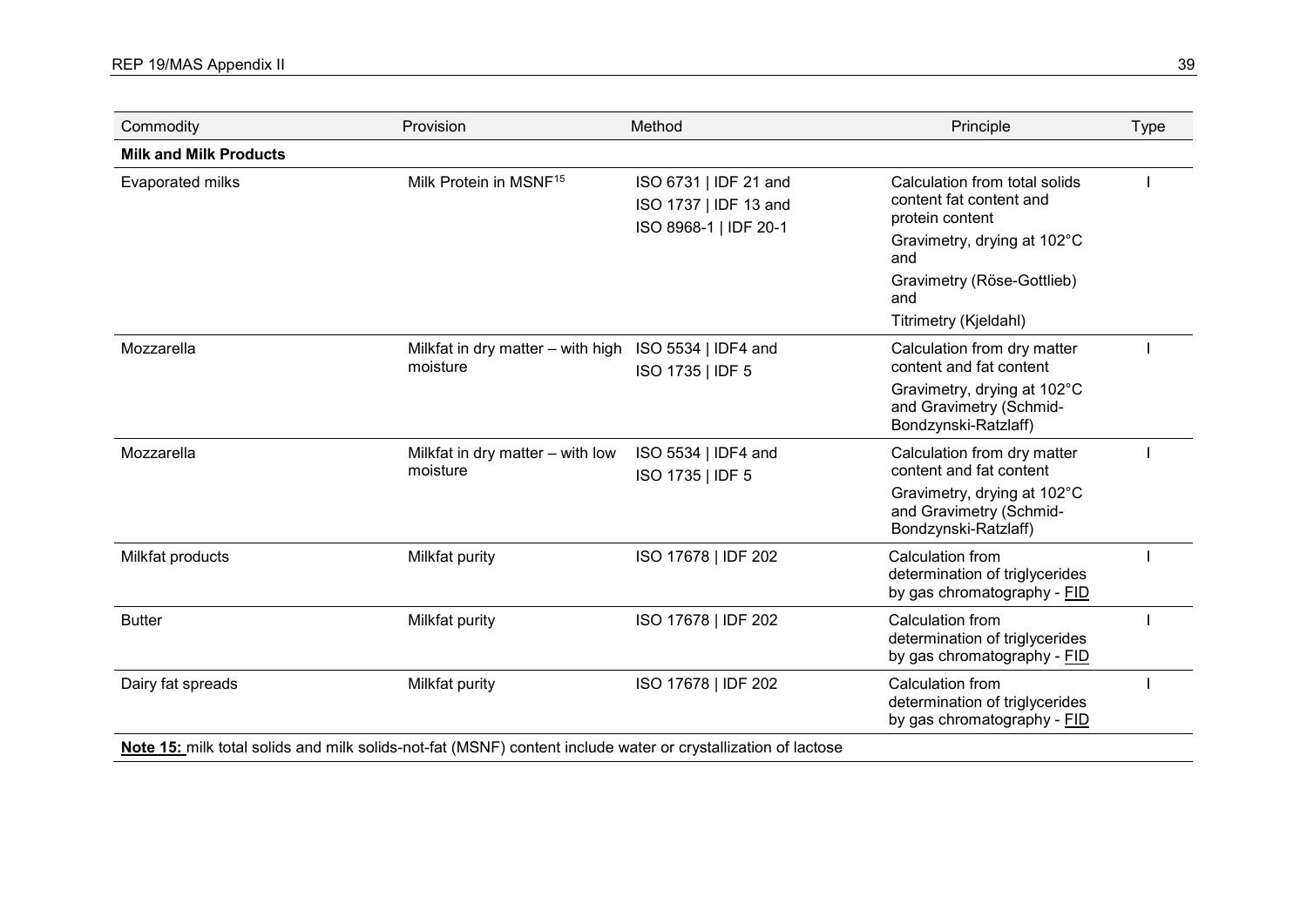| Commodity                                                                         | Provision                                | Method                                                                                                                                                             | Principle                   | <b>Type</b> |
|-----------------------------------------------------------------------------------|------------------------------------------|--------------------------------------------------------------------------------------------------------------------------------------------------------------------|-----------------------------|-------------|
| <b>Milk and Milk Products</b>                                                     |                                          |                                                                                                                                                                    |                             |             |
| Blend of evaporated skimmed milk and<br>vegetable fat                             | <b>Total fat</b>                         | ISO 1737   IDF 13                                                                                                                                                  | Gravimetry (Röse-Gottlieb)  |             |
| Reduced fat blend of evaporated<br>skimmed milk and vegetable fat                 | <b>Total fat</b>                         | ISO 1737 IDF 13                                                                                                                                                    | Gravimetry (Röse-Gottlieb)  |             |
| Blend of skimmed milk and vegetable<br>fat in powdered form                       | <b>Total fat</b>                         | ISO 1736   IDF 9                                                                                                                                                   | Gravimetry (Röse-Gottlieb)  |             |
| Blend of skimmed milk and vegetable<br>fat in powdered form                       | Water $16$                               | ISO 5537   IDF 26<br>These methods will<br>be further<br>reviewed in the next round of<br>discussion on the dairy workable<br>package (see REP19/MAS, para.<br>17) | Gravimetry, drying at 87 °C |             |
| Reduced fat blend of skimmed milk<br>powder and vegetable fat in powdered<br>form | <b>Total fat</b>                         | ISO 1736   IDF 9                                                                                                                                                   | Gravimetry (Röse-Gottlieb)  |             |
| Reduced fat blend of skimmed milk<br>powder and vegetable fat in powdered<br>form | Water $16$                               | ISO 5537   IDF 26<br>These methods will<br>be further<br>reviewed in the next round of<br>discussion on the dairy workable<br>package (see REP19/MAS, para.<br>17) | Gravimetry, drying at 87 °C |             |
| Blend of sweetened condensed<br>skimmed milk and vegetable fat                    | Sucrose                                  | ISO 2911   IDF 35                                                                                                                                                  | Polarimetry                 | IV          |
| Blend of sweetened condensed<br>skimmed milk and vegetable fat                    | <b>Total fat</b>                         | ISO 1737   IDF 13                                                                                                                                                  | Gravimetry (Röse-Gottlieb)  |             |
| Reduced fat blend of sweetened<br>condensed skimmed milk and<br>vegetable fat     | <b>Total fat</b>                         | ISO 1737   IDF 13                                                                                                                                                  | Gravimetry (Röse-Gottlieb)  |             |
| <b>Butter</b>                                                                     | Milk solids-not-fat <sup>15</sup> (MSNF) | ISO 3727-2   IDF 80-2                                                                                                                                              | Gravimetry                  |             |

**METHODS OF ANALYSIS CONSIDERED AND RETAINED UNCHANGED – FOR INFORMATION**

**Part 4**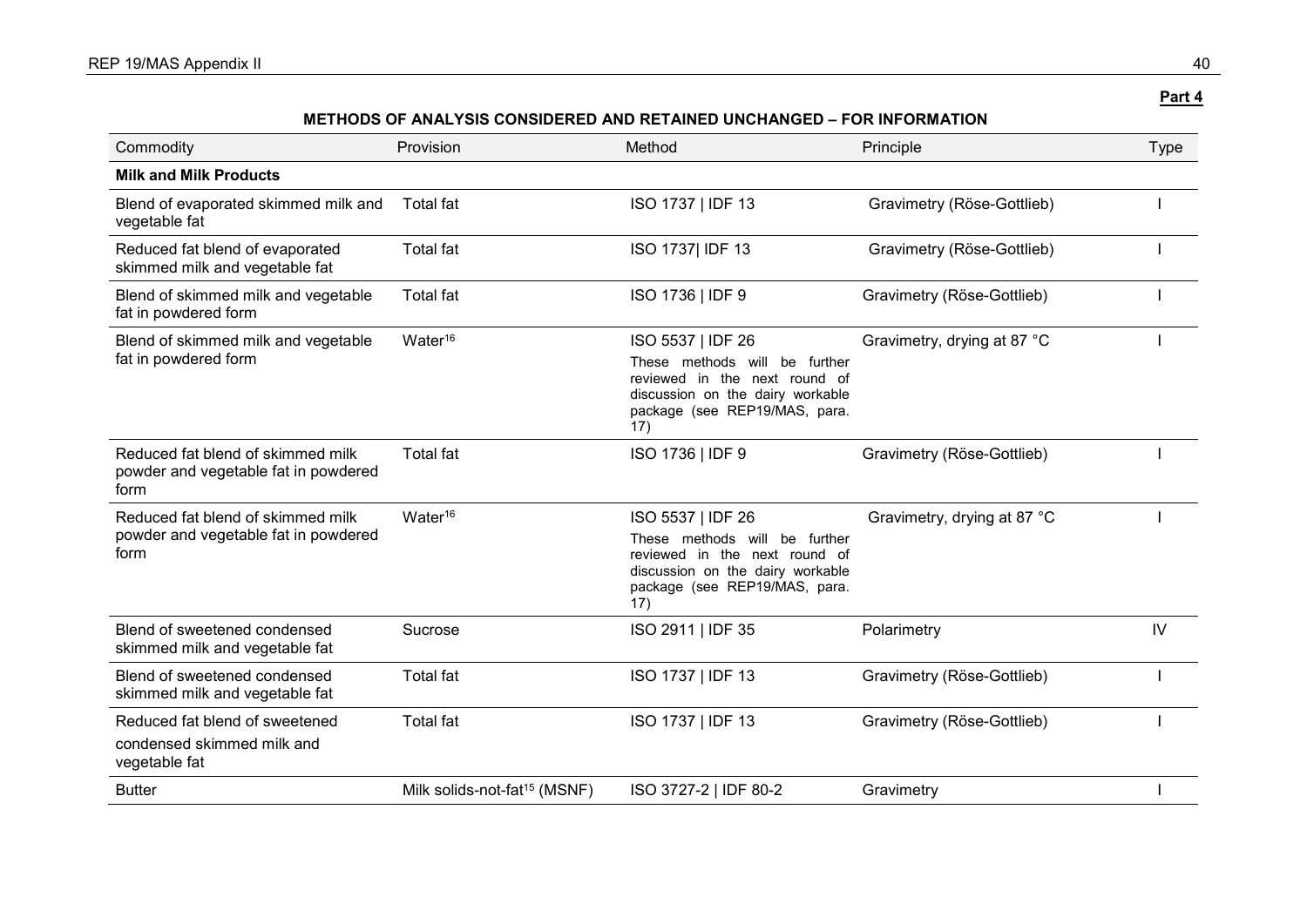# REP 19/MAS Appendix II 41

| Commodity                                   | Provision                               | Method                                   | Principle                                                                        | <b>Type</b>    |
|---------------------------------------------|-----------------------------------------|------------------------------------------|----------------------------------------------------------------------------------|----------------|
| <b>Milk and Milk Products</b>               |                                         |                                          |                                                                                  |                |
| <b>Butter</b>                               | Salt                                    | ISO 1738   IDF 12/<br>AOAC 960.29        | Titrimetry (Mohr: determination of<br>chloride, expressed as sodium<br>chloride) | $\mathbf{III}$ |
| Cheese                                      | Milkfat                                 | ISO 1735   IDF 5                         | Gravimetry (Schmid-Bondzynski-<br>Ratzlaff)                                      |                |
| Cheese                                      | Propionic acid                          | ISO/TS 19046-1I IDF/RM 233-1             | Gas Chromatography - FID                                                         | ${\sf IV}$     |
| Cheese                                      | Propionic acid                          | ISO/TS 19046-2I IDF/RM 233-2             | Ion exchange chromatography-UV                                                   | ${\sf IV}$     |
| Cheese                                      | Sodium chloride                         | ISO 5943   IDF 88                        | Potentiometry (determination of<br>chloride, expressed as sodium<br>chloride)    | $\mathbf{II}$  |
| Cheeses, individual                         | Dry matter (Total solids) <sup>15</sup> | ISO 5534   IDF 4                         | Gravimetry, drying at 102°C                                                      |                |
| Cottage cheese                              | Fat-free dry matter                     | ISO 5534   IDF 4 and<br>ISO 1735   IDF 5 | Calculation from dry matter content<br>and fat content                           |                |
|                                             |                                         |                                          | Gravimetry, drying at 102 °C and<br>Gravimetry (Schmid-Bondzynski-<br>Ratzlaff)  |                |
| Cheese, Unripened Including Fresh<br>Cheese | <b>Milk Protein</b>                     | ISO 8968-1   IDF 20-1                    | Titrimetry, Kjeldahl                                                             |                |
| <b>Cream and Prepared Creams</b>            | Milk protein                            | ISO 8968-1   IDF 20-1                    | Titrimetry (Kjeldahl)                                                            |                |
| Cream                                       | Milkfat                                 | ISO 2450   IDF 16                        | Gravimetry (Röse-Gottlieb)                                                       |                |
| Cream                                       | Solids <sup>15</sup>                    | ISO 6731   IDF 21                        | Gravimetry (drying at 102°C)                                                     |                |
| <b>Creams Lowered in Milkfat Content</b>    | Milkfat                                 | ISO 2450   IDF 16 / AOAC<br>995.19       | Gravimetry (Röse-Gottlieb)                                                       |                |
| Cream cheese                                | Dry matter                              | ISO 5534   IDF 4                         | Gravimetry drying at 102 °C                                                      |                |
| Cream cheese                                | Moisture on fat free basis              | ISO 5534   IDF 4 and<br>ISO 1735   IDF 5 | Calculation from fat content and<br>moisture content                             |                |
|                                             |                                         |                                          | Gravimetry drying at 102°C and                                                   |                |
|                                             |                                         |                                          | Gravimetry (Schmid-Bondzynski-<br>Ratzlaff)                                      |                |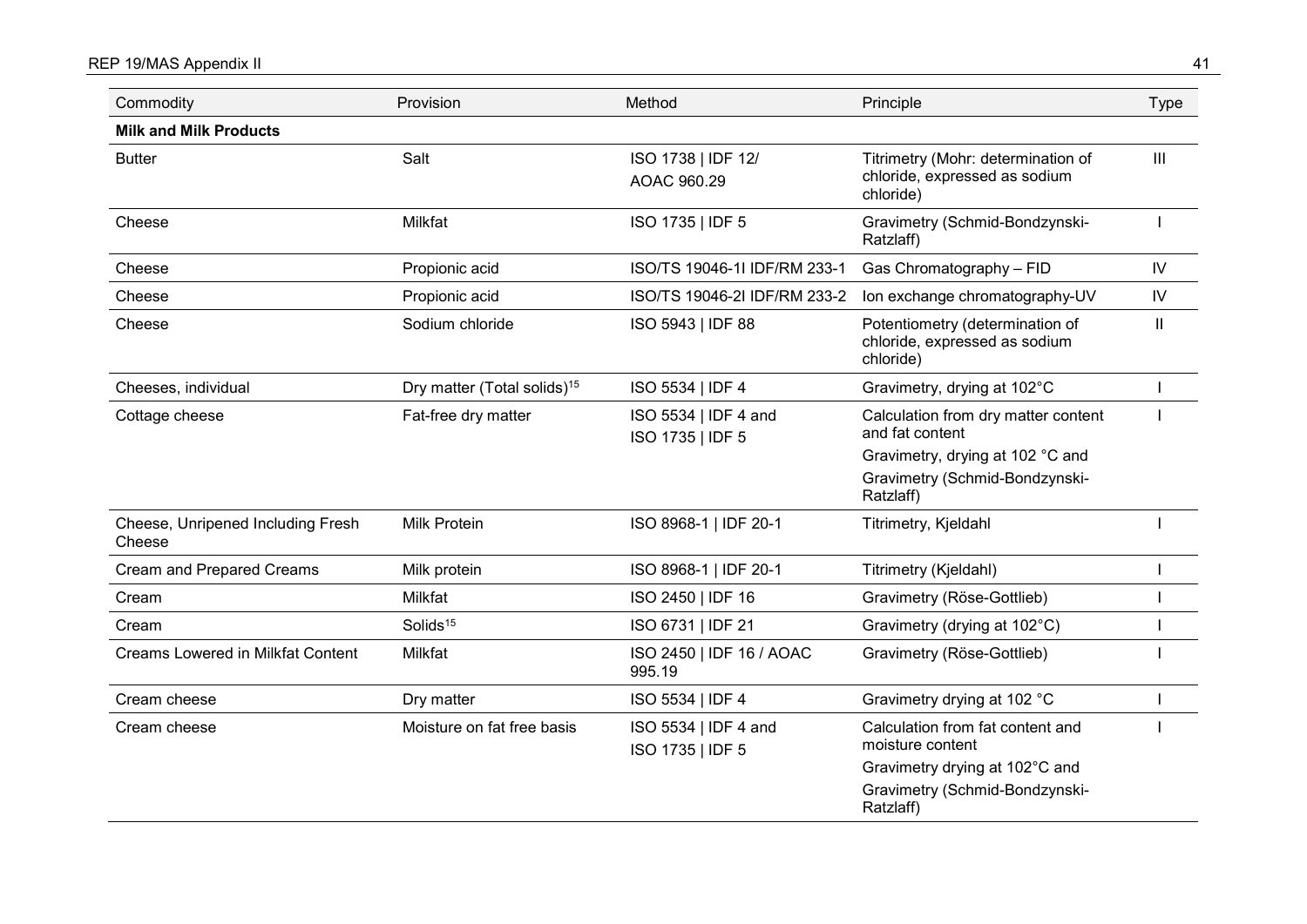# REP 19/MAS Appendix II 42

| Commodity                                                                                                                                                                                     | Provision                                       | Method                       | Principle                                                  | <b>Type</b>   |
|-----------------------------------------------------------------------------------------------------------------------------------------------------------------------------------------------|-------------------------------------------------|------------------------------|------------------------------------------------------------|---------------|
| <b>Milk and Milk Products</b>                                                                                                                                                                 |                                                 |                              |                                                            |               |
| Dairy permeate powders                                                                                                                                                                        | Milkfat                                         | ISO1736 IDF9                 | Gravimetry(Röse-Gottlieb)                                  |               |
| Dairy permeate powders                                                                                                                                                                        | Nitrogen                                        | ISO8968-1 IDF20-1            | Titrimetry (Kjeldahl)                                      |               |
| Dairy permeate powders                                                                                                                                                                        | Moisture <sup>17</sup>                          | ISO5537 IDF26                | Gravimetry, drying at 87°C                                 |               |
| Edible casein products (caseins<br>obtained by rennet precipitation and of<br>caseinates, with the exception of<br>ammonium caseinate)                                                        | Ash (including $P_2O_5$ )                       | ISO 5545   IDF 90            | Gravimetry, ashing at 825 °C                               |               |
| Edible casein products (acid caseins, of Ash (including $P_2O_5$ )<br>ammonium caseinates, of their<br>mixtures with rennet casein and with<br>caseinates, and of caseins of unknown<br>type) |                                                 | ISO 5544   IDF 89            | Gravimetry, ashing at 825 °C                               |               |
| Edible casein products                                                                                                                                                                        | Copper                                          | ISO 5738   IDF 76            | Colorimetry<br>(diethyldiethiocarbamate)                   | III           |
| Edible casein products                                                                                                                                                                        | Lead                                            | ISO/TS 6733   IDF/RM 133     | Spectrophotometry (1,5-<br>diphenylthiocarbazone)          | ${\sf IV}$    |
| Edible casein products                                                                                                                                                                        | Sediment (scorched particles)                   | ISO 5739   IDF 107           | Visual comparison with standard<br>disks, after filtration | IV            |
| Edible casein products                                                                                                                                                                        | Water <sup>17</sup>                             | ISO 5550   IDF 78            | Gravimetry, drying at 102 °C                               |               |
| Emmental                                                                                                                                                                                      | Propionic acid                                  | ISO/TS 19046-1I IDF/RM 233-1 | Gas Chromatography -FID                                    | IV            |
| Emmental                                                                                                                                                                                      | Propionic acid                                  | ISO/TS 19046-2I IDF/RM 233-2 | Ion exchange chromatography - UV                           | IV            |
| Evaporated milks                                                                                                                                                                              | Milkfat                                         | ISO 1737   IDF 13            | Gravimetry (Röse-Gottlieb)                                 |               |
| Fermented milks                                                                                                                                                                               | Colony-forming units of yeasts<br>and/or moulds | ISO 6611   IDF 94            | Colony-count at 25 °C                                      | $\mathsf{IV}$ |
| Milk powders and cream powders                                                                                                                                                                | Acidity, titratable                             | ISO 6091   IDF 86            | Titrimetry, titration to pH 8.4                            |               |
| Milk powders and cream powders                                                                                                                                                                | Milkfat                                         | ISO 1736   IDF 9             | Gravimetry (Röse-Gottlieb)                                 |               |
| Milk powders and cream powders                                                                                                                                                                | Water <sup>17</sup>                             | ISO 5537   IDF 26            | Gravimetry, drying at 87°C                                 |               |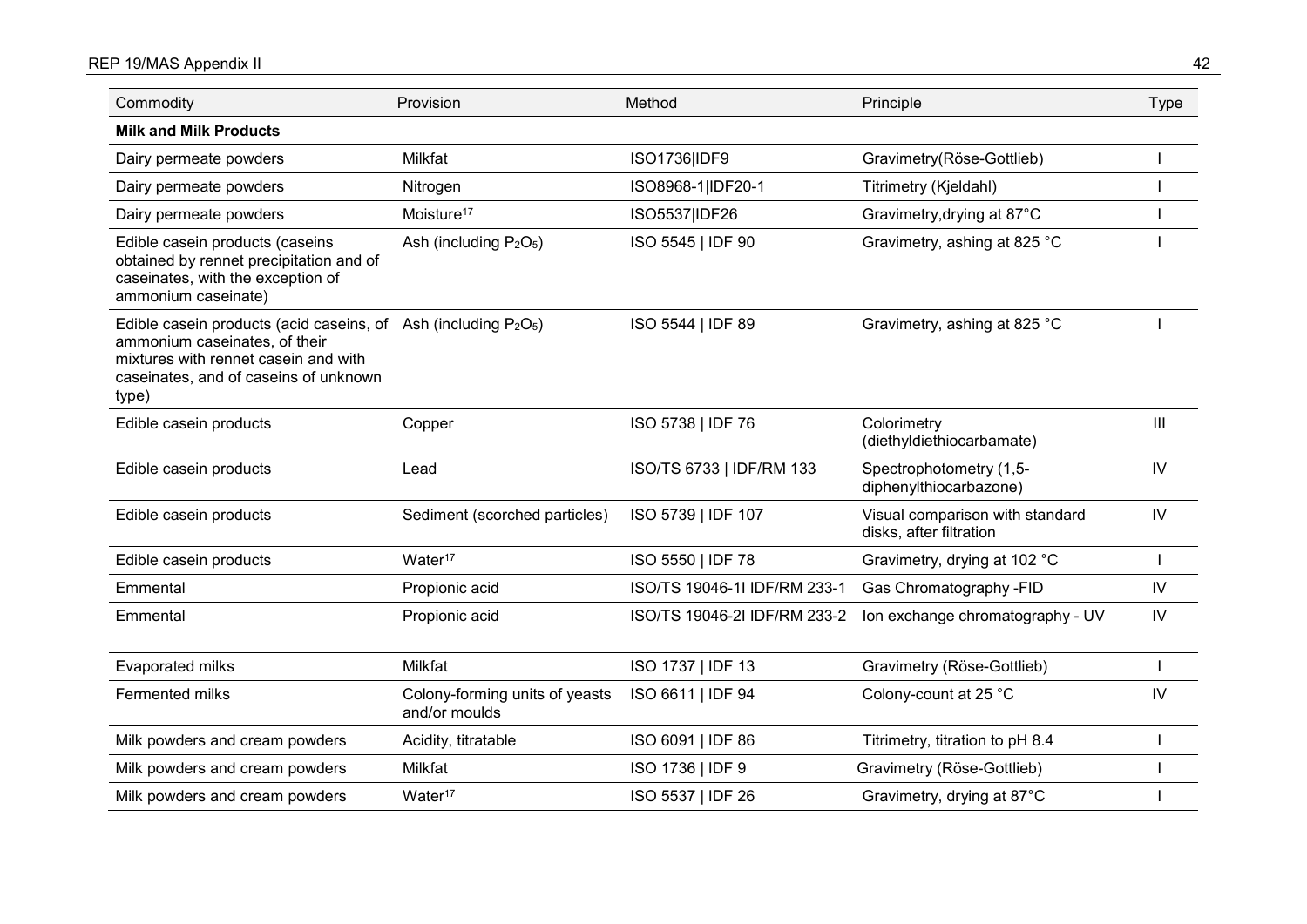# REP 19/MAS Appendix II 43

| Commodity                                                                                                     | Provision                                                       | Method                                   | Principle                                                                 | Type         |
|---------------------------------------------------------------------------------------------------------------|-----------------------------------------------------------------|------------------------------------------|---------------------------------------------------------------------------|--------------|
| <b>Milk and Milk Products</b>                                                                                 |                                                                 |                                          |                                                                           |              |
| Milkfat products                                                                                              | Fatty acids, free (expressed as ISO 1740   IDF 6<br>oleic acid) |                                          | Titrimetry                                                                |              |
| Milkfat products (anhydrous milkfat)                                                                          | Peroxide value                                                  | AOAC 965.33                              | <b>Titrimetry</b>                                                         |              |
| Milkfat Products (anhydrous milkfat)                                                                          | Peroxide value (expressed as<br>meq. of oxygen/kg fat)          | ISO 3976   IDF 74                        | Photometry                                                                |              |
| Milkfat products                                                                                              | Water <sup>17</sup>                                             | ISO 5536   IDF 23                        | Titrimetry (Karl Fischer)                                                 | Ш            |
| Sweetened condensed milk                                                                                      | Milkfat                                                         | ISO 1737   IDF 13                        | Gravimetry (Röse-Gottlieb)                                                |              |
| <b>Sweetened Condensed Milks</b>                                                                              | Solids <sup>15</sup>                                            | ISO 6734   IDF 15                        | Gravimetry, drying at 102 °C                                              |              |
| Whey cheeses by coagulation                                                                                   | Milkfat                                                         | ISO 1735   IDF 5                         | Gravimetry (Schmid-Bondzynski-<br>Ratzlaff)                               |              |
| Whey cheeses by coagulation                                                                                   | Milkfat in dry matter                                           | ISO 5534   IDF 4 and<br>ISO 1735   IDF 5 | Calculation from dry matter content<br>and fat content                    |              |
|                                                                                                               |                                                                 |                                          | Gravimetry, drying at 102°C and                                           |              |
|                                                                                                               |                                                                 |                                          | Gravimetry (Schmid-Bondzynski-<br>Ratzlaff)                               |              |
| Whey powders                                                                                                  | Ash                                                             | ISO 5545   IDF 90                        | Gravimetry, ashing at 825°C                                               | IV           |
| <b>Whey Powders</b>                                                                                           | Lactose                                                         | ISO 5765-1/2   IDF 79-1/2                | Enzymatic method: Part 1 - Glucose<br>moiety or Part 2 - Galactose moiety | $\mathbf{H}$ |
| Whey powders                                                                                                  | Milkfat                                                         | ISO 1736   IDF 9                         | Gravimetry (Röse-Gottlieb)                                                |              |
| Whey powders                                                                                                  | Water <sup>17</sup>                                             | ISO 5537   IDF 26                        | Gravimetry, drying at87°C                                                 |              |
| Note 15; milk total solids and milk solids-not-fat (MSNE) content include water or crystallization of lactose |                                                                 |                                          |                                                                           |              |

**Note 15:** milk total solids and milk solids-not-fat (MSNF) content include water or crystallization of lactose

**Note 16:** water content excluding the crystallized water bound to lactose (generally known as "moisture content"

**Note 17**: moisture content excluding water of crystallization of lactose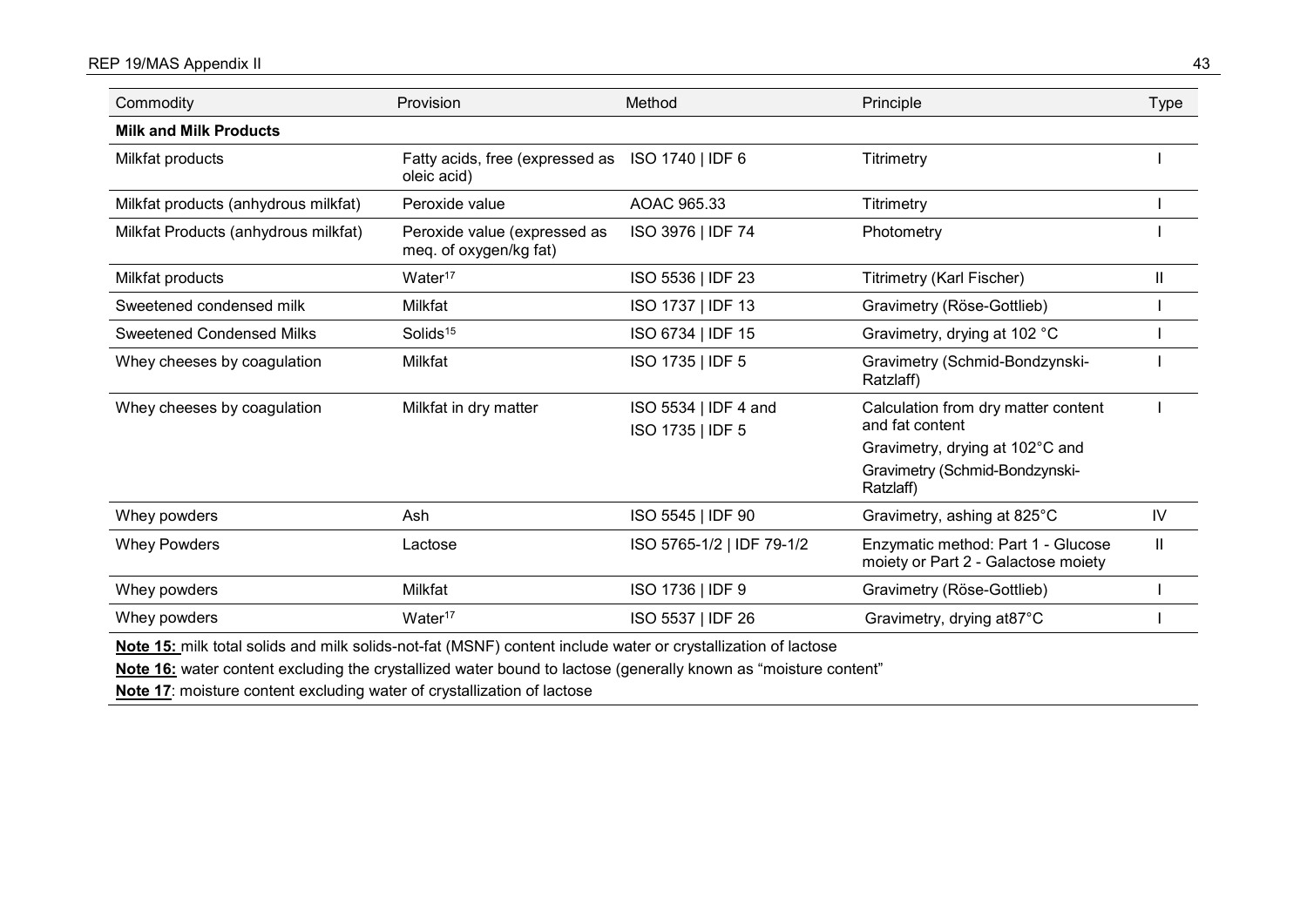# **PART 5**

# **METHODS OF ANALYSIS FOR CONSIDERATION BY CCNFSDU**

| <b>Commodity</b> | <b>Provision</b> | <b>Method</b>                      | <b>Principle</b>          | <b>Proposed Type</b> |
|------------------|------------------|------------------------------------|---------------------------|----------------------|
| llnfant Formula  | Calcium          | AOAC 2011.14 / ISO 15151   IDF 229 | ICP emission spectroscopy | $\mathbf{m}$         |
| Infant Formula   | Copper           | AOAC 2011.14 / ISO 15151   IDF 229 | ICP emission spectroscopy | $\mathbf{III}$       |
| Infant Formula   | <b>Iron</b>      | AOAC 2011.14 / ISO 15151   IDF 229 | ICP emission spectroscopy | Ш                    |
| Infant Formula   | Magnesium        | AOAC 2011.14 / ISO 15151   IDF 229 | ICP emission spectroscopy | $\mathbf{III}$       |
| Infant Formula.  | Manganese        | AOAC 2011.14 / ISO 15151   IDF 229 | ICP emission spectroscopy | $\mathbf{III}$       |
| Infant Formula   | Phosphorus       | AOAC 2011.14 / ISO 15151   IDF 229 | ICP emission spectroscopy | Ш                    |
| Infant Formula   | Potassium        | AOAC 2011.14 / ISO 15151   IDF 229 | ICP emission spectroscopy | Ш                    |
| Infant Formula.  | Sodium           | AOAC 2011.14 / ISO 15151   IDF 229 | ICP emission spectroscopy | $\mathbf{III}$       |
| Infant Formula   | Zinc             | AOAC 2011.14 / ISO 15151   IDF 229 | ICP emission spectroscopy | $\mathbf{III}$       |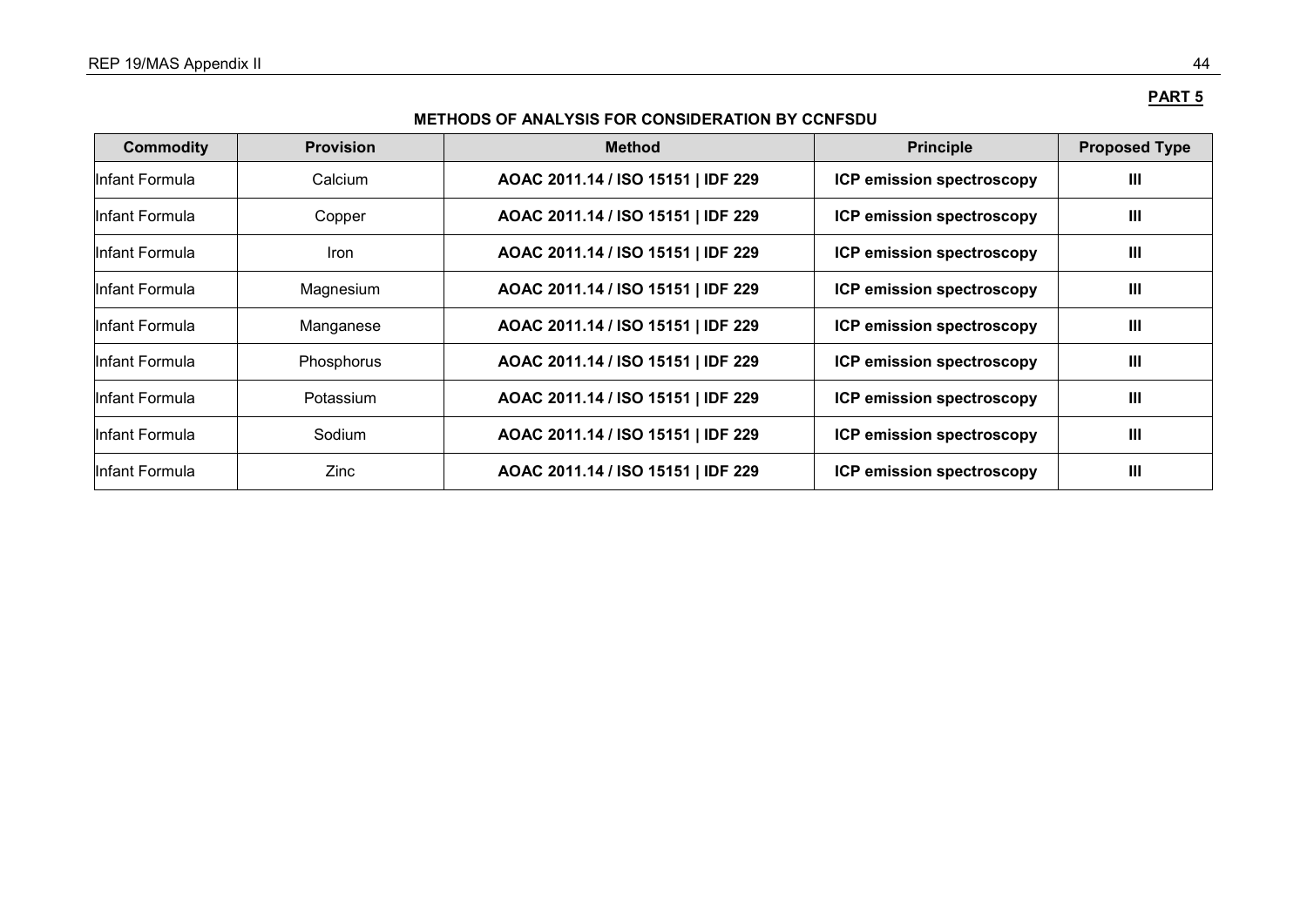$\overline{a}$ 

# <span id="page-49-1"></span><span id="page-49-0"></span>**RECOMMENDATIONS OF METHODS OF ANALYSIS FOR CONSIDERATION BY CCSCH[1](#page-49-0)**

# *Methods of analysis for provisions in the proposed draft Standard for Dried or Dehydrated Garlic*

| <b>Parameter</b>                       | <b>Method</b>                               | <b>Principle</b>                          | Type <sup>2</sup> |
|----------------------------------------|---------------------------------------------|-------------------------------------------|-------------------|
| Moisture                               | AOAC 986.21                                 | <b>Distillation</b>                       |                   |
| Total Ash on dry basis                 | AOAC 986.21 and                             | Calculation                               |                   |
|                                        | <b>ISO 928</b>                              | <b>Distillation and Gravimetry</b>        |                   |
| Acid Insoluble Ash on dry basis        | AOAC 986.21 and                             | Calculation                               |                   |
|                                        | <b>ISO 930</b>                              | <b>Distillation and Gravimetry</b>        |                   |
| <b>Extraneous Matter</b>               | <b>ISO 927</b>                              | Visual Examination followed by Gravimetry |                   |
| <b>Foreign Matter</b>                  | <b>ISO 927</b>                              | Visual Examination followed by Gravimetry |                   |
| Insects//Insect Fragments              | <b>ISO 927</b>                              | <b>Visual Examination</b>                 | IV                |
| Live Insects                           | <b>ISO 927</b>                              | <b>Visual Examination</b>                 | IV                |
| Live Insects                           | AOAC 960.51                                 | <b>Visual Examination</b>                 | IV                |
| Mammalian Excreta                      | Macroanalytical Procedure Manual, USFDA,    | <b>Visual Examination</b>                 | IV                |
|                                        | Technical Bulletin V.39 B (For whole)       |                                           |                   |
| Mammalian Excreta                      | AOAC 993.27 (For Ground)                    | <b>Enzymatic Detection Method</b>         | IV                |
| Cold Water Soluble Matter on dry basis | ISO 941 and AOAC 986.21                     | Calculation                               |                   |
|                                        |                                             | <b>Extraction followed by Gravimetry</b>  |                   |
| Volatile Organic Sulfur Compounds      | ISO 5567 and AOAC 986.21                    | Calculation                               | IV                |
| Content on a dry basis                 |                                             | Distillation followed by Titrimetry       |                   |
|                                        |                                             |                                           |                   |
|                                        |                                             |                                           |                   |
|                                        |                                             |                                           |                   |
|                                        |                                             |                                           |                   |
|                                        |                                             |                                           |                   |
|                                        |                                             |                                           |                   |
| Mould damage                           | Method V-8 Spices, Condiments, Flavors and  | Visual Examination (For whole)            | IV                |
|                                        | <b>Crude Drugs</b>                          |                                           |                   |
|                                        | (Macroanalytical Procedure Manual,          |                                           |                   |
|                                        | FDA Technical Bulletin Number 5)            |                                           |                   |
|                                        | http://www.fda.gov/Food/FoodScienceResearch |                                           |                   |
|                                        | /LaboratoryMethods/ucm084394.htm#v-32       |                                           |                   |

 $^1$  The methods of analysis for the provisions in the remaining standards for spices and culinary herbs should be considered in the light of these recommendations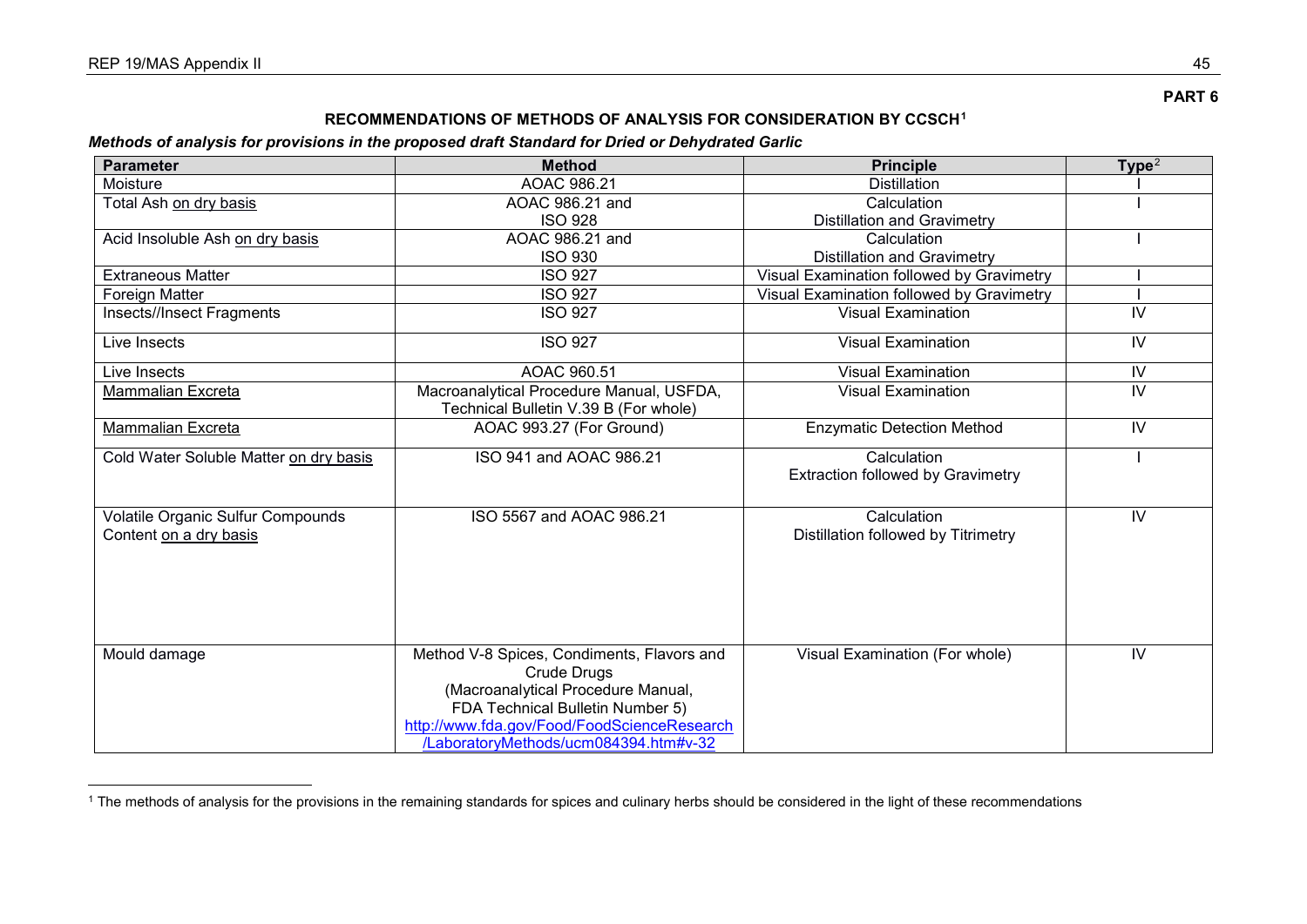$\overline{a}$ 

<span id="page-50-0"></span>

| <b>Parameter</b>                | <b>Method</b>                                                                                                        | Principle                                 | Type <sup>3</sup> |
|---------------------------------|----------------------------------------------------------------------------------------------------------------------|-------------------------------------------|-------------------|
| Moisture                        | <b>ISO 939</b>                                                                                                       | <b>Distillation</b>                       |                   |
| Total ash on dry basis          | ISO 939 and                                                                                                          | Calculation                               |                   |
|                                 | <b>ISO 928</b>                                                                                                       | Gravimetry and distillation               |                   |
| Acid-insoluble ash on dry basis | ISO 930 and ISO 939                                                                                                  | Calculation                               |                   |
|                                 |                                                                                                                      | Gravimetry and distillation               |                   |
| Volatile oils on a dry basis    | ISO 939 and                                                                                                          | Calculation                               |                   |
|                                 | ISO 6571                                                                                                             | Distillation and                          |                   |
|                                 |                                                                                                                      | <b>Distillation</b>                       |                   |
| Extraneous vegetable matter     | <b>ISO 927</b>                                                                                                       | Visual examination followed by Gravimetry |                   |
| Foreign matter                  | <b>ISO 927</b>                                                                                                       | Visual examination followed by Gravimetry |                   |
| Mammalian excreta               | Macroanalytical Procedure Manual,<br>USFDA, Technical Bulletin V.39 B (For<br>whole)                                 | Visual examination                        | IV                |
| Other excreta                   | AOAC 993.27 (For Ground)                                                                                             | Visual examination                        | IV                |
| Whole dead insect               | <b>ISO 927</b>                                                                                                       | Visual examination                        | IV                |
| Whole dead insect               | MPM V-8 Spices, Condiments, Flavours<br>and Crude Drugs A. General methods<br>for spices herbs and botanicals (V 32) | Visual examination                        | IV                |
| Insect fragments                | AOAC 969.44                                                                                                          | <b>Flotation method</b>                   | IV                |
| Insect fragments                | AOAC 975.49                                                                                                          | <b>Flotation method</b>                   | IV                |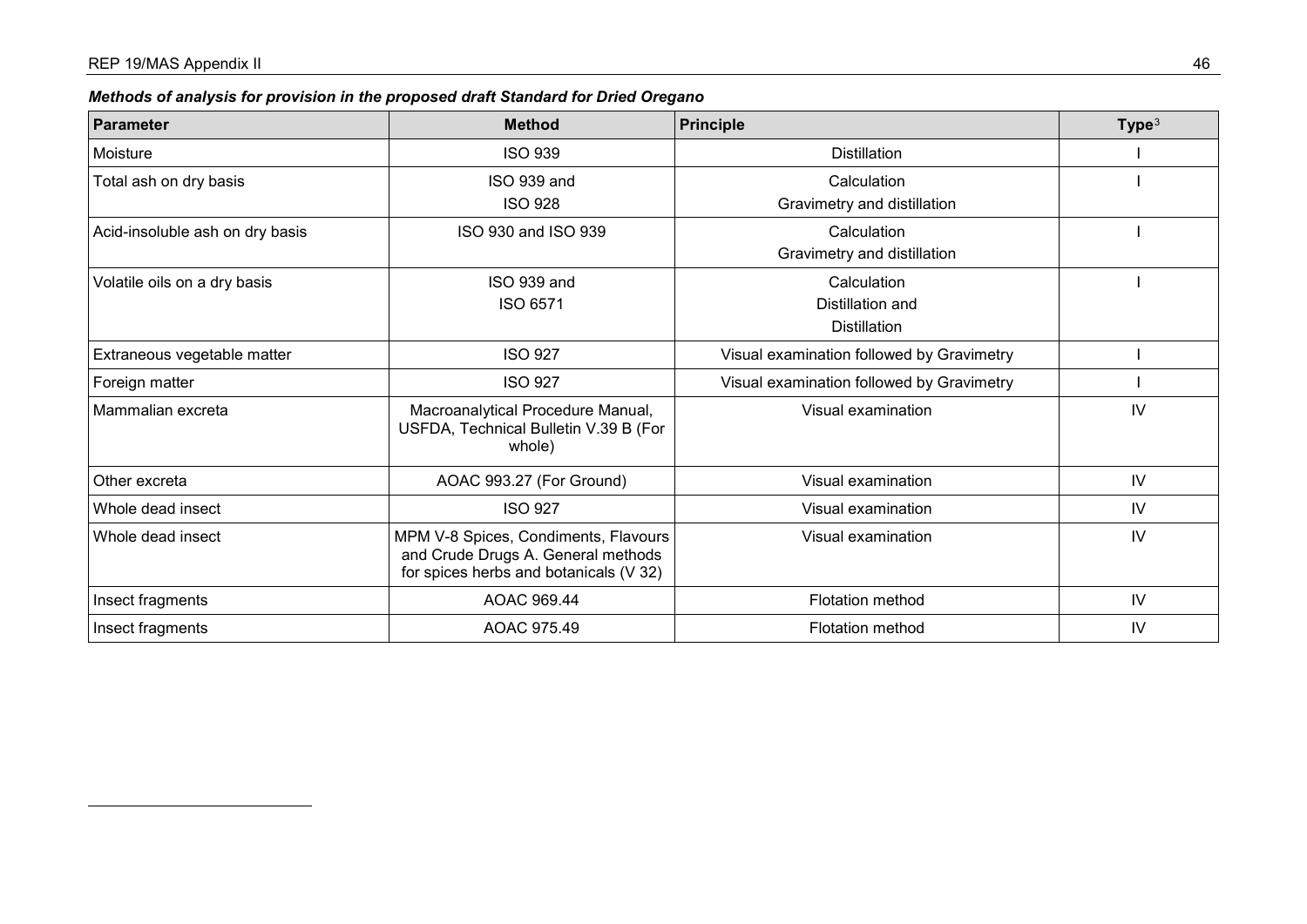# **Appendix III**

# **DRAFT PREAMBLE AND DOCUMENT STRUCTURE FOR THE GENERAL STANDARD ON METHODS OF ANALYSIS AND SAMPLING (CXS 234-1999)**

(at Step 5/8)

# **INTRODUCTION**

1. This Standard contains definitions, lists of methods of analysis, method performance criteria, descriptions of some methods and a list of methods of sampling. The methods of analysis and sampling contained in this Standard are the recommended ones to be used to assess compliance for a specific provision described in Codex standards and can be used for reference, in calibration of methods in use or introduced for routine examination and control purposes.

2. It is recommended that this Standard should be read in conjunction with the related Codex Standards, guidelines and other documents**[1](#page-51-0)**.

3. In case of disputes of analytical results, guidance is given in the *Guidelines for Settling Disputes over Analytical (Test) Results* (CXG 70-2009), including guidance on the use of methods of analysis.

# **PART I. PREAMBLE**

# **1. Scope**

This Standard is intended to provide a single reference to methods of analysis and sampling for food as adopted by the Codex Alimentarius Commission.

This Standard is not applied to methods of analysis and sampling for residues of pesticides or veterinary drugs in food, the assessment of micro biological quality and safety in food, and the assessment of specifications for food additives.

# **2. Definition of Terms**

2.1 **Codex Methods of Analysis**: methods for the verification of provisions in Codex Standards. The methods are classified as Defining Methods (Type I), Reference Methods (Type II), Alternative Approved Methods (Type III), & Tentative Methods (Type IV) (see Codex Procedural Manual, Section II: Elaboration of Codex texts, Definition of types of methods of analysis).

2.2 **Methods of Analysis Principle**: The science-based analytical principle of the method of analysis, described concisely, focusing on the technique.

2.3 **Provision**: Attribute of a commodity that needs to be confirmed by analysis to ensure that it conforms to that standard.

2.4 **Method performance criteria**: Set of performance characteristics to which a method used must comply when determining a provision.

### **PART II. METHODS OF ANALYSIS**

The part II contains 3 sections.

### **Section I**

-

This section presents all the methods by commodities and provisions.

Method listed in this section could be used for any purpose in line with the principle of this standard and Codex Procedural Manual. They could be used for national regulation, control and inspection. In addition to method Type I and II, method Type III and IV can be used in case of disputes, if it was agreed between the respective competent authorities or other trade parties, according to the Guidelines for Settling Disputes on Analytical (Test) Results (CXG 70-2009).

The most updated version of the method should be used in application of ISO/IEC 17025 unless it is not appropriate or possible to do so.

<span id="page-51-0"></span><sup>1</sup> Harmonized IUPAC Guidelines for the Use of Recovery Information in Analytical Measurement (CXG 37-2001), Harmonized IUPAC Guidelines for Single-Laboratory Validation of Methods of Analysis (CXG 49-2003), Guidelines on Sampling (CXG 50-2004), Guidelines on Measurement Uncertainty (CXG 54-2004), Harmonized Guidelines for Internal Quality Control in Analytical Chemistry Laboratories (CXG 65-1997), protocols for method performance determination through collaborative study. (CXG 64-1995 and ISO 5725)**,** Food Control Laboratory Management: Recommendations (CXG 28-1995).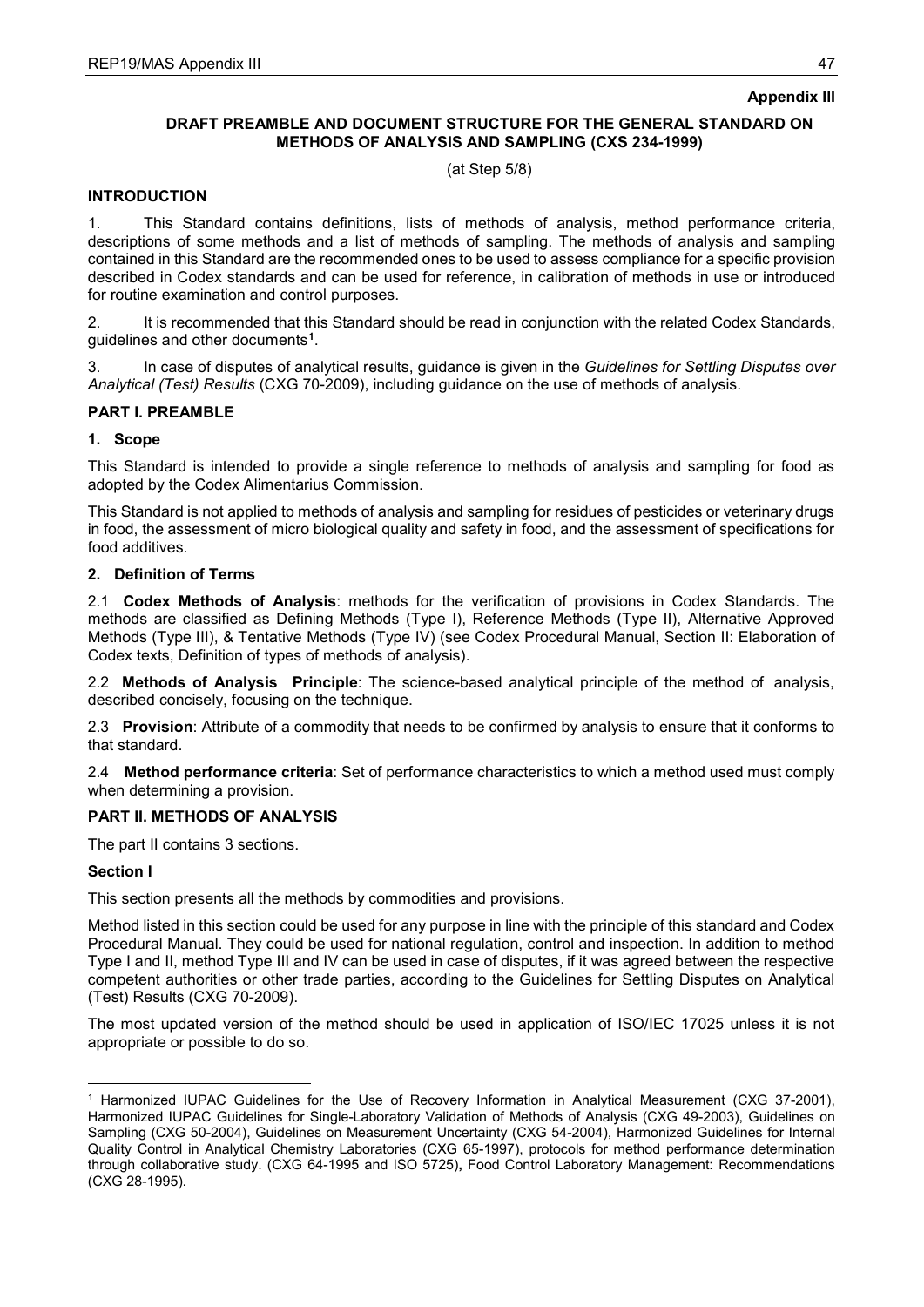Each line of the methods list corresponds to one method of analysis or more than one when multiple methods are needed to reach a result. In case of multiple methods use, they are called complementary being presented on table with an "and" between them. When a provision is determined by calculation, a brief description of the calculation shall be given in the principle column.

When the methods are in the same row separated by a vertical bar "|", they are identical and published in a single document by different standards development organizations. When methods are separated by a forward slash "/", technical procedures are identical but published in separate documents which may have different editorial formats.

When there is the letter "M" on "Method" Column, a full description of method is provided in Section III. When there is the letter "C" on column "Criteria/Type", a method performance criterion is provided in Section II.

# **Section II**

This section presents method performance criteria.

# **Section III**

This section presents complete descriptions of methods of analysis

# *SECTION I – METHODS OF ANALYSIS AND METHOD PERFORMANCE CRITERIA BY COMMODITY*

This section contains:

- a) Commodity;
- b) Provision;
- c) Method;
- d) Principle;
- e) Codex Standard
- f) Criteria/Type.

# *SECTION II – PROVISIONS FOR WHICH THERE ARE METHOD PERFORMANCE CRITERIA*

This section contains:

- a) Commodity;
- b) Provision;
- c) Maximum level (ML)
- d) Minimum applicable range;
- e) Limit of detection (LOD);
- f) Limit of quantification (LOQ);
- g) RSD<sub>R</sub> (Relative Standard Deviation of Reproducibility);
- h) % Recovery;

i) Examples of Methods that meet the criteria and their principles also can be mentioned. However, any method that complies with the established performance criteria can be used;

j) Principle.

# *SECTION III – COMPLETE DESCRIPTION OF THE METHODS OF ANALYSIS*

This section contains:

a) Description and scope of the method that includes the commodity and provision.

# **PART III. METHODS OF SAMPLING BY COMMODITY CATEGORIES AND NAMES**

This part contains:

- a) The name of the commodity/product;
- b) Identification of method of sampling;
- c) Notes.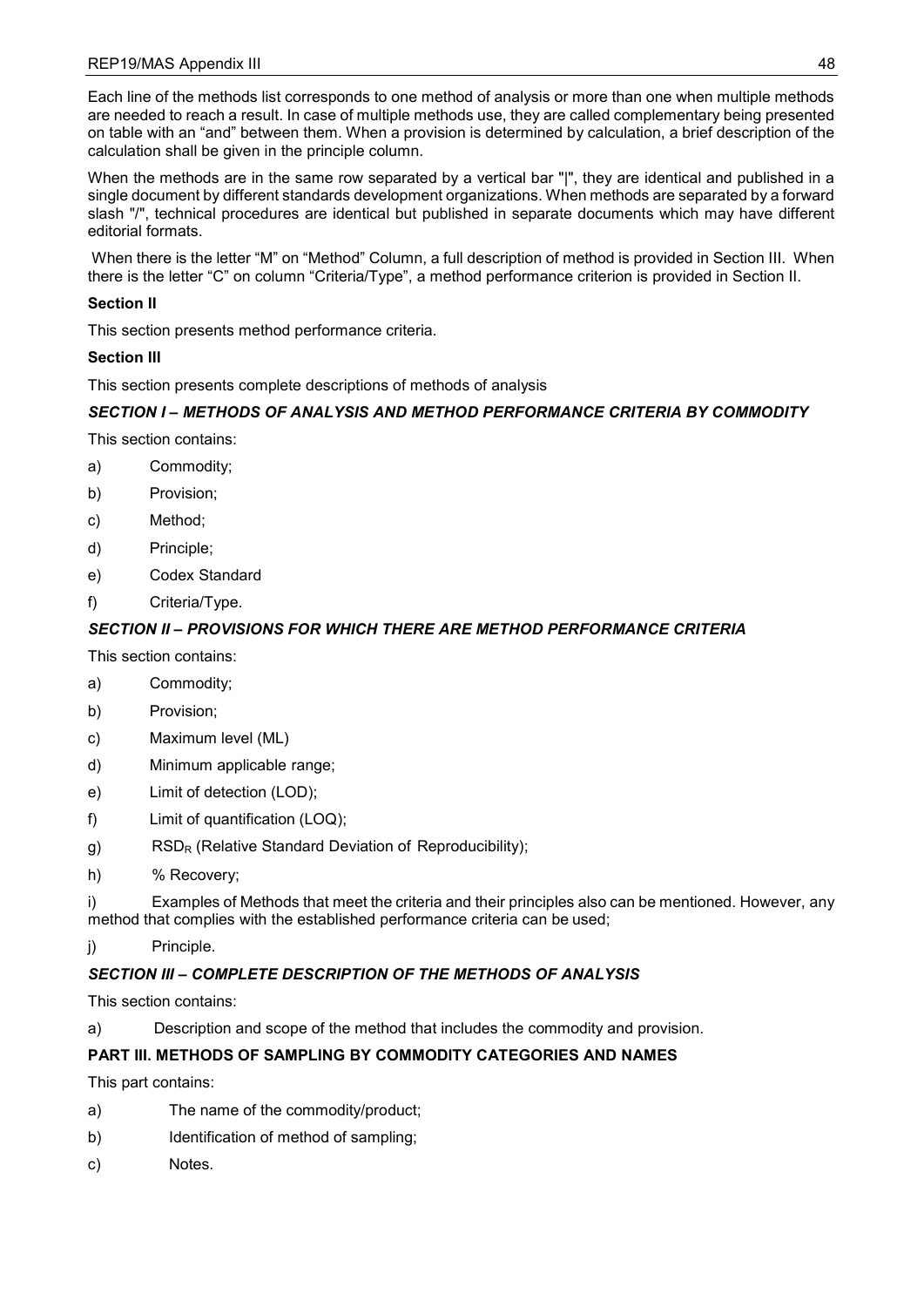# **Appendix IV**

# **PROPOSED DRAFT REVISION OF THE** *GUIDELINES ON MEASUREMENT UNCERTAINTY* **(CXG 54 – 2004)**

(at Step 5)

1. Analytical measurement results in food control are used to assess whether food products meet relevant specifications. The accuracy of measurement results is affected by various error components, and it is important to ensure these errors are properly considered. Since the true value of the quantity being measured is unknown, errors cannot be known exactly. The focus thus shifts to an evaluation of the uncertainty associated with a measurement result. All measurement results have an associated uncertainty; the nonestimation of measurement uncertainty does not mean that there is no uncertainty. The estimation of measurement uncertainty is required to establish the metrological traceability of the measurement results. Accordingly, measurement uncertainty is of utmost importance in analytical testing and subsequent decisionmaking. It should be noted that, in this guideline, the evaluation of sampling uncertainty is not included.

2. The Codex Alimentarius Commission has developed *Guidelines for the Assessment of the Competence of Testing Laboratories Involved in the Import and Export Control of Foods* (CXG 27-1997). They recommend that laboratories involved in food control for import/export should adopt the general criteria set forth in ISO/IEC 17025 [1]. This standard requires that where necessary for the interpretation of the test results and where applicable measurement uncertainty shall be included in the test report. The ISO/IEC 17025 standard also requires that the measurement uncertainty and its level of confidence must be made available to the user (customer) of the results, on request. The use of measurement uncertainty in establishing decision rules must be documented. In summary, the ISO/IEC 17025 standard requires that information regarding measurement uncertainty must be provided in test reports insofar as it is relevant to the validity or application of the test results, in response to a customer's request, or when the uncertainty affects compliance to a specification limit.

### **Scope**

3. This guideline covers general aspects of measurement uncertainty for quantitative analysis, gives definitions of measurement uncertainty and related terminology and clarifies the role of measurement uncertainty in the interpretation of test results and the relationship between measurement uncertainty and sampling plans. This guideline does not address the uncertainty component associated with sampling and focuses on uncertainty contributions which arise in connection with obtaining a test sample from the laboratory sample, taking a test portion from a test sample (i.e. the errors due to the heterogeneity<sup>[1](#page-53-0)</sup> between test portions) and the analysis of a test portion in the laboratory.

4. While the role of chemical analysis in food control often involves *quantitative* analytical measurement results, *qualitative* results are also relevant. For the estimation of the measurement uncertainty associated with qualitative results, a different approach should be applied than for quantitative results.

### **Prerequisites**

5. Laboratories which perform measurements in chemical analysis should have effective quality assurance procedures in place (properly trained staff, equipment maintenance, calibration of equipment, reference materials and standards, documentation, participation in proficiency tests, quality control charts etc.), which can be used for the evaluation of measurement uncertainty. Furthermore, sufficient statistical knowledge either by qualified staff or external consultants is recommended, in order to ensure that statistical methods, mathematical formulas and decision rules are correctly applied, and that criteria for producer and consumer risks are met. Examples and explanations of decision rules can be found in ISO 10576 and JCGM 106:2012.

### **Terms and definitions**

-

6. For the purposes of this guideline, the terms and definitions of the following documents apply.

<span id="page-53-0"></span><sup>1</sup> The heterogeneity between test portions is composed of compositional heterogeneity (CH) and distributional heterogeneity (DH). Both of these lead to random errors when selecting a test portion, known as Fundamental Sampling Error – also called Fundamental Variability – and Grouping and Segregation Error. Fundamental variability results from CH and is the variability between test portions that remains even under the best achievable degree of particle size reduction. The fundamental variability has a dominant effect on total variability when the "target compound" is predominantly located in a specific fraction of the particles (there is a low number of particles with relatively high concentrations of the target compound). The fundamental variability can be controlled by collecting a sufficient test portion mass. Grouping and segregation error results from DH and is the non-random distribution (spatial or temporal) of the "target compound" within the material from which a test portion is selected. The grouping and segregation error can be controlled through the collection of a sufficient number of random increments to comprise a test portion.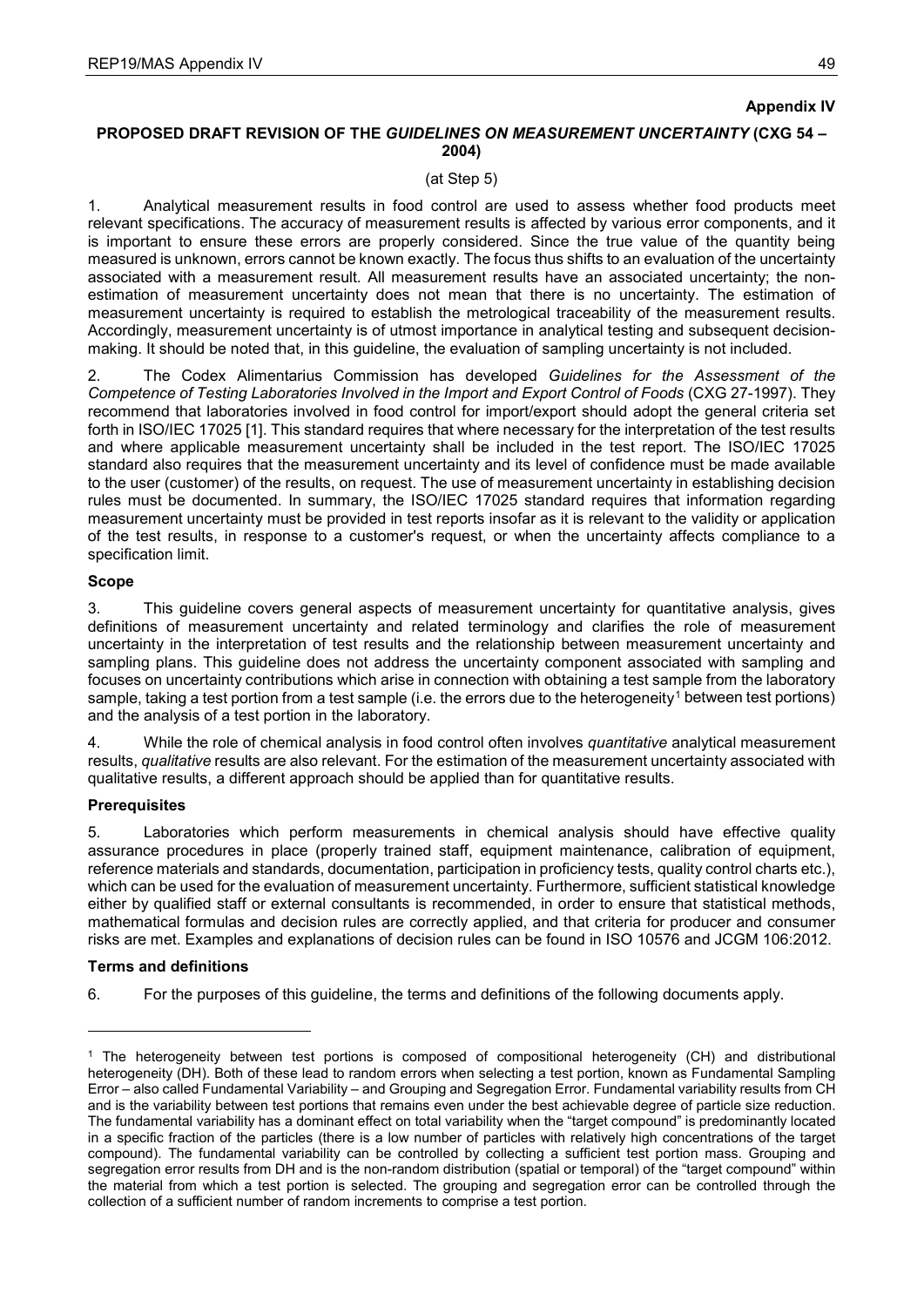7. Guidelines on analytical terminology (CXG 72-2009)

JCGM 200:2012 International vocabulary of metrology – Basic and general concepts and associated terms (VIM)

ISO 3534-1:2006 Statistics – Vocabulary and symbols – Part 1: General statistical terms and terms used in probability

ISO 3534-2:2006 Statistics – Vocabulary and symbols – Part 2: Applied statistics

ISO 2859-1:2014 Sampling procedures for inspection by attributes – Part 1: Sampling schemes indexed by acceptance quality limit (AQL) for lot-by-lot inspection

ISO 3951-1:2016 Sampling procedures for inspection by variables – Part 1: Specification of single sampling plans indexed by acceptance quality limit (AQL) for lot-by-lot inspection for a single quality characteristic and a single AQL

ISO 6498:2012 Animal feeding stuffs -- Guidelines for sample preparation ISO 10725:2000 Acceptance sampling plans and procedures for the inspection of bulk materials

8. For convenient reference, the following definitions are provided here:

# **laboratory sample**

sample as prepared (from the lot) for sending to the laboratory and intended for inspection or testing

# **test sample**

subsample or sample prepared from the laboratory sample and from which test portions will be taken

# **test portion**

quantity of material drawn from the test sample (or from the laboratory sample if both are the same)

# **inspection by variables**

inspection by measuring the magnitude of a characteristic of an item

### **lot**

a lot is a definite quantity of some commodity manufactured or produced under conditions, which are presumed uniform for the purpose of these Guidelines.

### **sample**

set of one or more items taken from a lot and intended to provide information on the lot

### **item**

that which can be individually described and considered

### **sample size**

number of items in the sample

### **sampling plan**

combination of sample size(s) to be used and associated lot acceptability criteria

# **sampling increment**

amount of bulk material taken in one action by a sampling device

### **composite sample**

aggregation of two or more sampling increments taken from a lot for inspection of the lot

### **General considerations**

9. When a measurement is performed, it is generally assumed that a "true value" of the quantity being measured exists. However, this true value is unknown and is thus only available as a reference value or a conventional true value. For this reason, measurement error cannot be reliably estimated and the focus shifts to the evaluation of measurement uncertainty. Measurement uncertainty is expressed as an interval within which values which can reasonably attributed to the measured quantity will lie with a stated coverage probability. It is assumed that any necessary bias correction has been correctly performed. Since all measurement results are subject to error, laboratories are expected to estimate and, if necessary, report the measurement uncertainty associated with every result.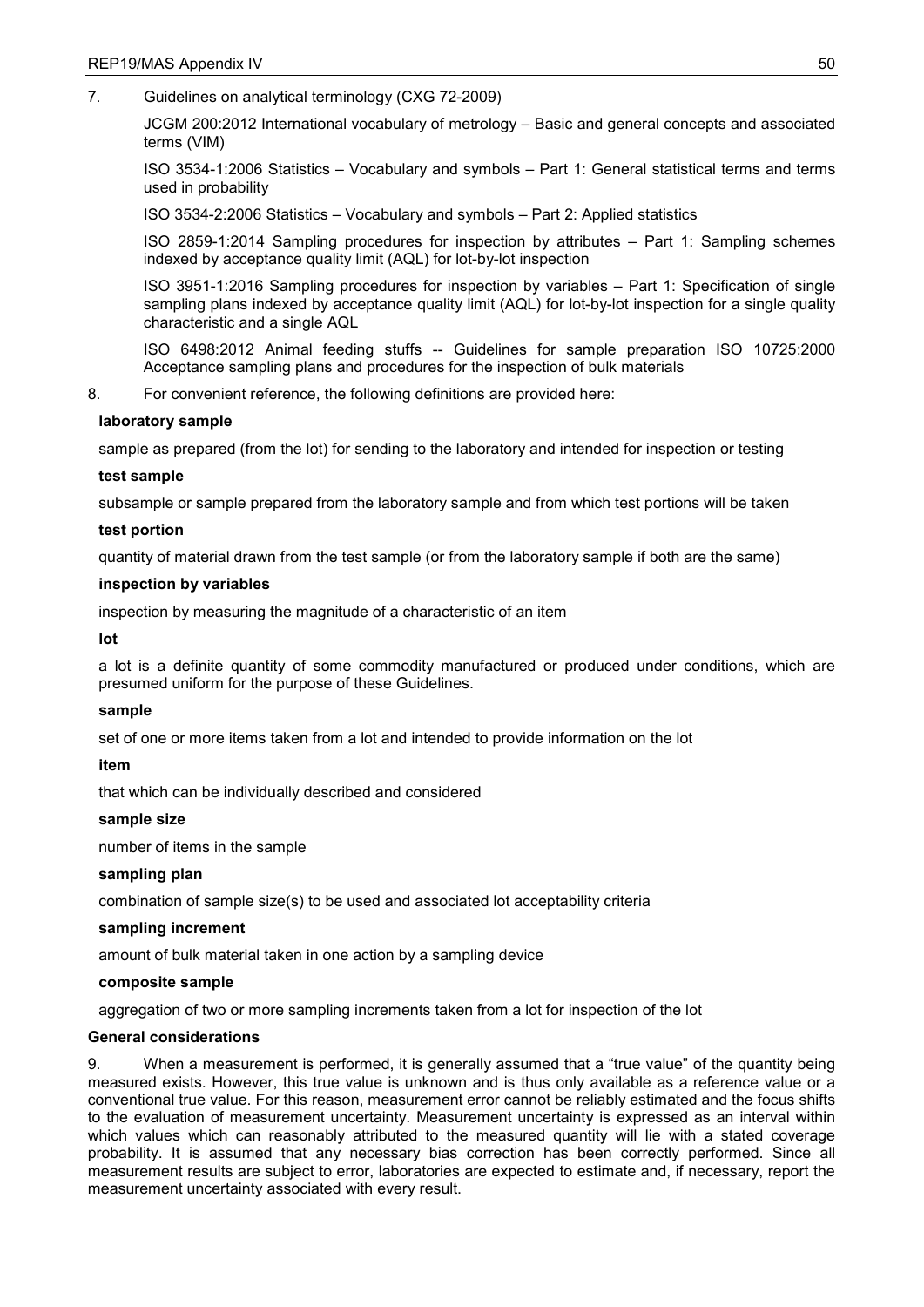10. Measurements are affected by many influences – e.g. effects which arise in connection with changes in temperature, pressure, humidity, matrix variability or with the judgement of the analyst. These errors can be classified as either *systematic* or *random*. The term *bias* is often used to refer to a systematic error. Even if all *systematic* error components could be evaluated and corrected for, measurement results would remain subject to random errors which cannot be corrected for, leading to an uncertainty range. An example of the manner in which a random error manifests itself is the dispersion of measurement results observed when measurements are performed within one laboratory under near-identical, i.e. repeatability, conditions. The individual components of measurement uncertainty should be identified and estimated. Some of these components can be evaluated from the statistical distribution of a series of measurement results and characterized by standard deviations. The other components, which can also be characterized by standard deviations, are evaluated on the basis of distributional assumptions derived from experience or other information. All components of uncertainty, including those arising from systematic effects such as the uncertainty of bias corrections and reference standards, contribute to the dispersion.

11. It is important to note that time and financial resources do not allow for the evaluation and correction of all measurement errors. For this reason, the focus lies on the identification and evaluation of the *main* components of measurement uncertainty.

# **Uncertainty components**

12. While performing a measurement, it is important to consider all possible uncertainty components which will influence the result of the measurement. Typical uncertainty components include effects associated with instrumental equipment, analyst, sample matrix, method, calibration, time and environment. These sources may not be independent, in which case the respective correlations should be taken into account in the uncertainty budget – i.e. in the computation of the total uncertainty. Moreover, under certain circumstances, the effect associated with a particular uncertainty component may change over time and a new estimation of measurement uncertainty may be necessary as a result. For more information on this subject, please refer to the EURACHEM / CITAC Guide CG 4.

# **Procedures for Estimating Measurement Uncertainty**

13. There are many procedures available for estimating the uncertainty of a measurement result, notably those described in ISO/IEC Guide 98-3:2008 and EURACHEM / CITAC Guide CG 4. The Codex guidelines do not recommend a particular approach for estimating measurement uncertainty, but it is important that whatever approach is used be scientifically acceptable[2](#page-55-0). Choosing the appropriate procedure depends on the type of analysis, the method used, the required level of reliability, and the urgency of the request for an estimate of measurement uncertainty. In general, procedures are based either on a "bottom-up" approach or on a "topdown" approach, with the latter using data from collaborative trials, proficiency studies, validation studies or intra-laboratory quality control samples, or a combination of such data.

- 14. Most common approaches for the evaluation of measurement uncertainty:
	- Modelling (Classical ISO GUM)
		- Bottom-up component-by-component evaluation according to ISO GUM
	- Single-lab validation
		- Top-down approach e.g. according to Nordtest TR 537, NMKL procedure No. 5, EURACHEM / CITAC Guide CG 4 (uncertainty of results obtained using the same procedure in a single laboratory varying conditions as described above)
	- Interlaboratory validation
		- Top-down approach using the reproducibility standard deviation (ISO 21748) (uncertainty of results obtained using the same procedure in different laboratories)
	- Proficiency testing (PT)

-

Top-down approach using the target reproducibility standard deviation (uncertainty of results obtained by analysing the same sample(s) in different laboratories)

<span id="page-55-0"></span> $2$  The expression "scientifically acceptable" is used here to mean either that the approach has been previously described in an international standard or guideline or that, upon expert scrutiny, it would be agreed that the approach is appropriate.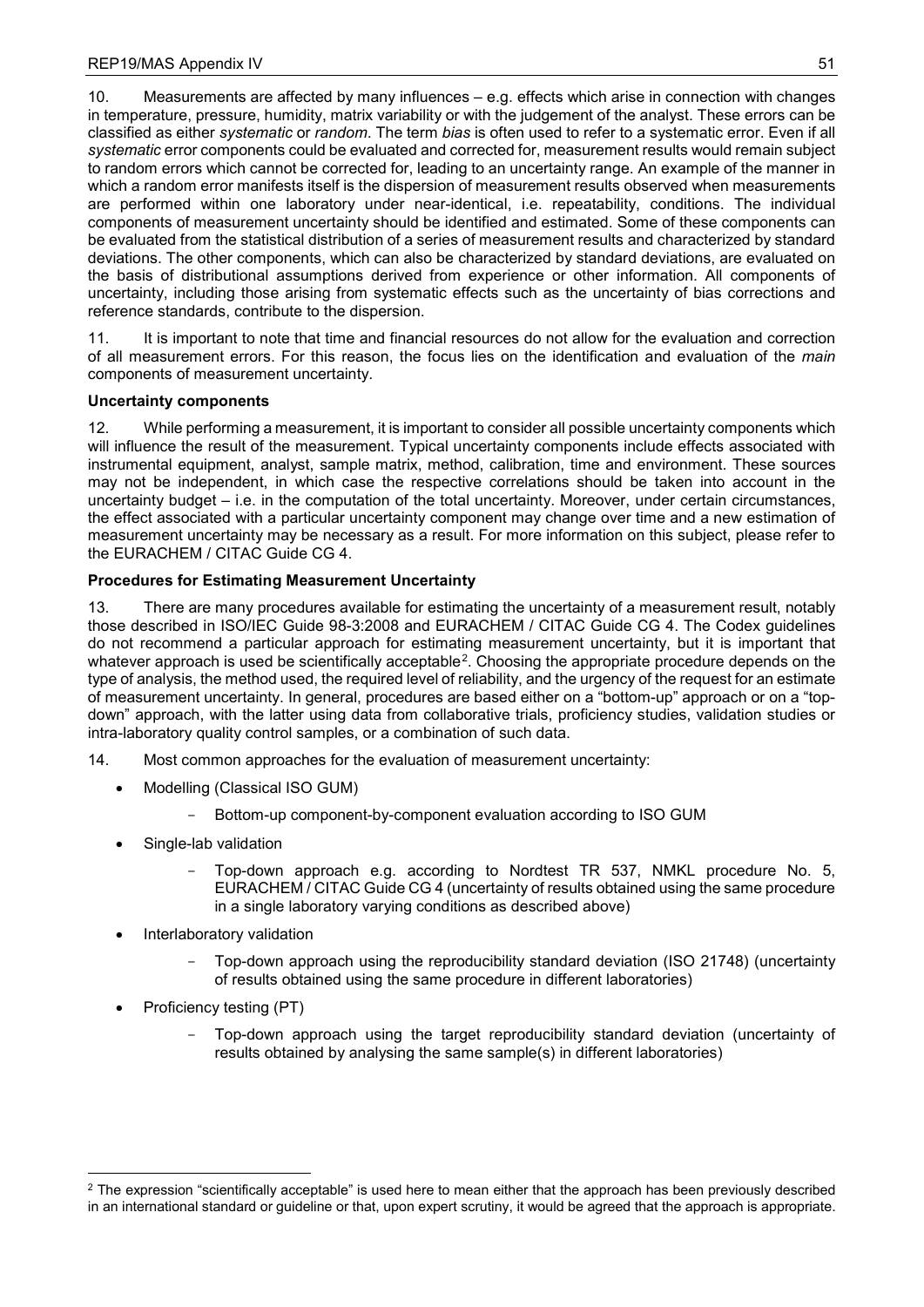15. These procedures are not equivalent and may produce different estimates of the measurement uncertainty. In the top-down approach, the reproducibility standard deviation obtained from collaborative studies is often used as a measure of measurement uncertainty. The matrix mismatch uncertainty component should be adequately taken into account during the estimation of measurement uncertainty. To overcome this deficiency different matrices and concentration levels – depending on the scope of the method – could be used. In the case of a single-lab validation study, intermediate precision (within-lab reproducibility) is used for the estimation of the uncertainty and the laboratory bias is therefore missing with the result that the uncertainty may have been underestimated. Depending on the case, this can be addressed e.g. by estimating and correcting for the bias via a recovery experiment (with the uncertainty of the recovery correction duly taken into account in the uncertainty) or by simulating the laboratory bias by varying influencing effects like analytical instruments, analysts, time span, equipment for sample preparation etc.

16. In addition to the fact that these procedures may vary with regard to the influencing effects included there is also often considerable variation due to random variability of the standard deviation figures (intermediate precision (within-lab reproducibility), reproducibility, repeatability). Therefore, both the chosen approach for estimating measurement uncertainty (in-house validation, collaborative study, bottom up etc.) and the estimated level of confidence of the measurement uncertainty should be provided.

17. Almost all uncertainty data are expressed as standard deviations or functions of standard deviations. If a standard deviation is calculated using a small amount of data there is considerable uncertainty in the estimate of measurement uncertainty obtained.

18. If the estimate of a standard deviation is obtained from a low number of tests run by a single laboratory or from a collaborative study conducted by a low number of laboratories each with a single measurement, the true standard deviation can be up to 2-3 times the estimated standard deviation. This factor can be calculated with the following Excel formula: SQRT((N-1)/CHISQ.INV(0.05,N-1). This uncertainty of measurement uncertainty components should be taken into account in the design of experimental studies and the evaluation of measurement uncertainty. .

19. It is recommended that laboratories which perform food testing with quantitative methods should always evaluate measurement uncertainty. In cases where a rigorous evaluation cannot be made, measurement uncertainty should at least be estimated on the basis of principles, experience and "state of the art" knowledge based e.g. on results from comparable laboratories, concentration levels, matrices, analytical methods or analytes.

20. In order to demonstrate that a laboratory is competent in the application of a validated method, there are two possible approaches:

a. the laboratory uses a validated in-house test method with established limits regarding the major measurement uncertainty components along with the exact manner in which relevant quantities must be calculated

b. the laboratory uses an official and/or standardized method with established method performance characteristics and verifies that it can meet and/or exceed the within laboratory performance parameters in accordance with the official standardized method and that all the critical influences are under control

21. Most of the methods used in food testing and recommended in Codex documents are well-recognized methods which have been reliably validated. As long as the laboratory's competence in the application of a validated method has been demonstrated following either one of the two approaches described, the measurement uncertainty evaluation/estimation is considered to have been successfully performed and any requirements regarding the measurement uncertainty are considered to have been met.

22. The *Guidelines for the Assessment of the Competence of Testing Laboratories involved in the Import and Export Control of Food* (CXG 27-1997) requires laboratories involved in the import/export of foods to comply with the general criteria set forth in ISO/IEC 17025. This standard requires laboratories to use validated methods; it is thus usually recommendable to use data from the interlaboratory or single-lab validation study rather than another approach such as the bottom-up approach. In Section 7.6.2 of the EURACHEM / CITAC Guide CG 4EURACHEM / CITAC Guide CG 4, a procedure for evaluating measurement uncertainty using collaborative study data is provided. The EURACHEM / CITAC Guide CG 4EURACHEM / CITAC Guide CG 4 also references ISO 21748 as the primary source for the estimation of uncertainty on the basis of "collaborative study data acquired in compliance with ISO 5725".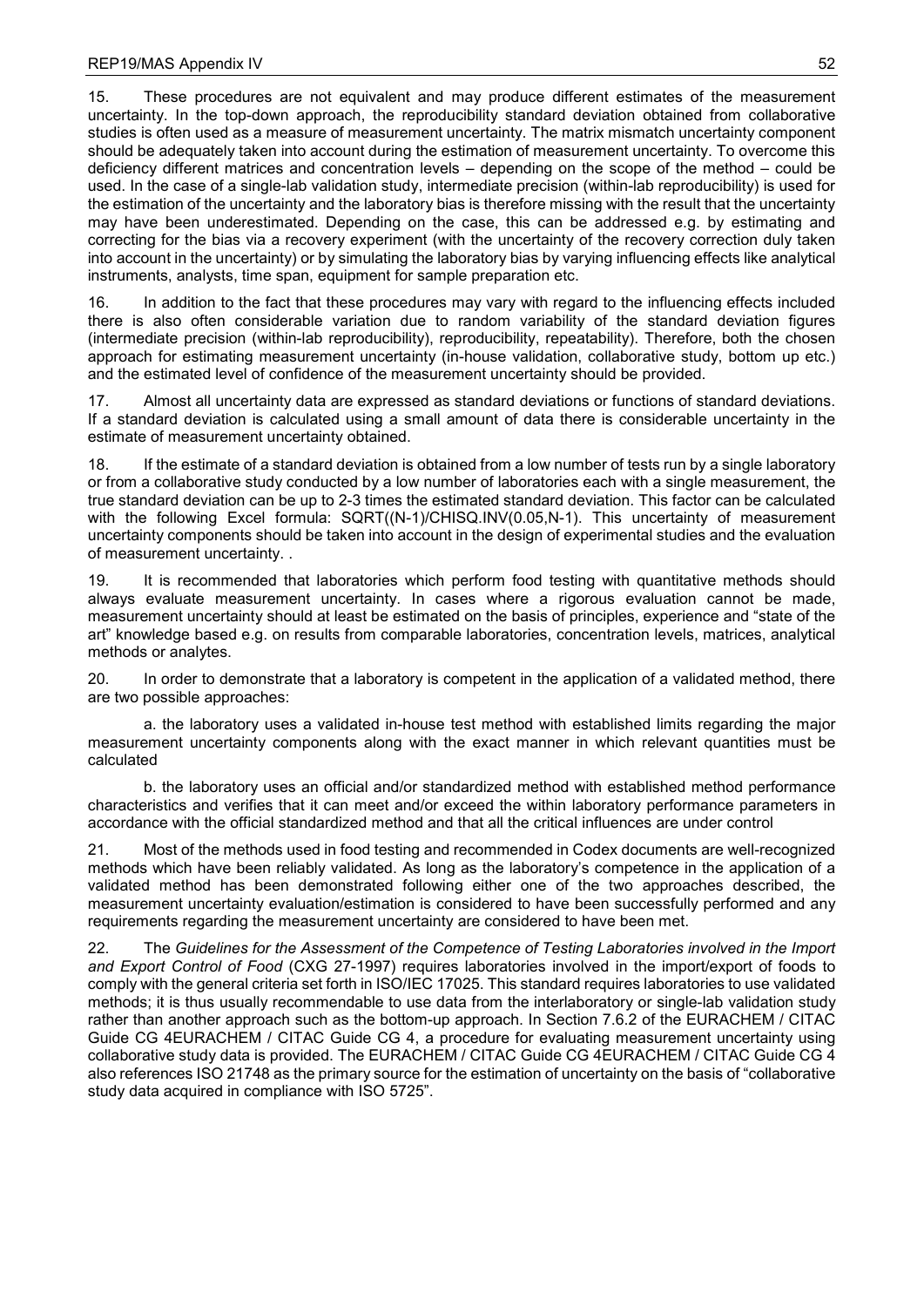# **Uses of measurement uncertainty**

- 23. Measurement uncertainty has several uses including:
	- Reporting of measurement results (see ISO/IEC 17025):

Typically, the measurement uncertainty is reported as the expanded measurement uncertainty  $U$ , i.e. as the standard uncertainty u multiplied by a coverage factor  $k = 2$ , which for a normal (Gaussian) distribution corresponds to a coverage probability of approximately 95 %. Note: The higher the uncertainty of the standard deviation used for the calculation of the measurement uncertainty, the lower the coverage probability of the latter. In such cases it may be sensible to increase the coverage factor  $k$  by taking the corresponding factor of the Student  $t$  distribution.

- Assessing the performance of laboratories (see ISO 13528)
- For the design of acceptance sampling (see ISO 3951 and GL50):
- The determination of sample size and acceptance number for inspection by attributes, and of sample size and acceptability constant for inspection by variables is based on the procedures and the sampling plans provided in ISO standards and/or Codex guidelines. This calculation has to take into account the components of measurement uncertainty.
- For comparison between measurement results and true/reference values (ISO 5725-6)

# **How to report measurement uncertainty in test results**

24. In accordance with ISO/IEC 17025 measurement uncertainty should be reported to allow for a decision as to whether a *laboratory sample* meets a specification on the basis of an analytical result.

25. However, ISO/IEC 17025 does not state how measurement uncertainty should be taken into account. It is clear, however, that it is not sufficient to consider measurement uncertainty only, but it is necessary to include information on the method bias (if significant) and on whether or not a correction was applied. .

# **Examples of Situations occurring when measurement uncertainty is considered**

26. The figure below illustrates how measurement uncertainty can affect decisions whether the true values conform to specification limits. However, this figure is for illustrative purposes of the principle. Measurement uncertainty intervals such as those in Figure 1 cannot be used as a valid product assessment procedure.

27. The decision whether the *laboratory sample* meets the specification or not depends on the rules which the different parties involved have agreed to apply.



*Figure 1: Taking into account the expanded measurement uncertainty in the comparison of test results with a Maximum Level. For each situation, the red point represents an individual test result and the vertical bar represents the associated measurement uncertainty interval.*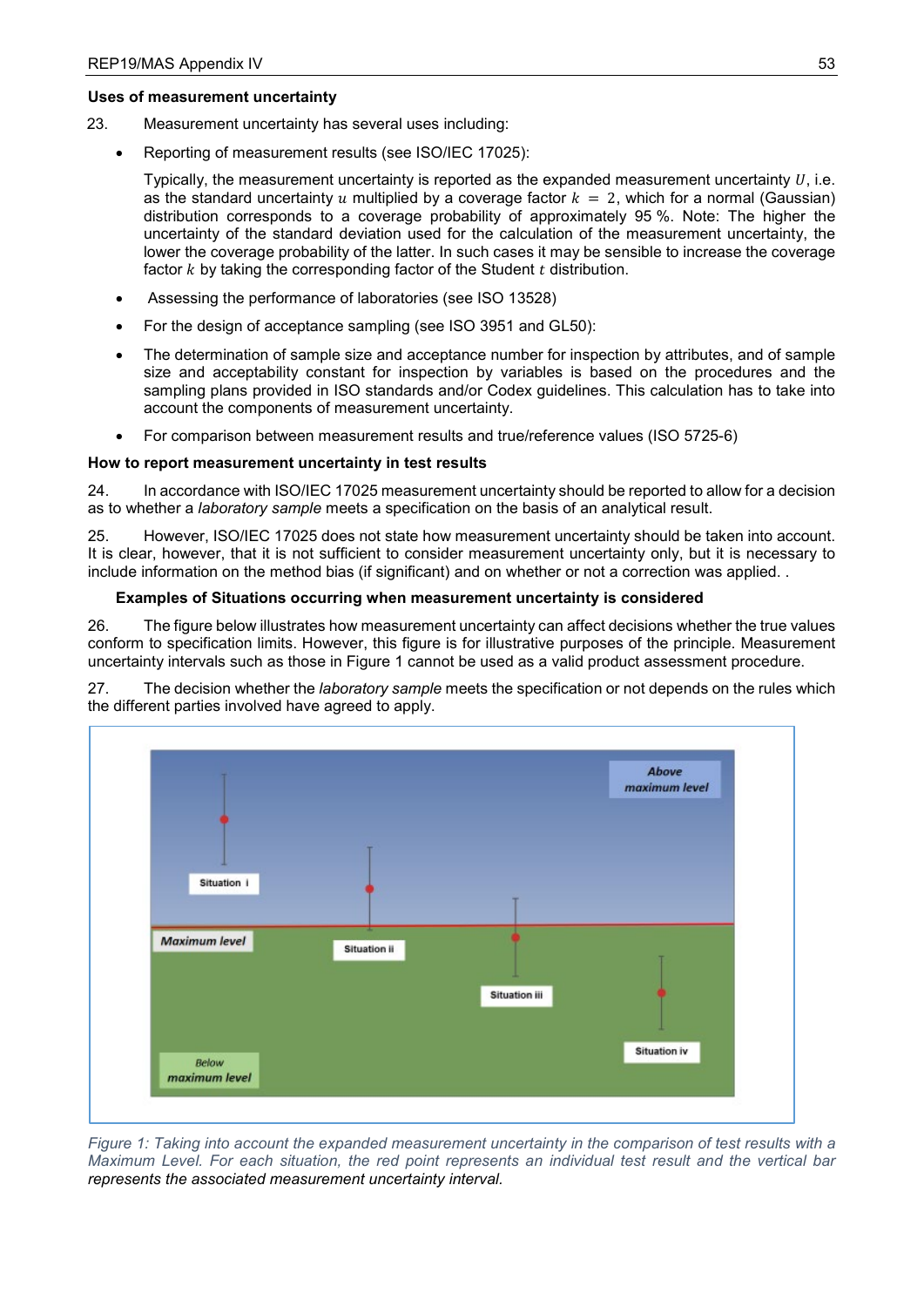# **Situation i**

The analytical result minus the expanded measurement uncertainty exceeds the maximum level. The conclusion is that it lies above the specification.

# **Situation ii and iii**

The analytical result differs from the maximum level by less than the expanded measurement uncertainty. The standard interpretation here is the outcome is inconclusive. Action on this result depends on existing agreements between the trading partners.

# **Situation iv**

The analytical result is below the maximum level by more than the expanded measurement uncertainty. The decision is that it lies below the specification.

Note: The measurement uncertainty interval used in Figure 1 and its comparison to the maximum level is not intended to be used for lot acceptance sampling or conformity assessment but to illustrate the interrelation of the analytical test result and its measurement uncertainty with regard to a maximum level.

Note: The implications of situations  $i$  to  $iii$  in the case of testing MRL compliance are extensively discussed in the *Guidelines on estimation of uncertainty of results* (CXG 59-2006). If, as in situations *ii* and *iii*, it cannot be concluded beyond reasonable doubt (in relation to the consumer and producer risks involved) that the MRL is exceeded or that a compliant test result has been obtained, the decision will depend on national practices and on existing agreements between the trading partners, which may thus have a considerable impact on the acceptance of trade consignments. This question is addressed in the guideline CXG 83-2013 "Principles for the Use of Sampling and Testing in International Food Trade". It is stated that "the exporting country and the importing country should agree on how the analytical measurement uncertainty is taken into account when assessing the conformity of a measurement against a legal limit".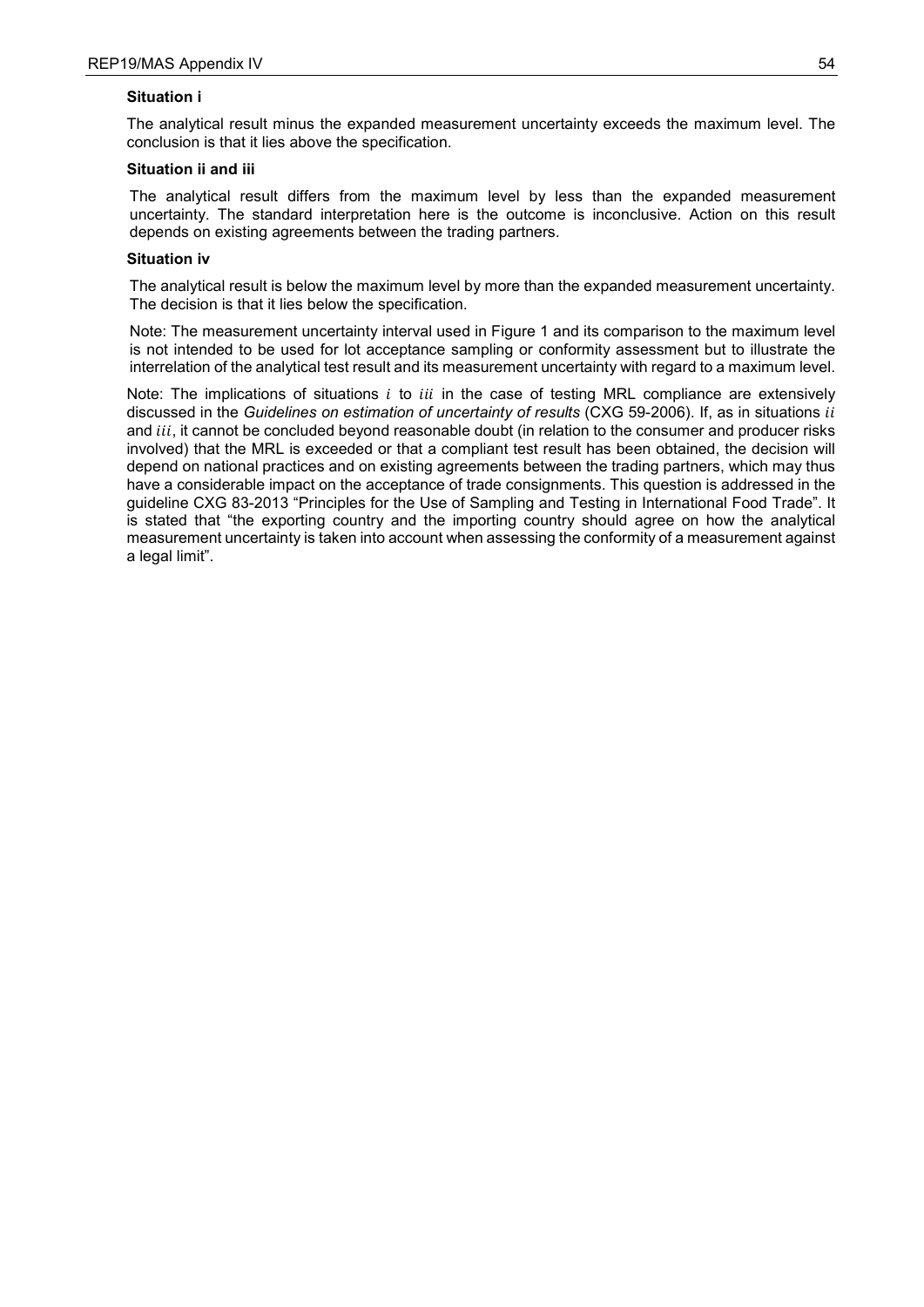# **Appendix V**

# **Comprehensive guidance for the process of submission, consideration and endorsement of methods for inclusion in CXS234**

*(for internal use by CCMAS)*

# **1. Preamble/Introduction**

This document provides integrated guidance on submission to and review of methods of analysis by CCMAS prior to inclusion in the *General Standard for Methods of Analysis and Sampling* (CXS 234 – 1999). This guidance is intended to assist countries and standards development organisations (SDOs) in the submission and review of methods of analysis for inclusion in CXS 234. The methods are primarily intended as international methods for the verification of provisions in Codex standards<sup>[1](#page-59-1)</sup>. This guidance is intended to supplement, and does not replace or supersede, the information found in the *Procedural Manual of the Codex Alimentarius Commission*[2.](#page-59-2) The *Procedural Manual* should be utilized to capture all of the requirements associated with the submission and review of methods.

# **2. Definitions**

Definitions used in the description of methods and their performance characteristics should conform to the *Guidelines on Analytical Terminology* (CXG 72 – 2009) and the relevant source (e.g. ISO, VIM, Eurachem, etc.) Other descriptors have been used in Codex discussions such as Identical and Complementary and are defined below:

- $\circ$  Identical (Applies to all types of Codex methods<sup>[3](#page-59-3)</sup>)
	- A single method published jointly by two or more SDOs as a single document, or;
	- separate documents containing identical text, or;
	- two or more methods which have the same principle, the same chemicals in the same concentrations, in the same procedure/sequence and the same measuring equipment, but are published by different SDOs and written in differing styles.[4](#page-59-4)
- <span id="page-59-0"></span>o Complementary
	- Two or more methods which are all required to determine the desired result.

# **Table 2.1: Clarification and Examples on Method Definitions**

| <b>Name</b>      | <b>Meaning</b>                                                                                                                                                                                                                                                              | <b>Example</b>   | <b>Relevant</b><br><b>Type</b> | Separator in<br><b>CX S234</b> |
|------------------|-----------------------------------------------------------------------------------------------------------------------------------------------------------------------------------------------------------------------------------------------------------------------------|------------------|--------------------------------|--------------------------------|
| <b>Identical</b> | 1. A single method published<br>jointly by two or more SDOs as<br>a single document, or                                                                                                                                                                                     | ISO 5534   IDF 4 | All Types                      |                                |
|                  | 2. separate documents containing<br>identical text or                                                                                                                                                                                                                       |                  |                                |                                |
|                  | 3. two or more methods which<br>have the same principle, the<br>same chemicals in the same<br>concentrations, in the same<br>procedure/sequence and the<br>same measuring equipment but<br>are published by different SDOs<br>and written in differing styles. <sup>4</sup> |                  |                                |                                |

<span id="page-59-1"></span><sup>-</sup><sup>1</sup> Codex Alimentarius Commission Procedural Manual: *Principles for the establishment of Codex methods of analysis*

<span id="page-59-2"></span><sup>2</sup> Where appropriate and important for context excerpts from the *Codex Alimentarius Commission Procedural Manual* are included within this Guidance.

<span id="page-59-3"></span><sup>&</sup>lt;sup>3</sup> See footnote 1 and Description of Method Typing (below).

<span id="page-59-4"></span><sup>4</sup> In cases where a standard contains multiple approaches to the determination, but which are not separately identified, comparison with a second method with more prescriptive details will be carried out on a case-bycase basis to determine if the two methods may be considered identical.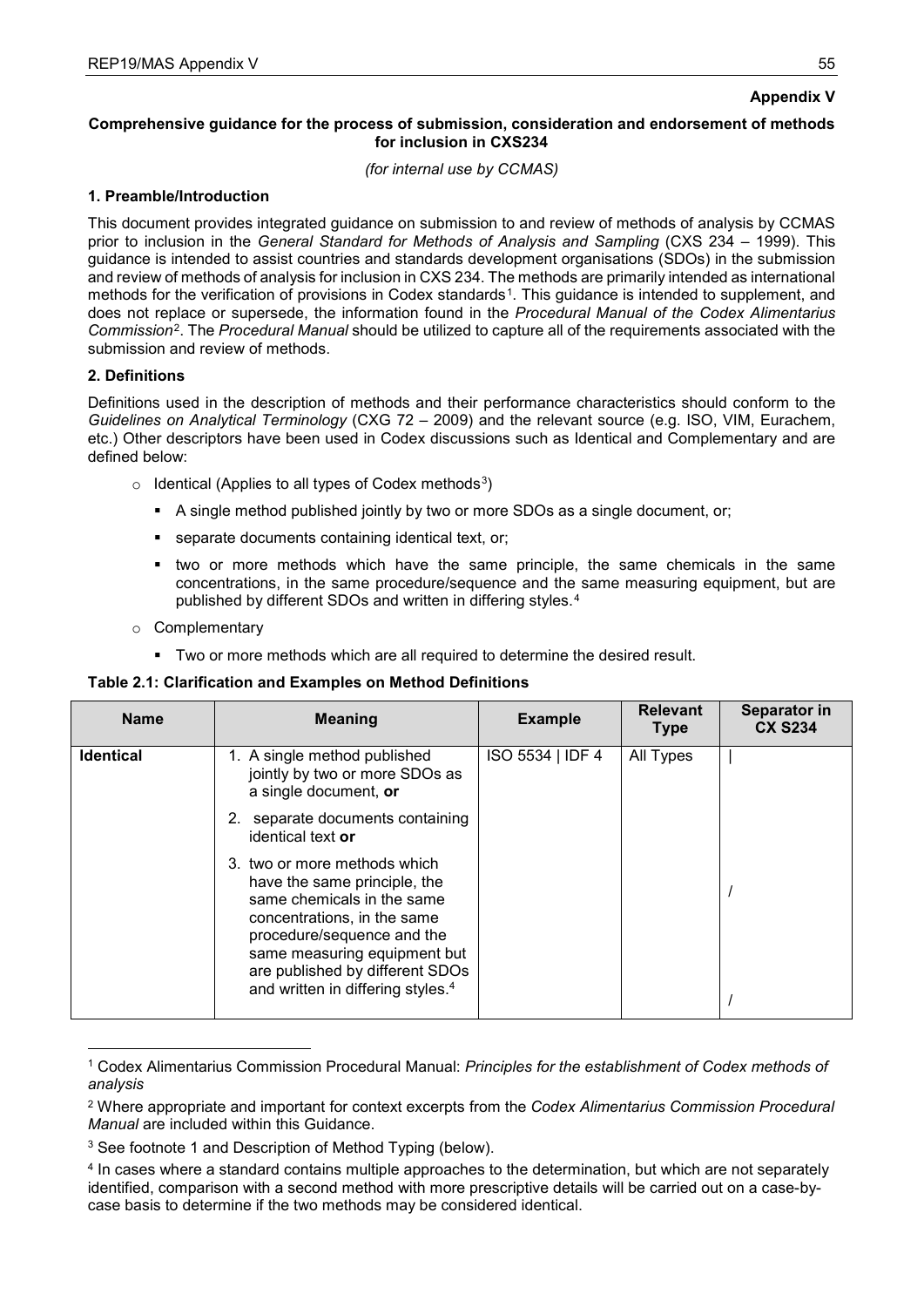| <b>Name</b>   | <b>Meaning</b>                                                                |                                                      | <b>Relevant</b><br>Type | Separator in<br><b>CX S234</b> |
|---------------|-------------------------------------------------------------------------------|------------------------------------------------------|-------------------------|--------------------------------|
| Complementary | Two or more methods required to<br>determine/calculate the required<br>answer | ISO 5534   IDF 4<br>and ISO 1735<br>IDF <sub>5</sub> | All Types               | and                            |

# **Description of Method Typing from Procedural Manual**

| <b>Methods of Analysis</b> |                                                                                                                                                                                                                                                                                                                                                    |
|----------------------------|----------------------------------------------------------------------------------------------------------------------------------------------------------------------------------------------------------------------------------------------------------------------------------------------------------------------------------------------------|
|                            | Definition of types of methods of analysis                                                                                                                                                                                                                                                                                                         |
|                            | (a) Defining Methods (Type I)                                                                                                                                                                                                                                                                                                                      |
|                            | Definition: A method which determines a value that can only be arrived at in terms of the<br>method per se and serves by definition as the only method for establishing the accepted<br>value of the item measured.                                                                                                                                |
|                            | Examples: Howard Mould Count, Reichert-Meissl value, loss on drying, salt in brine by<br>density.                                                                                                                                                                                                                                                  |
|                            | b) Reference Methods (Type II)                                                                                                                                                                                                                                                                                                                     |
|                            | Definition: A Type II method is the one designated Reference Method where Type I<br>methods do not apply. It should be selected from Type III methods (as defined below). It<br>should be recommended for use in cases of dispute and for calibration purposes.<br>Example: Potentiometric method for halides.                                     |
|                            | (c) Alternative Approved Methods (Type III)                                                                                                                                                                                                                                                                                                        |
|                            | Definition: A Type III Method is one which meets the criteria required by the Committee<br>on Methods of Analysis and Sampling for methods that may be used for control,<br>inspection or regulatory purposes.                                                                                                                                     |
|                            | Example: Volhard Method or Mohr Method for chlorides                                                                                                                                                                                                                                                                                               |
|                            | (d) Tentative Method (Type IV)                                                                                                                                                                                                                                                                                                                     |
|                            | Definition: A Type IV Method is a method which has been used traditionally or else has<br>been recently introduced but for which the criteria required for acceptance by the<br>Committee on Methods of Analysis and Sampling have not yet been determined.<br>Examples: chlorine by X-ray fluorescence, estimation of synthetic colours in foods. |

| <b>Types</b>   | <b>Further explanation</b>         | <b>Coexistence with other types</b>                                                                                        | <b>Examples</b>                                                                                |
|----------------|------------------------------------|----------------------------------------------------------------------------------------------------------------------------|------------------------------------------------------------------------------------------------|
|                | Need validation data. <sup>5</sup> | There can be only one Type I<br>method listed for each commodity<br>and provision (unless<br>complementary or identical.   | Determination of nitrogen content<br>by Kjeldahl, determination of fat<br>by Weibull-Berntrop, |
|                |                                    | No other Type II or Type III<br>methods can be listed for same<br>commodity and provision.                                 |                                                                                                |
| Ш              | Need validation data. <sup>4</sup> | There can be only one Type II<br>method listed for each commodity<br>and provision (unless identical or<br>complementary). | Chromatography,<br>spectrophotometry                                                           |
| $\mathbf{III}$ | Need validation data. <sup>4</sup> | Multiple Type III methods can be<br>listed for a commodity and<br>provision, but cannot exist without<br>a Type II method. | Chromatography,<br>spectrophotometry                                                           |

**Table 2.2: Guidance on Method Listing in CXS 234**

-

<span id="page-60-0"></span> $^5$  Precision figures for methods are an important aspect of assessing the performance of methods and that for newly developed / proposed Type I methods, precision figures should be presented as part of the data reviewed during the endorsement process. Lack of such data would not cause a change in the method type or revocation of a method.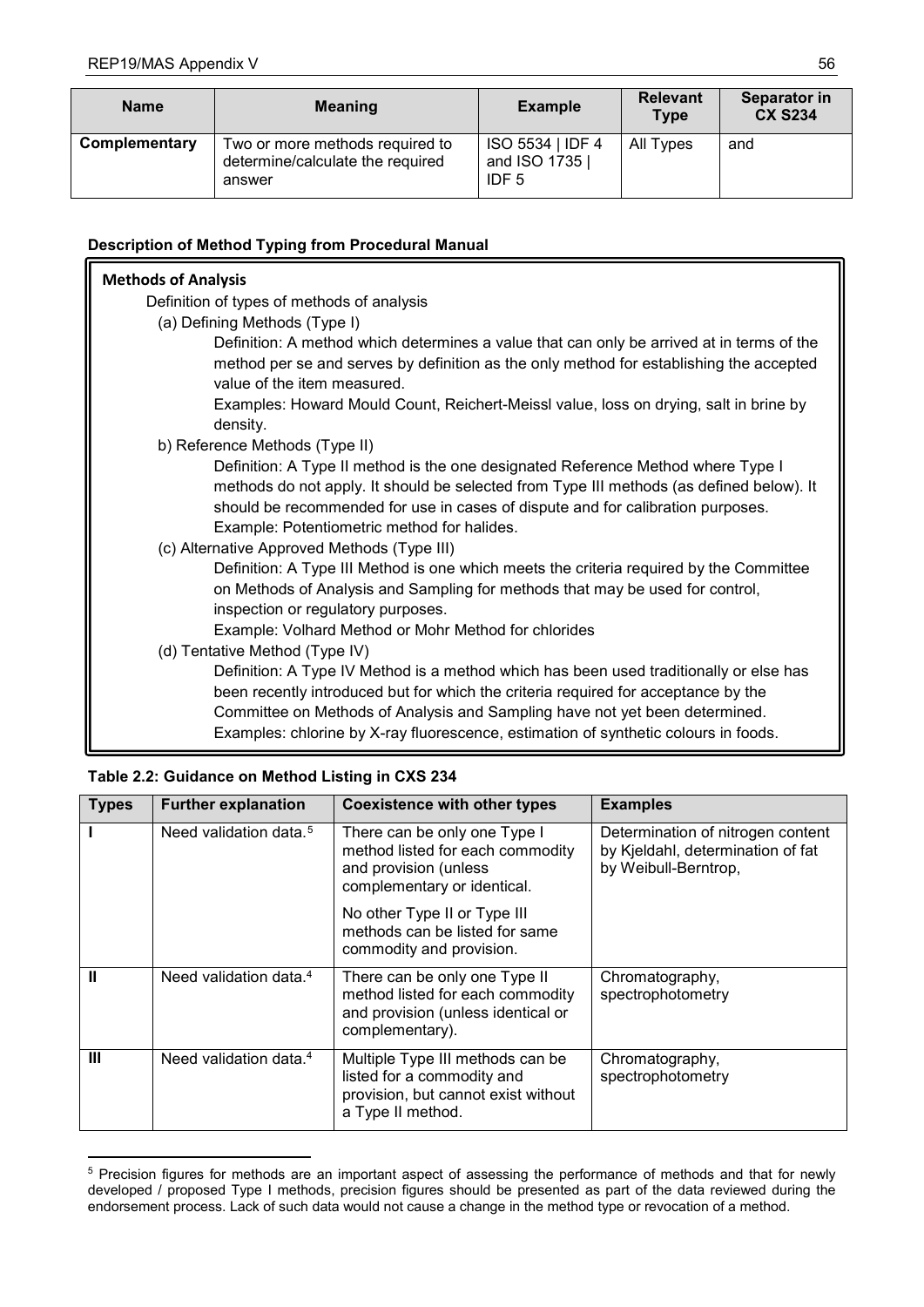| <b>Types</b> | <b>Further explanation</b>             | <b>Coexistence with other types</b>                                                                                              | <b>Examples</b> |
|--------------|----------------------------------------|----------------------------------------------------------------------------------------------------------------------------------|-----------------|
| IV           | No or insufficient<br>validation data. | Can be listed as alternative to<br>Type I/II/III if deemed useful by<br>CCMAS.                                                   |                 |
|              |                                        | More than 1 Type IV method may<br>be listed for each commodity and<br>provision.                                                 |                 |
|              |                                        | May be only method type listed<br>when there are no other methods<br>that meet the general criteria for<br>selection of methods. |                 |

# **3. Process for the submission of methods of analysis for provisions in Codex Documents**

# 3.1 Steps in the process

- i. Signaling and capturing the need for a method when a new or amended provision or reference to the provision is incorporated in a Codex document.
- ii. Initiative of one or more SDOs, Codex Members, or other Codex related entities (e.g. Bureau International des Poids et Mesures, International Oil Council) to identify an existing candidate method or to develop and validate the candidate method.
- iii. Submission of the candidate method to the relevant Codex Committee, or directly to CCMAS when the relevant committee has been adjourned. (See Section 3.2 ii).
- iv. A candidate method may be submitted directly to CCMAS for review and endorsement, even when the relevant Codex Committee is active. If endorsed, the method will be referred to the relevant Codex Committee for approval prior to submission to CAC.
- v. Review of the method suitability (fitness for purpose) by the relevant Codex Committee and submission to CCMAS for review.
- vi. Review, assign typing, endorsement of the method by CCMAS including decision on submission of a proposal to CAC for adoption of the method and inclusion in CXS 234, optionally indicating replacement or retyping of already listed method(s) in CXS 234. (See Section 3.4).
- vii. Decision on adoption by CAC and inclusion in CXS 234, optionally replacing or editing already listed method(s) in CXS 234.

### 3.2 Acceptance of methods of analysis

The Codex Committees should submit methods to CCMAS for endorsement in line with the Procedural Manual. Codex standards for products in commercial trade between countries need to be defined by each committee.

- i. All proposed methods of analysis must have direct pertinence to the Codex Standard to which they are directed.
- ii. Each provision in a standard needs to have an attribute (*e.g.* limit value, maximum or minimum level, a description) and a suitable method of analysis for use should a dispute arise.
- iii. When a committee develops a standard, during the development process and before submission of a method to CCMAS, the committee should:
	- a. Consider the criteria approach in place of recommending specific methods;
	- b. Determine if a suggested method of analysis is fit for purpose in consultation with relevant trade organizations, referee laboratories, competent authorities and standards development organizations;
	- c. Determine if there are validation data available for the method and analyte in the commodity or food;
	- d. Determine if the suggested method of analysis has been studied by one or more SDOs;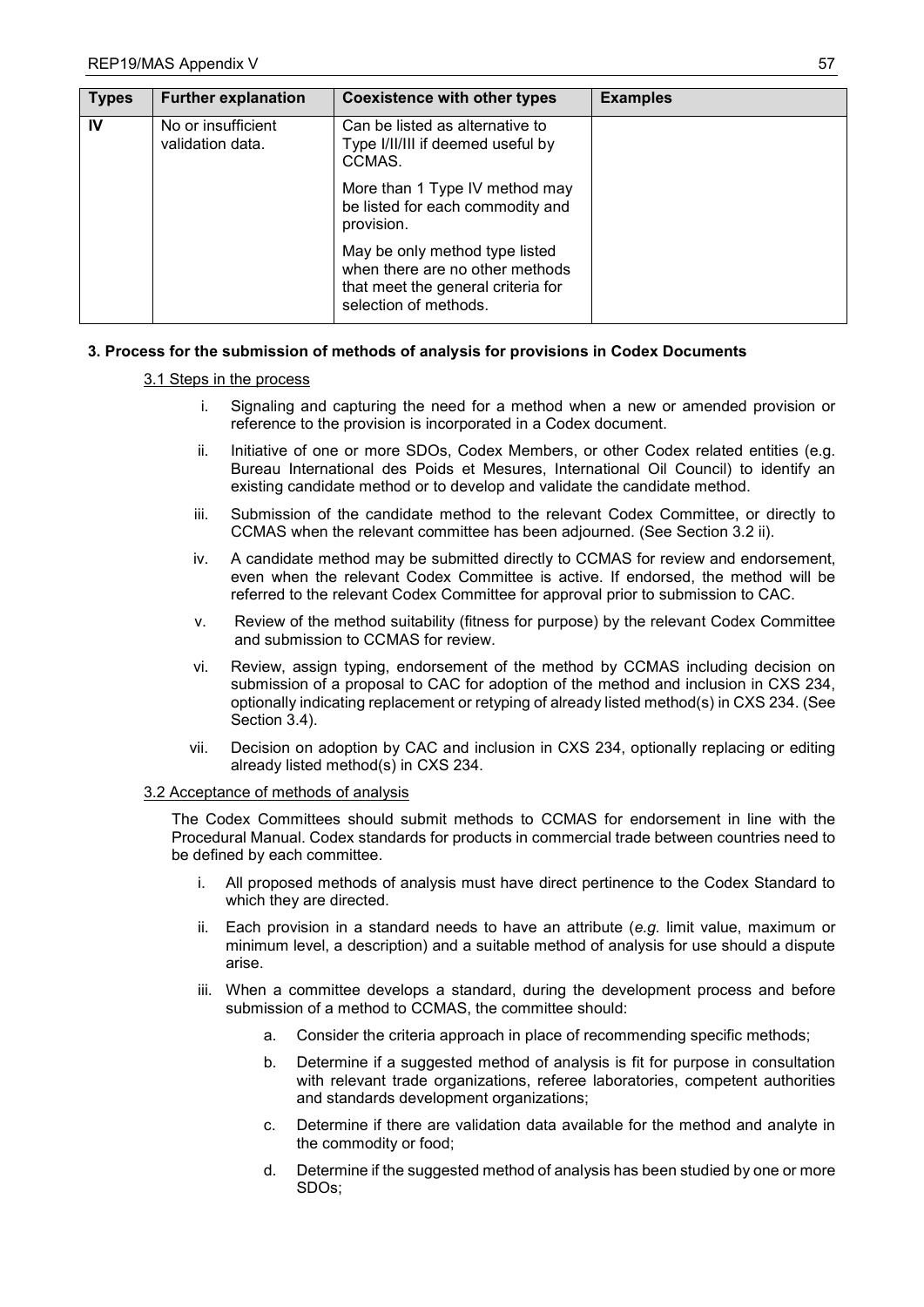- e. Consult the appropriate SDOs on the validation and publication status and applicability of the methods;
- f. whenever possible, provide information to CCMAS for each individual analytical method proposed, relating to specificity, accuracy, precision (repeatability, reproducibility) limit of detection, sensitivity, applicability and practicability, as appropriate<sup>[6](#page-62-0)</sup> (see Annex I)
- iv. Proposal of methods of analysis to CCMAS for endorsement should be carried out with the knowledge that the methods of analysis meet the above criteria (iii. a-f).
	- a. Proposals should include the information presented in the template in Annex 1 to allow the Committee to assess and compare the actual analytical performance of the method to the provision specifications in the relevant Codex Standard. CCMAS delegates and observers are expected to review this information prior to endorsing the method for inclusion in CXS 234.
	- b. Methods of analysis elaborated by international organizations occupying themselves with a food or group of foods are preferred.
	- c. Methods which have been validated in interlaboratory trials are preferred.
- v. Committees are encouraged to offer proposals for the Typing of a method and the Principle (definition of the technique) according to the requirements of CXS 234. CCMAS will confirm these proposals and also consider the advice of relevant SDOs.
- vi. Method proposals should be supplied to CCMAS well in advance (60 days**)** of a physical meeting to enable receipt of comments from interested parties.
	- a. Delegates, SDOs and observers are strongly encouraged to provide written comments in a timely fashion (30 days, prior to the meeting).

### 3.3 Endorsement by CCMAS of a proposed method of analysis is a multi-stage process:

- Proposed methods are reported to the committee under Agenda Item 2 and Agenda Item 3 of the CCMAS Provisional Agenda.
- ii. Methods together with their Typing and Principle are discussed by the Physical Working Group (PWG) on Methods Endorsement, generally held immediately prior to CCMAS.
	- 1. Delegates and observers are encouraged to review the methods and make any recommendations on possible alternative methods or identical methods in writing prior (30 days) to the PWG and according to CCMAS timelines.
	- 2. If recommendations of alternative methods or identical methods are made during the PWG and not prior to the PWG, discussion and endorsement of these methods may be held for discussion at the next meeting of the committee to allow for adequate review of the recommendations.
- iii. The PWG report recommends endorsement and typing or denial of methods to the committee.
- iv. CCMAS discusses the report of the Physical Working on Methods Endorsement in plenary.
- v. Methods endorsed by CCMAS are forwarded to CAC for adoption, except if methods have been submitted directly to CCMAS and without prior input of the relevant active Codex Committee (Section 3.1 iv).

### 3.4 Revocation/removal by CCMAS of a method of analysis listed in CXS 234:

CCMAS has agreed (REP16 MAS, Appendix IV) to an on-going periodic (10 years) review of methods. This periodic review is partly intended to capture methods that need to be revoked/removed. Additionally, the following steps are applicable to initiate the revocation/removal of a method outside of the periodic review process:

<span id="page-62-0"></span><sup>-</sup><sup>6</sup> Procedural Manual: *Relations between Commodity Committees and General subject Committees, Methods of Analysis and sampling, normal practices*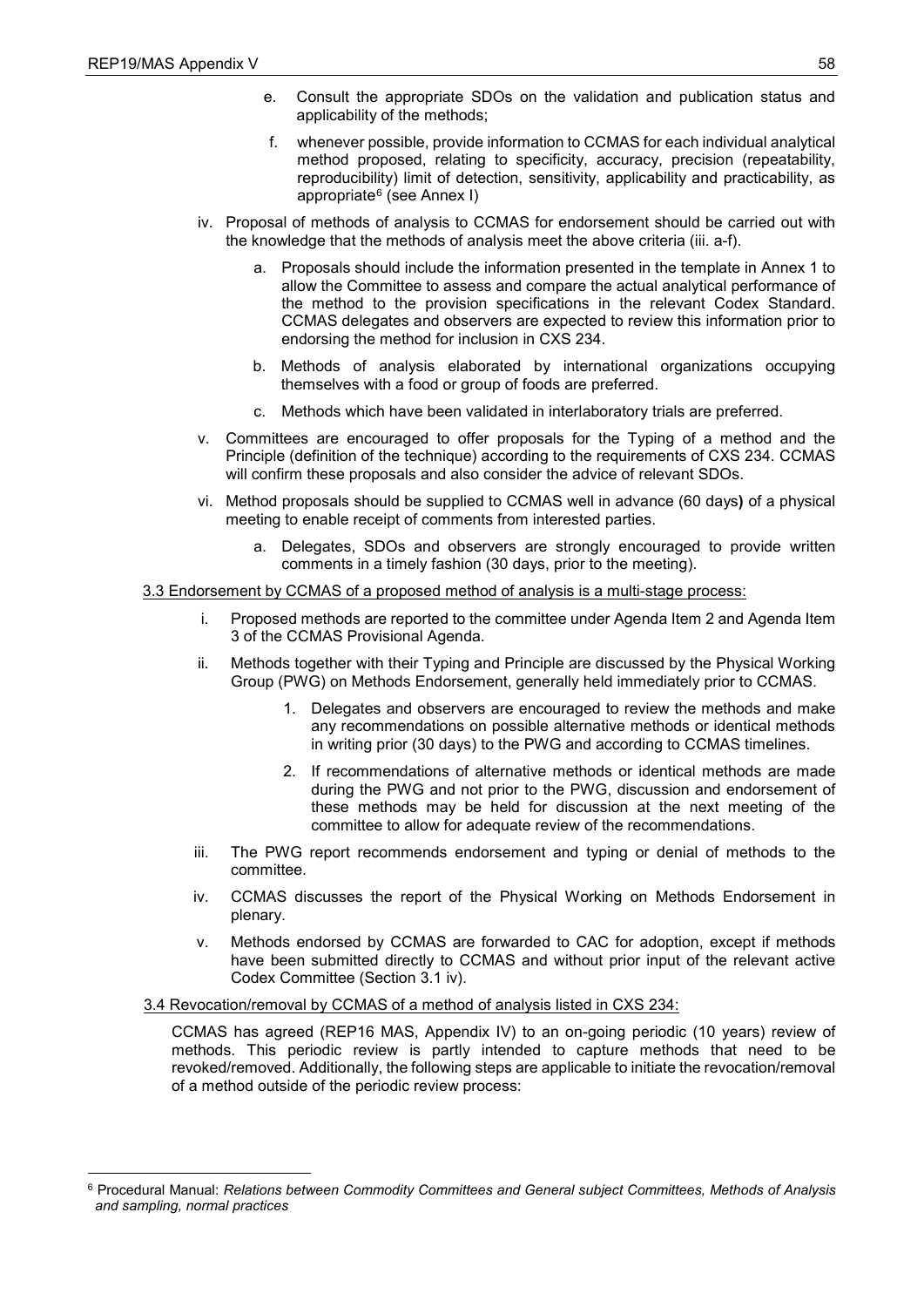- i. The recognition that a method is obsolete, inappropriate (no longer fit for purpose) or has been withdrawn by the relevant SDO should be brought to the attention of CCMAS by Codex Committee members, member countries, observers and SDOs.
- ii. When a method becomes obsolete the committee originally proposing the method of analysis should be informed and should find a replacement and bring it to the attention of CCMAS.
- iii. The SDO should bring the information directly to CCMAS if the Codex Committee is adjourned or otherwise inactive/unresponsive.
- iv. The opinion of the SDO which owns the method should be recognized by CCMAS.
- v. Proposals for a replacement are encouraged and will be deliberated by CCMAS.
- vi. If CCMAS identifies an obsolete or inappropriate method it should alert the committee (if active) of proposed removal from CXS 234, to allow the committee to respond to the revocation.

### 3.5 The role of SDOs in Codex Committees

To play a positive role in the maintenance of methods of analysis for use in the Codex system, SDOs wishing to maintain ownership and exercise their rights as methods providers (intellectual property and copyright issues) should undertake the following oversight activities:

- i. Have Codex Alimentarius observer status
- ii. Follow the activities of relevant Codex committees
- iii. Contribute timely written comments on relevant issues
- iv. Provide method performance data and other relevant information to the CCMAS during method review
- v. Contribute oral comments during plenary proceedings
- vi. Inform Codex of changes in SDO activities (for instance in a report/brief news item or through joint contributions of the InterAgency meeting)
- vii. Bring to the attention of CCMAS actions at a Codex committee which may lead to a change in requirements for a method of analysis
- viii. Bring to the attention of a Codex committee actions by CCMAS which may lead to a change in requirements for a method of analysis
- ix. Provide Codex Alimentarius with assistance when deliberations involve technical details or a deeper understanding of analytical issues
- x. Encourage horizontal and regional committees to seek the advice of relevant SDOs on analytical issues at all stages of standard development, including contacting those organizations not participating during a discussion.
- xi. Ascertain that references in CXS 234 to their standards are correct and kept up to date.

### 3.6 The role of SDOs at CCMAS in the methods endorsement process

SDOs should be:

- i. The provider of accurate information regarding the status of an analytical method and its stage within the organization's method evaluation process (e.g. publication status, SLV, full collaborative study or anecdotal or PT data collection) and its fitness for purpose.
- ii. In agreement when methods are "Identical" or have sufficient differences to affect the analytical outcome. SDOs are to provide this assurance to CCMAS.
- iii. Able to consider scope and scope extension vs "Codex general methods".
- iv. Able to provide advice on method typing as these criteria are specific to Codex, and not generally used by SDOs outside of CCMAS.

# 3.7 Replacement of Type I methods

This sub-section is applicable to the replacement of a Type I method with a new Type I or with Type II/III method(s).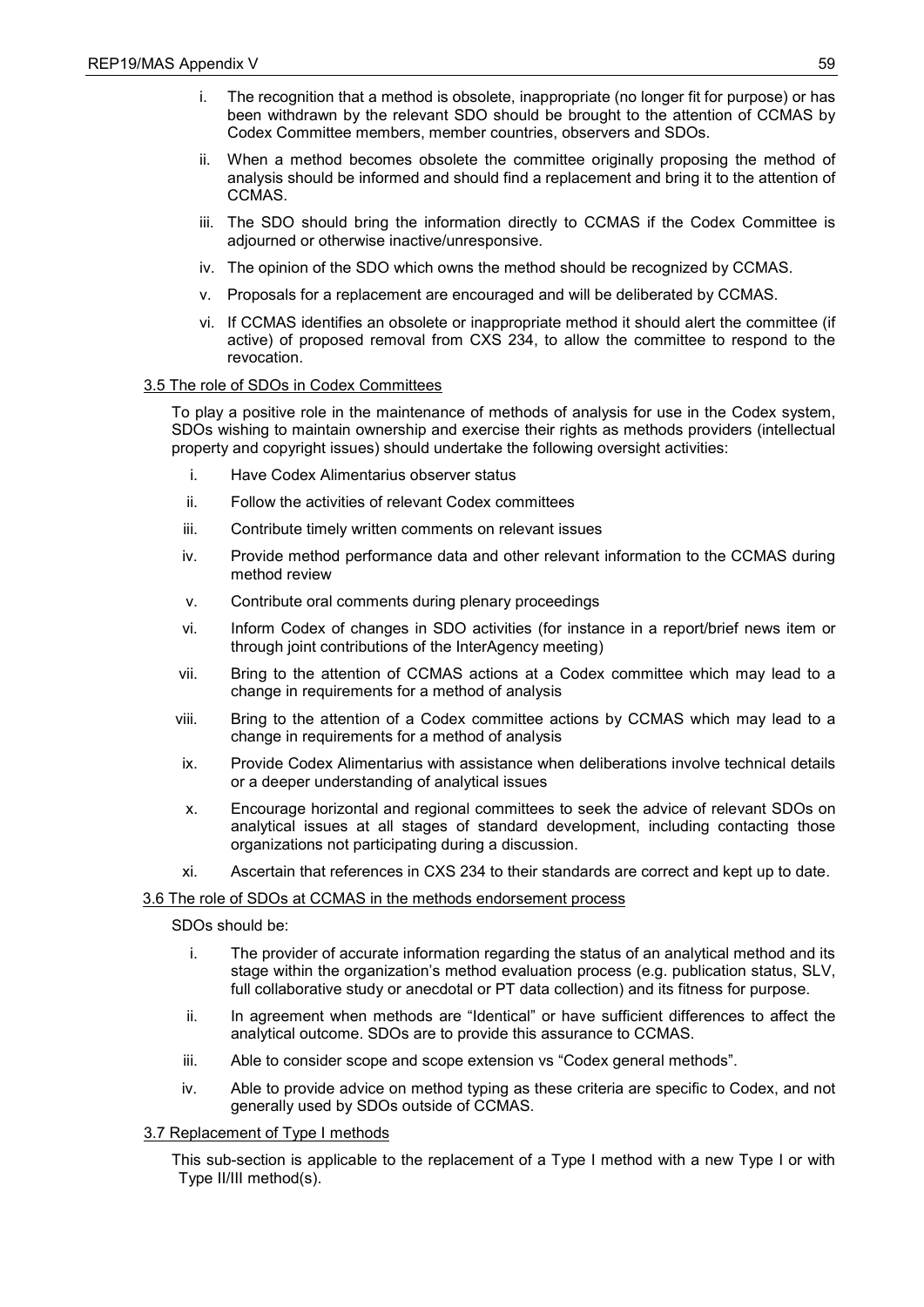- i. Codex committee, either through members or consultation with SDO, proposes to replace an existing Type I method
- ii. The new method may be an empirical or rational method
- iii. The new method is referred, reviewed and endorsed as outlined in sub-section 3.1
- iv. As part of the endorsement a time frame to complete the change is established
- v. If adopted by the Commission, the new method would replace the older method in CXS 234 at designated date.

# 3.8 Type IV methods and their transitioning to other method types

- i. New candidate methods may only be typed as Type I, II or III when submitted with a full set of validation data, e.g. precision data obtained in conformity with internationally accepted standards. With the submission of other lesser validation data these methods will be listed as Type IV.
- ii. Existing Type I methods without a full set of validation data are to be considered on a case-by-case basis by the relevant SDO(s) on:
	- a. the feasibility of collecting and submitting the missing validation data to Codex
	- b. the availability of an alternative candidate-method to become the Type I method
	- c. the rationale for keeping the existing Type I method in place as is
	- d. the rationale for retyping the method or revocation of the method.
- iii. A method typed as Type IV may be retyped after the submission of acceptable validation data from the SDO, or method owner, to CCMAS. A method should not remain as Type IV indefinitely.
- iv. Where two methods are proposed as Type I for a particular provision, the relevant SDOs shall determine if the methods are Identical (in which case they can both be listed) or if, based on the performance data or other information, one better meets the required criterion than another. In cases where there is a regional preference for one method over another, the relevant Codex committee should decide, and provide justification on, which method to put forward to CCMAS.

### 3.9. Presentation of methods for incorporation into CXS 234

CXS 234 is a summary document that contains all the methods of analysis that cover provisions contained in Codex Standards but excludes methods for pesticides and veterinary drugs in food, the assessment of micro biological quality and safety in food, and the assessment of specifications for food additives. In time this will be the sole reference for these methods.

- i. Information required:
	- a. An attribute in a Codex standard with a limit/range of values or a characteristic (authenticity)
	- b. A suitable method for the analysis, preferably from an accepted SDO
	- c. Principle
	- d. Codex Typing
	- e. Assurance that sufficient testing has been carried out to generate precision data
	- f. Validation data that prove fitness for purpose[7](#page-64-0)
- ii. Correct use of separators between methods presented in CXS 234 (as per Table 2.1).
- iii. If separator is not applicable (e.g. not Identical), methods should be listed in separate rows.

<span id="page-64-0"></span><sup>-</sup> $7$  Degree to which data produced by a measurement process enables a user to make technically and administratively correct decisions for a stated purpose. *Guidelines on Analytical Terminology* (CXG 72-2009)